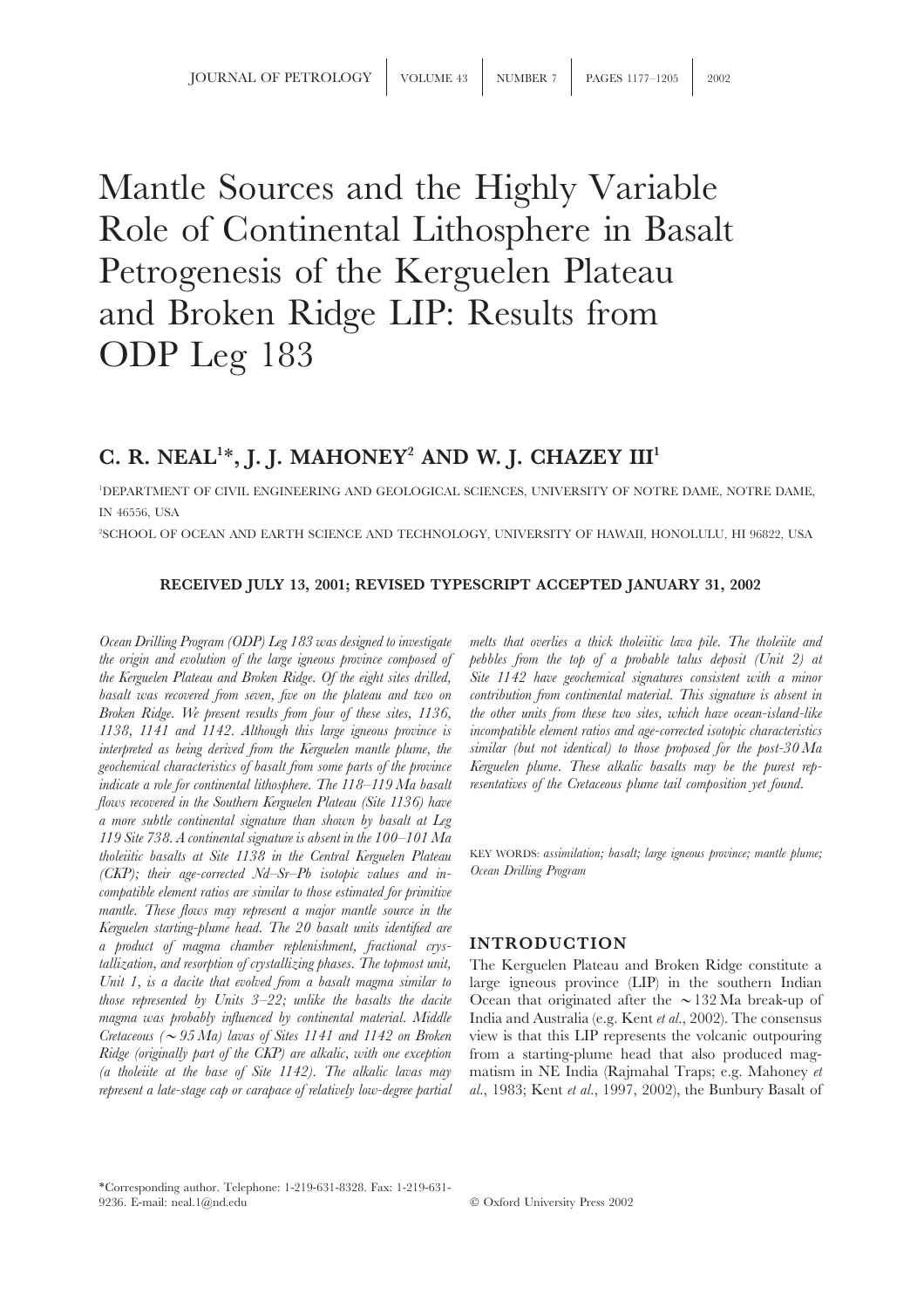the southwestern coast of Australia (e.g. Storey *et al.*, 1991; Mahoney *et al.*, 1983; Baksi *et al.*, 1987; Davies *et* 1992; Mahoney *et al.*, 1995; Frey *et al.*, 1996). Recent *al.*, 1989; Storey *et al.*, 1989, 1992; Saunders *et al.*, 1991; data from Leg 183 suggest several distinct stages of Frey & Weis, 1995, 1996). Dredged basalts from the plateau building (Pringle & Duncan, 2000; Coffin *et* Kerguelen Plateau, Naturaliste Plateau and Broken Ridge *al.*, 2002; Duncan, 2002). The Kerguelen Plateau is were studied by Davies *et al.* (1989), Weis *et al.* (1989), 200–600 km wide, extends for >2300 km from 46°S to Storey *et al.* (1992), and Mahoney *et al.* (1995). The 64°S and contains the volcanic islands of Heard and majority of basalts associated with the Kerguelen hotspot McDonald, as well as the Kerguelen Archipelago (Fig. are tholeiitic or transitional between tholeiitic and alkalic 1). If a plume model is accepted, these islands represent (Coffin *et al.*, 2000) as defined by Macdonald & Katsura the most recent volcanic products of a long-lived Ker- (1964). guelen plume tail that also produced the Ninetyeast Leg 183 of the Ocean Drilling Program drilled eight Ridge (e.g. Frey *et al.*, 1991; Saunders *et al.*, 1991; Frey sites on the Kerguelen Plateau–Broken Ridge LIP & Weis, 1995). Broken Ridge, located  $\sim$  1800 km to the (Coffin *et al.*, 2000). Seven of these sites reached north, was separated from the main plateau by the igneous basement. Site 1135 (which cored only sediment) opening of the Southeast Indian Ridge (SEIR) during and Site 1136 were drilled in the SKP, Site 1137 in the Early Tertiary (e.g. Tikku & Cande, 2000). Located Elan Bank, Site 1138 in the CKP, Sites 1139 and approximately midway between the Kerguelen Ar- 1140 in the NKP, and Sites 1141 and 1142 in Broken chipelago and Broken Ridge on the SEIR are the rel- Ridge (CKP; see Fig. 1). The focus of this paper is atively recent oceanic islands of Amsterdam and St. Paul the basement rocks recovered from Kerguelen Plateau (Fig. 1), the largest volcanoes of the Amsterdam–St. Paul Sites 1136 and 1138, and from Sites 1141 and 1142 hotspot. **but a contract that the contract of the contract on Broken Ridge**.

The Kerguelen Plateau is broadly divided into southern, central, and northern domains (Fig. 1), each with a distinct crustal structure and thickness (e.g. Coffin *et al.*, 1990; Schaming & Rotstein, 1990; Frey *et al.*, 2000). The Southern Kerguelen Plateau (SKP) is composed of an **General background** igneous crust of  $\sim$  22 km thickness that, on the basis of The influences of continental crust and/or lithospheric seismic velocities, may contain fragments of continental mantle have been documented in the continental portions material, especially in the northern SKP (Operto & of the Kerguelen LIP, the Rajmahal Traps (see Kent *et* Charvis, 1995, 1996; Charvis *et al.*, 1997). The igneous *al.*, 1997, 2002) and Bunbury Basalt (Frey *et al.*, 1996). crust of the Central Kerguelen Plateau (CKP) is between In the oceanic parts of the LIP, it has also has been 19 and 21 km thick and does not contain the seismically recognized that a continental lithospheric mantle and/<br>reflective transition zone suggestive of continental ma- or crust signature is present in lavas of the SKP and reflective transition zone suggestive of continental ma- or crust signature is present in lavas of the SKP and<br>terial as seen in the SKP. The CKP includes the volcanic CKP, Broken Ridge and the Naturaliste Plateau (e.g. terial as seen in the SKP. The CKP includes the volcanic islands of Heard and McDonald, and, originally, Broken Storey *et al.*, 1992; Mahoney *et al.*, 1995; Frey *et al.*, Ridge; Elan Bank extends westward from the CKP (Fig. 2002), and that at least a small amount of continental 1). Seismically, the igneous basement of the Northern lithospheric mantle is present in the NKP (Hassler & 1). Seismically, the igneous basement of the Northern Kerguelen Plateau (NKP) is divided into an upper crust Shimizu, 1998). One of the major discoveries of Leg 183  $(8-9.5 \text{ km thick})$  and a lower crust  $(6-9.5 \text{ km thick})$  (Recq was the presence of garnet–biotite gneiss cobbles in an *et al.*, 1990, 1994; Charvis *et al.*, 1995). inter-flow conglomerate from Site 1137 (Frey *et al.*, 2000;

sampled via dredging and drilling. Basalt was encountered 2002*a*), which demonstrated the presence of Proterozoic at one drill site during Ocean Drilling Program (ODP) continental crust in Elan Bank. Leg 119 (Site 738) and four drill sites during ODP Leg The longevity of the Kerguelen hotspot (which has 120 (Sites 747–750). Sites 738, 748, 749, and 750 are in been active for at least 120 Myr; Duncan, 2002) affords the SKP, and Site 747 is in the CKP (Fig. 1). Basalt at the opportunity to examine temporal compositional Site 748 was an inter-sediment unit, whereas the cored changes in hotspot-derived magmas. However, the highly basalt sequences at Sites 738, 747, 749, and 750 were variable influence and geochemical heterogeneity of conmore substantial and were considered to represent ig- tinental lithospheric material complicate interpretation neous basement (e.g. Barron *et al.*, 1989; Schlich *et al.*, of geochemical data. Variations documented from pre-1989; Salters *et al.*, 1992; Storey *et al.*, 1992). The Ninety- Leg 183 sampling were generally interpreted in terms of east Ridge was cored at four sites during Deep Sea a plume-type model. Most workers have interpreted the Drilling Project (DSDP) Legs 22 (Sites 214 and 216) and lavas associated with the Kerguelen hotspot to reflect 26 (Sites 253 and 254), and at three sites during ODP variable mixtures of a dominant Kerguelen plume

southwestern Australia, and the Naturaliste Plateau off Leg 121 (Sites 756, 757, and 758) (see Frey *et al.*, 1977,

sites on the Kerguelen Plateau–Broken Ridge LIP

Basement rocks of the Kerguelen Plateau have been Nicolaysen *et al.*, 2001; Weis *et al.*, 2001; Ingle *et al*.,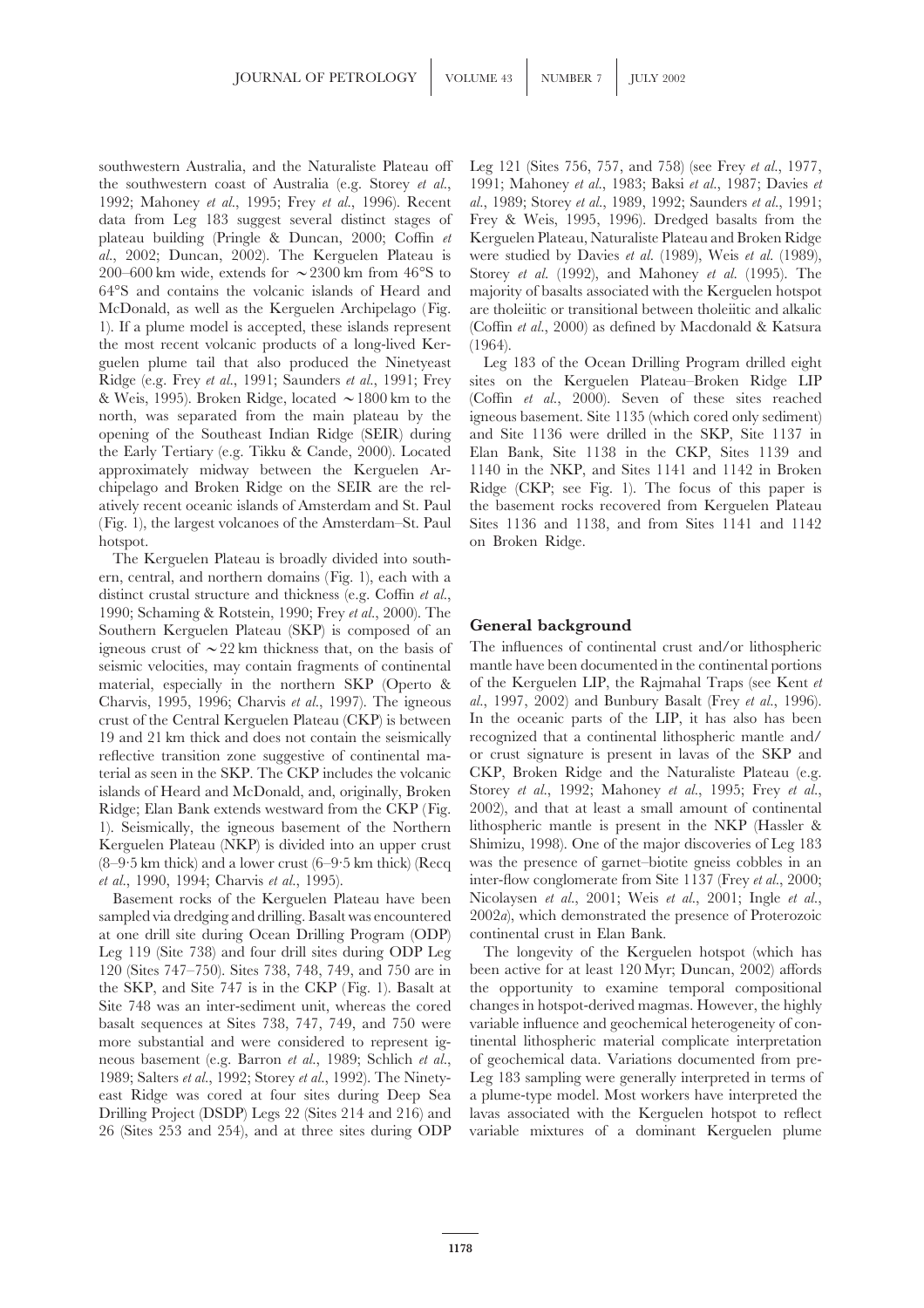

**Fig. 1.** Map of the Indian Ocean highlighting the features attributed to the Kerguelen hotspot and indicating the Southeast Indian Ridge. Both drill and dredge sample sites are numbered. On the Kerguelen Plateau, drill sites that did not reach basement are in italics. Adapted from Mahoney *et al.* (1995). NKP, Northern Kerguelen Plateau; CKP, Central Kerguelen Plateau; SKP, Southern Kerguelen Plateau.

component, a second, minor plume-type component (sim- **SAMPLE PREPARATION AND** ilar isotopically to recent products of the Amsterdam–St. **ANALYSIS** Paul hotspot), plus small amounts of Indian mid-ocean ridge basalt (MORB)-type mantle (Storey *et al.*, 1988; The analytical strategy was to analyze, where possible, Frey & Weis, 1995, 1996) and isotopically heterogeneous one sample for major and trace elements from each unit continental crustal and/or lithospheric mantle material defined during shipboard description of the core (Coffi (e.g. Weis *et al.*, 1989, 1991, 2001; Storey *et al.*, 1992; *et al.*, 2000). For the thicker units, at least two samples

defined during shipboard description of the core (Coffin were analyzed. Unless otherwise stated, the samples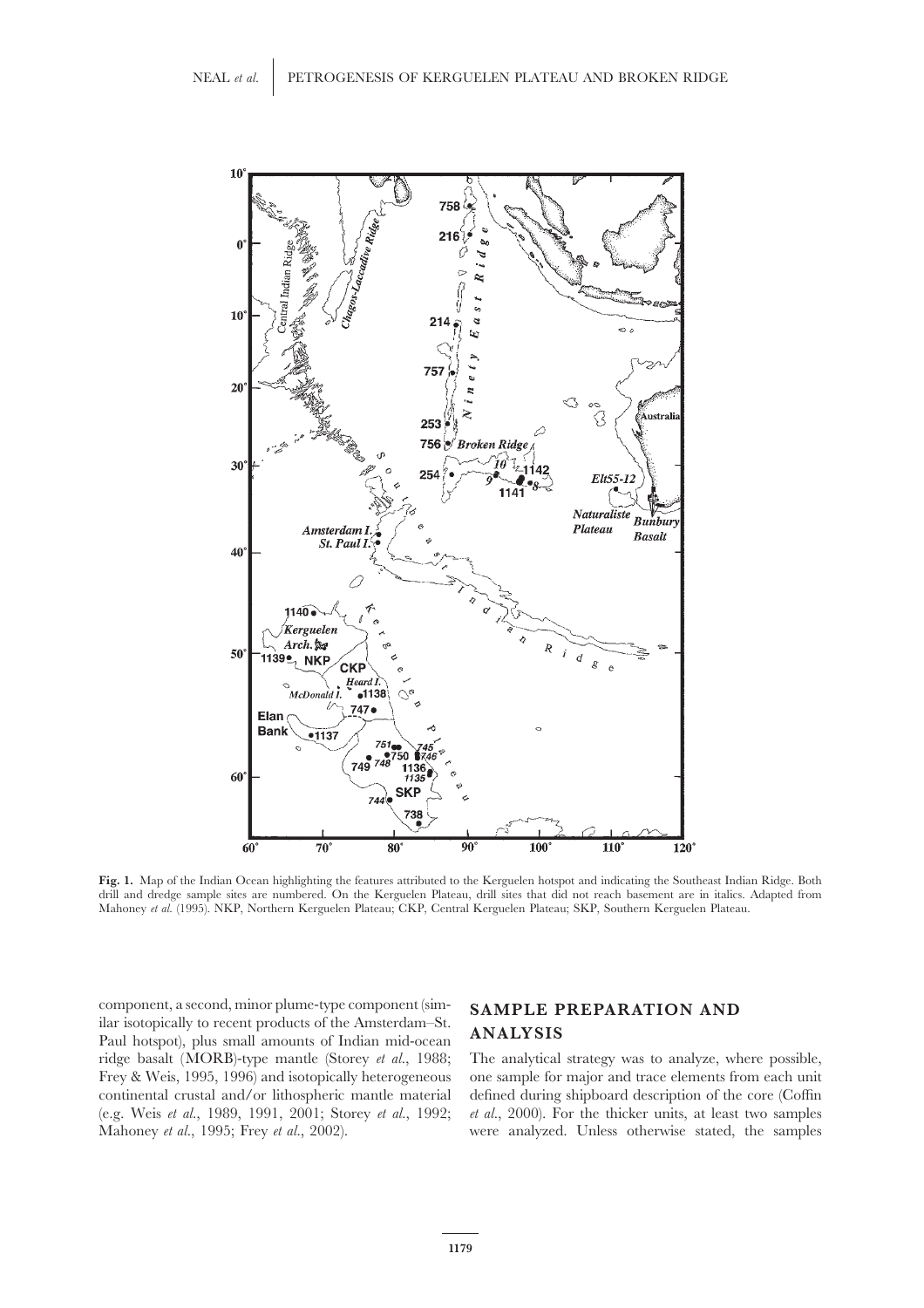|             | Table 1: Whole-rock composition                                                                                                                                |                                                |                                                  |                                                                                                                                                                                                                                            |                                                                                                            |                                    |                                                                                        |                                                                                                                              |                                                                                   |                                                             | (major and trace elements) of basalt samples from ODP Leg 183 Sites 1136, 1138, 1141, and 1142 |                |                                                              |                |                               |                                                                              |                                           |
|-------------|----------------------------------------------------------------------------------------------------------------------------------------------------------------|------------------------------------------------|--------------------------------------------------|--------------------------------------------------------------------------------------------------------------------------------------------------------------------------------------------------------------------------------------------|------------------------------------------------------------------------------------------------------------|------------------------------------|----------------------------------------------------------------------------------------|------------------------------------------------------------------------------------------------------------------------------|-----------------------------------------------------------------------------------|-------------------------------------------------------------|------------------------------------------------------------------------------------------------|----------------|--------------------------------------------------------------|----------------|-------------------------------|------------------------------------------------------------------------------|-------------------------------------------|
| 1136<br>16R | $\begin{array}{c c c c} \mbox{se} & & \mbox{} \\ \mbox{se} & & \mbox{} \\ \mbox{se} & & \mbox{} \\ \mbox{se} & & \mbox{} \\ \mbox{se} & & \mbox{} \end{array}$ |                                                |                                                  | 1138                                                                                                                                                                                                                                       |                                                                                                            | 1138<br>80R                        |                                                                                        |                                                                                                                              |                                                                                   |                                                             | 1138                                                                                           | 1138           |                                                              | 1138           |                               | 1138<br>85R                                                                  |                                           |
|             |                                                                                                                                                                | $\begin{array}{c} 136 \\ 786 \\ 6 \end{array}$ | $\begin{array}{c} 136 \\ 198 \\ 200 \end{array}$ | 74R                                                                                                                                                                                                                                        | $\begin{array}{r} 138 \\ 80R \\ -21 \end{array}$                                                           |                                    |                                                                                        | $\begin{array}{c} 1138 \\ \text{S} \text{R} \\ \text{N} \end{array}$                                                         | $\begin{array}{c} 1138 \\ \text{S} \text{1B} \\ 4 \end{array}$                    | $1138$<br>$82R$<br>$78$<br>$80$<br>$80$                     | 82R<br>5                                                                                       | က္က<br>လ စ က   | $\begin{array}{c} 138 \\ 236 \\ 138 \\ \text{m} \end{array}$ | 84R<br>1 世 12  | $138$<br>$45$<br>$55$<br>$55$ |                                                                              | នត<br>ក្រុម<br>ខេ                         |
|             |                                                                                                                                                                |                                                |                                                  |                                                                                                                                                                                                                                            |                                                                                                            |                                    |                                                                                        |                                                                                                                              | $\overline{0}$                                                                    |                                                             |                                                                                                |                |                                                              |                |                               | $-94$                                                                        |                                           |
|             |                                                                                                                                                                |                                                |                                                  |                                                                                                                                                                                                                                            |                                                                                                            |                                    |                                                                                        |                                                                                                                              |                                                                                   |                                                             |                                                                                                | $\overline{C}$ |                                                              |                | $\frac{1}{2}$                 |                                                                              |                                           |
|             |                                                                                                                                                                |                                                |                                                  |                                                                                                                                                                                                                                            |                                                                                                            |                                    |                                                                                        |                                                                                                                              |                                                                                   |                                                             |                                                                                                |                |                                                              |                |                               |                                                                              |                                           |
|             |                                                                                                                                                                |                                                |                                                  |                                                                                                                                                                                                                                            |                                                                                                            |                                    |                                                                                        |                                                                                                                              |                                                                                   |                                                             |                                                                                                |                |                                                              | $\frac{8}{9}$  |                               |                                                                              | 9.81                                      |
|             |                                                                                                                                                                |                                                |                                                  | 63.9<br>1.53<br>14.8<br>9.33                                                                                                                                                                                                               | $49.3$<br>$79.5$<br>$69.3$<br>$79.5$<br>$69.7$<br>$69.7$<br>$69.7$<br>$69.7$<br>$69.7$<br>$69.7$<br>$69.7$ |                                    | $48.9$<br>$7.76$<br>$7.76$<br>$7.76$<br>$7.76$<br>$7.71$<br>$7.35$<br>$7.71$<br>$7.35$ | $43.7$<br>$45.5$<br>$5.5$<br>$5.7$<br>$5.7$<br>$5.7$<br>$5.7$<br>$5.7$<br>$5.7$<br>$5.7$<br>$5.7$<br>$5.7$<br>$5.7$<br>$5.7$ | 8 2 2 2 3 2 3 2 3 2 3 3<br>0 9 1 2 2 3 4 5 6 7 8 9 7 8<br>0 9 1 2 7 9 8 7 8 9 7 8 | $\begin{array}{c} 47.3 \\ 2.18 \\ 14.5 \\ 14.7 \end{array}$ | 8 2 2 9 8 8 8 9 9 9<br>8 4 5 4 5 8 8 9 9 9                                                     |                |                                                              |                |                               | o ซิ ∞ ៷ ซิ ๖ ១ ១ ១ ១ ១ ១<br>យុ ៷ ២ ២ ១ ១ ១ ១ ១ ១ ១<br>ក្នុង ២ ២ ១ ២ ១ ២ ១ ២ |                                           |
|             |                                                                                                                                                                |                                                |                                                  |                                                                                                                                                                                                                                            |                                                                                                            |                                    |                                                                                        |                                                                                                                              |                                                                                   |                                                             |                                                                                                |                |                                                              |                |                               |                                                                              |                                           |
|             |                                                                                                                                                                |                                                |                                                  |                                                                                                                                                                                                                                            |                                                                                                            |                                    |                                                                                        |                                                                                                                              |                                                                                   |                                                             |                                                                                                |                |                                                              |                |                               |                                                                              | 2<br>2 0 1 2 3 3 3 4 9 9<br>2 0 1 3 4 9 9 |
|             |                                                                                                                                                                |                                                |                                                  | 0.04                                                                                                                                                                                                                                       |                                                                                                            |                                    |                                                                                        |                                                                                                                              |                                                                                   |                                                             |                                                                                                |                |                                                              |                |                               |                                                                              |                                           |
|             |                                                                                                                                                                |                                                |                                                  |                                                                                                                                                                                                                                            |                                                                                                            |                                    |                                                                                        |                                                                                                                              |                                                                                   | $0.41$<br>$6.25$<br>$0.5$<br>$0.72$<br>$0.33$<br>$0.33$     |                                                                                                |                |                                                              |                |                               |                                                                              |                                           |
|             |                                                                                                                                                                |                                                |                                                  |                                                                                                                                                                                                                                            |                                                                                                            |                                    |                                                                                        |                                                                                                                              |                                                                                   |                                                             |                                                                                                |                |                                                              |                |                               |                                                                              |                                           |
|             |                                                                                                                                                                |                                                |                                                  |                                                                                                                                                                                                                                            |                                                                                                            |                                    |                                                                                        |                                                                                                                              |                                                                                   |                                                             |                                                                                                |                |                                                              |                |                               |                                                                              |                                           |
|             |                                                                                                                                                                |                                                |                                                  |                                                                                                                                                                                                                                            |                                                                                                            |                                    |                                                                                        |                                                                                                                              |                                                                                   |                                                             | 0.20                                                                                           |                |                                                              | 0.50           |                               |                                                                              |                                           |
|             |                                                                                                                                                                |                                                | 0.19                                             | 0.58                                                                                                                                                                                                                                       | 0.21<br>2.95                                                                                               |                                    | 0.23                                                                                   | 32<br>2.95                                                                                                                   |                                                                                   |                                                             | $0.26$<br>2.56                                                                                 |                |                                                              | 0.29           | 0.27                          |                                                                              | 0.32                                      |
|             |                                                                                                                                                                |                                                |                                                  | 1.69                                                                                                                                                                                                                                       |                                                                                                            |                                    | 2.45                                                                                   |                                                                                                                              |                                                                                   |                                                             |                                                                                                |                |                                                              | 3.69           | 1.38                          |                                                                              | 4.65                                      |
|             |                                                                                                                                                                |                                                |                                                  |                                                                                                                                                                                                                                            |                                                                                                            |                                    |                                                                                        |                                                                                                                              |                                                                                   |                                                             |                                                                                                |                |                                                              |                |                               |                                                                              |                                           |
|             |                                                                                                                                                                |                                                |                                                  |                                                                                                                                                                                                                                            |                                                                                                            |                                    | 7.0                                                                                    |                                                                                                                              |                                                                                   | 12.0                                                        |                                                                                                | $6-2$          | 0.6                                                          |                | 6.8                           |                                                                              | 14.3                                      |
|             |                                                                                                                                                                |                                                |                                                  |                                                                                                                                                                                                                                            |                                                                                                            |                                    |                                                                                        |                                                                                                                              |                                                                                   |                                                             |                                                                                                |                |                                                              |                | 1.08                          |                                                                              |                                           |
|             |                                                                                                                                                                |                                                |                                                  |                                                                                                                                                                                                                                            |                                                                                                            |                                    |                                                                                        |                                                                                                                              |                                                                                   |                                                             |                                                                                                |                |                                                              |                |                               |                                                                              |                                           |
|             |                                                                                                                                                                |                                                |                                                  |                                                                                                                                                                                                                                            |                                                                                                            |                                    |                                                                                        | $7 - 0.34$<br>0.34<br>50.9                                                                                                   |                                                                                   | $6.79$<br>$46.8$<br>$410$                                   |                                                                                                |                |                                                              |                |                               | $16.8$<br>0.74<br>465<br>465                                                 |                                           |
|             |                                                                                                                                                                |                                                |                                                  | 5<br>6 7 8 7 9 7 7<br>1 7 9 7 9 7 7                                                                                                                                                                                                        |                                                                                                            |                                    |                                                                                        |                                                                                                                              |                                                                                   |                                                             |                                                                                                |                |                                                              |                |                               |                                                                              |                                           |
|             |                                                                                                                                                                |                                                |                                                  |                                                                                                                                                                                                                                            |                                                                                                            |                                    |                                                                                        |                                                                                                                              |                                                                                   |                                                             |                                                                                                |                |                                                              |                |                               |                                                                              |                                           |
|             |                                                                                                                                                                |                                                |                                                  |                                                                                                                                                                                                                                            |                                                                                                            |                                    |                                                                                        |                                                                                                                              |                                                                                   |                                                             |                                                                                                |                |                                                              |                |                               |                                                                              |                                           |
|             |                                                                                                                                                                |                                                |                                                  |                                                                                                                                                                                                                                            |                                                                                                            |                                    |                                                                                        |                                                                                                                              |                                                                                   |                                                             |                                                                                                |                |                                                              |                |                               |                                                                              |                                           |
|             |                                                                                                                                                                |                                                |                                                  |                                                                                                                                                                                                                                            |                                                                                                            |                                    |                                                                                        |                                                                                                                              |                                                                                   |                                                             |                                                                                                |                |                                                              |                |                               |                                                                              |                                           |
|             |                                                                                                                                                                |                                                |                                                  |                                                                                                                                                                                                                                            |                                                                                                            |                                    |                                                                                        |                                                                                                                              |                                                                                   |                                                             |                                                                                                |                |                                                              |                |                               |                                                                              |                                           |
|             |                                                                                                                                                                |                                                |                                                  |                                                                                                                                                                                                                                            |                                                                                                            |                                    |                                                                                        |                                                                                                                              |                                                                                   |                                                             |                                                                                                |                |                                                              |                |                               |                                                                              |                                           |
|             |                                                                                                                                                                |                                                |                                                  |                                                                                                                                                                                                                                            |                                                                                                            |                                    |                                                                                        |                                                                                                                              |                                                                                   |                                                             |                                                                                                |                |                                                              |                |                               |                                                                              |                                           |
|             |                                                                                                                                                                |                                                |                                                  |                                                                                                                                                                                                                                            |                                                                                                            |                                    |                                                                                        |                                                                                                                              |                                                                                   |                                                             |                                                                                                |                |                                                              |                |                               |                                                                              |                                           |
|             |                                                                                                                                                                |                                                |                                                  |                                                                                                                                                                                                                                            |                                                                                                            |                                    |                                                                                        |                                                                                                                              |                                                                                   |                                                             |                                                                                                |                |                                                              |                |                               |                                                                              |                                           |
|             |                                                                                                                                                                |                                                |                                                  |                                                                                                                                                                                                                                            |                                                                                                            |                                    |                                                                                        |                                                                                                                              |                                                                                   |                                                             |                                                                                                |                |                                                              |                |                               |                                                                              |                                           |
|             |                                                                                                                                                                |                                                |                                                  | $\frac{1}{4}$<br>$\frac{1}{3}$<br>$\frac{1}{3}$<br>$\frac{1}{3}$<br>$\frac{1}{3}$<br>$\frac{1}{3}$<br>$\frac{1}{3}$<br>$\frac{1}{3}$<br>$\frac{1}{3}$<br>$\frac{1}{3}$<br>$\frac{1}{3}$<br>$\frac{1}{3}$<br>$\frac{1}{3}$<br>$\frac{1}{3}$ |                                                                                                            |                                    | 0.49                                                                                   | 0.25                                                                                                                         |                                                                                   |                                                             |                                                                                                | 0.88           |                                                              |                | 0.66                          |                                                                              |                                           |
|             |                                                                                                                                                                |                                                |                                                  |                                                                                                                                                                                                                                            | $0.01$<br>81.3                                                                                             | $0.47$<br>$0.01$<br>$0.0$<br>$0.0$ |                                                                                        | $0.04$<br>86.4                                                                                                               |                                                                                   | $14.5$<br>0.53<br>0.03<br>104                               | $0.12$<br>86.0                                                                                 | $0.02$<br>90.0 | $16.3$<br>0.79<br>0.02<br>91.2                               | $0.01$<br>98.5 | $0.01$<br>123                 | $0.95$<br>$0.11$<br>$007$                                                    |                                           |
|             |                                                                                                                                                                |                                                |                                                  | $0.43$<br>524                                                                                                                                                                                                                              |                                                                                                            |                                    | $0.03$<br>104                                                                          |                                                                                                                              |                                                                                   |                                                             |                                                                                                |                |                                                              |                |                               |                                                                              |                                           |

JOURNAL OF PETROLOGY  $\Big|\$  vOLUME 43  $\Big|\$  NUMBER 7  $\Big|\$  JULY 2002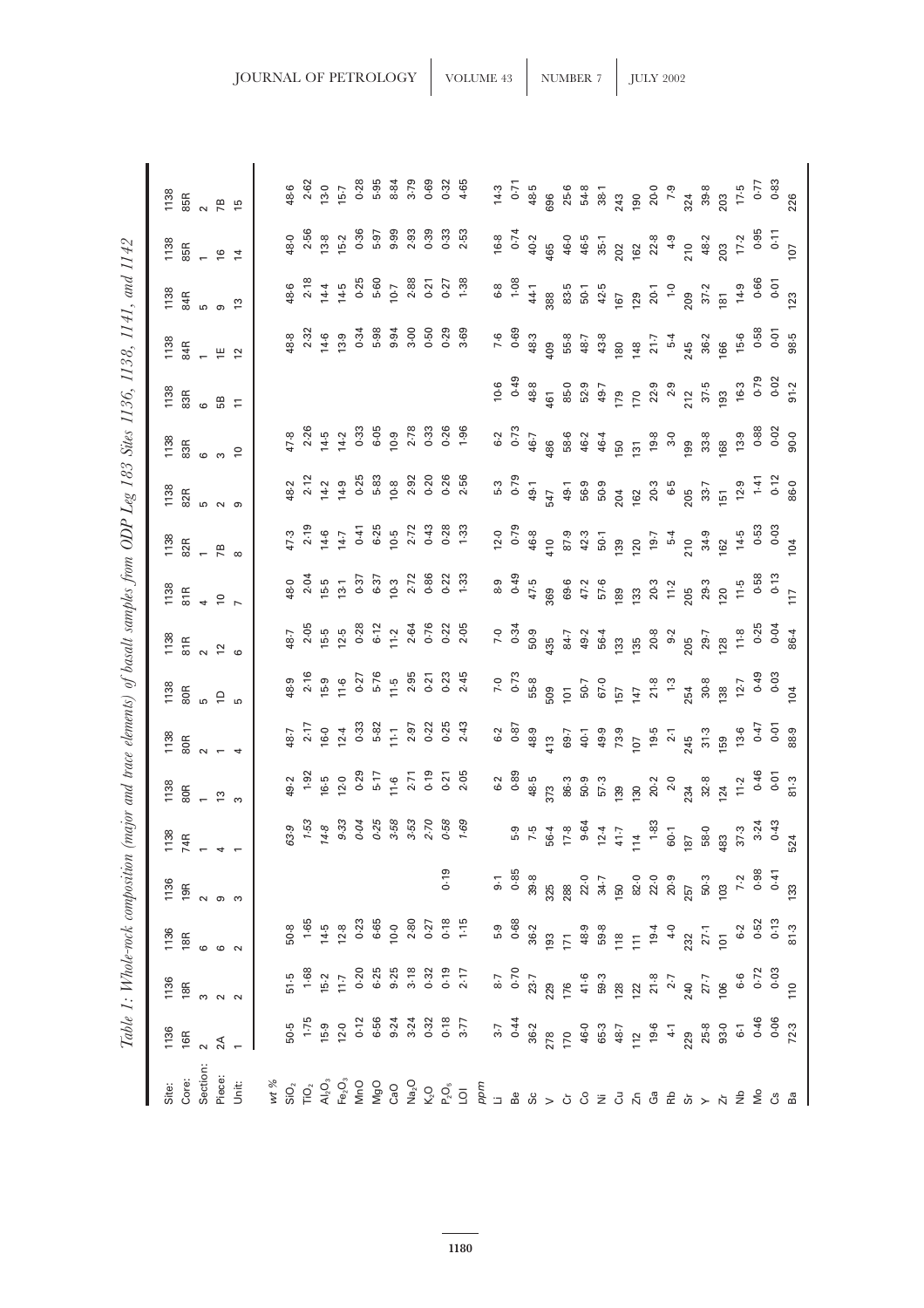| $16.9$<br>$42.4$<br>85R<br>$ \circ$<br>$\overline{4}$<br>1138<br>5 5 5 년<br>5 7<br>$15-7$<br>്റ്<br>5-28<br>23-0<br>$-31$<br>$1138$<br>$545$<br>$-845$<br>36.2<br>14.3<br>$\tilde{c}$<br>$\frac{138}{28}$<br>32.9<br>$14 - 1$<br>$rac{1}{2}$ m $rac{1}{2}$<br>$\begin{array}{c} 138 \\ 236 \\ 256 \\ 266 \\ 276 \\ 286 \\ 11 \end{array}$<br>4.49<br>$\frac{138}{25}$ 5 5 6 9 9 1138<br>29.9<br>13.9<br>2<br>2 3 4 5 6 7 8 9 8 9 8 4 6 6 6 7 8 9 9 9 9 0 1<br>1138<br>82R<br>12.9<br>$-9$<br>3.85<br>17.5<br>$11.5$<br>27.5<br>$\frac{1738}{8}$ 4 2 7<br>$71.3$<br>$27.1$<br>$3.91$<br>$1.458$<br>$4.58$<br>$\begin{array}{c} 138 \\ 8 \pi \\ 2 \end{array}$<br>$\frac{1738}{80R}$<br>26.8<br>11.2<br>$\overline{a}$<br>4 8 9 4 5 6 9 6 5 6 7 8 9 9 9 9 9 0 1 2 8 9 9 0 1 2 9 9 0 1 2 9 9 9 0 1 2 9 9 0 1 2 9 9 9 0 1 2 9 9 0 1 2 9 9<br>28.7<br>12.2<br>$\begin{array}{c} 60 \text{R} \\ 2 \text{R} \\ 1 \text{S} \\ 4 \end{array}$<br>$\frac{1138}{80R}$<br>1.24<br>$\frac{1138}{74}$<br>section:<br><sup>ljece:</sup><br>Core: |  |  |  | 1138 |  |  |  |  | 1138 |                   |
|-----------------------------------------------------------------------------------------------------------------------------------------------------------------------------------------------------------------------------------------------------------------------------------------------------------------------------------------------------------------------------------------------------------------------------------------------------------------------------------------------------------------------------------------------------------------------------------------------------------------------------------------------------------------------------------------------------------------------------------------------------------------------------------------------------------------------------------------------------------------------------------------------------------------------------------------------------------------------------------------------------------------------------------|--|--|--|------|--|--|--|--|------|-------------------|
|                                                                                                                                                                                                                                                                                                                                                                                                                                                                                                                                                                                                                                                                                                                                                                                                                                                                                                                                                                                                                                   |  |  |  |      |  |  |  |  |      | $\frac{138}{855}$ |
|                                                                                                                                                                                                                                                                                                                                                                                                                                                                                                                                                                                                                                                                                                                                                                                                                                                                                                                                                                                                                                   |  |  |  |      |  |  |  |  |      | $\frac{1}{2}$     |
|                                                                                                                                                                                                                                                                                                                                                                                                                                                                                                                                                                                                                                                                                                                                                                                                                                                                                                                                                                                                                                   |  |  |  |      |  |  |  |  |      |                   |
|                                                                                                                                                                                                                                                                                                                                                                                                                                                                                                                                                                                                                                                                                                                                                                                                                                                                                                                                                                                                                                   |  |  |  |      |  |  |  |  |      | ما<br>-           |
|                                                                                                                                                                                                                                                                                                                                                                                                                                                                                                                                                                                                                                                                                                                                                                                                                                                                                                                                                                                                                                   |  |  |  |      |  |  |  |  |      |                   |
|                                                                                                                                                                                                                                                                                                                                                                                                                                                                                                                                                                                                                                                                                                                                                                                                                                                                                                                                                                                                                                   |  |  |  |      |  |  |  |  |      | $17.2$<br>36.6    |
|                                                                                                                                                                                                                                                                                                                                                                                                                                                                                                                                                                                                                                                                                                                                                                                                                                                                                                                                                                                                                                   |  |  |  |      |  |  |  |  |      |                   |
|                                                                                                                                                                                                                                                                                                                                                                                                                                                                                                                                                                                                                                                                                                                                                                                                                                                                                                                                                                                                                                   |  |  |  |      |  |  |  |  |      |                   |
|                                                                                                                                                                                                                                                                                                                                                                                                                                                                                                                                                                                                                                                                                                                                                                                                                                                                                                                                                                                                                                   |  |  |  |      |  |  |  |  |      |                   |
|                                                                                                                                                                                                                                                                                                                                                                                                                                                                                                                                                                                                                                                                                                                                                                                                                                                                                                                                                                                                                                   |  |  |  |      |  |  |  |  |      |                   |
|                                                                                                                                                                                                                                                                                                                                                                                                                                                                                                                                                                                                                                                                                                                                                                                                                                                                                                                                                                                                                                   |  |  |  |      |  |  |  |  |      |                   |
|                                                                                                                                                                                                                                                                                                                                                                                                                                                                                                                                                                                                                                                                                                                                                                                                                                                                                                                                                                                                                                   |  |  |  |      |  |  |  |  |      |                   |
|                                                                                                                                                                                                                                                                                                                                                                                                                                                                                                                                                                                                                                                                                                                                                                                                                                                                                                                                                                                                                                   |  |  |  |      |  |  |  |  |      |                   |
|                                                                                                                                                                                                                                                                                                                                                                                                                                                                                                                                                                                                                                                                                                                                                                                                                                                                                                                                                                                                                                   |  |  |  |      |  |  |  |  |      |                   |
|                                                                                                                                                                                                                                                                                                                                                                                                                                                                                                                                                                                                                                                                                                                                                                                                                                                                                                                                                                                                                                   |  |  |  |      |  |  |  |  |      |                   |
|                                                                                                                                                                                                                                                                                                                                                                                                                                                                                                                                                                                                                                                                                                                                                                                                                                                                                                                                                                                                                                   |  |  |  |      |  |  |  |  |      |                   |
|                                                                                                                                                                                                                                                                                                                                                                                                                                                                                                                                                                                                                                                                                                                                                                                                                                                                                                                                                                                                                                   |  |  |  |      |  |  |  |  |      |                   |
|                                                                                                                                                                                                                                                                                                                                                                                                                                                                                                                                                                                                                                                                                                                                                                                                                                                                                                                                                                                                                                   |  |  |  |      |  |  |  |  |      |                   |
|                                                                                                                                                                                                                                                                                                                                                                                                                                                                                                                                                                                                                                                                                                                                                                                                                                                                                                                                                                                                                                   |  |  |  |      |  |  |  |  |      |                   |
|                                                                                                                                                                                                                                                                                                                                                                                                                                                                                                                                                                                                                                                                                                                                                                                                                                                                                                                                                                                                                                   |  |  |  |      |  |  |  |  |      |                   |
|                                                                                                                                                                                                                                                                                                                                                                                                                                                                                                                                                                                                                                                                                                                                                                                                                                                                                                                                                                                                                                   |  |  |  |      |  |  |  |  |      |                   |
|                                                                                                                                                                                                                                                                                                                                                                                                                                                                                                                                                                                                                                                                                                                                                                                                                                                                                                                                                                                                                                   |  |  |  |      |  |  |  |  |      |                   |
|                                                                                                                                                                                                                                                                                                                                                                                                                                                                                                                                                                                                                                                                                                                                                                                                                                                                                                                                                                                                                                   |  |  |  |      |  |  |  |  |      |                   |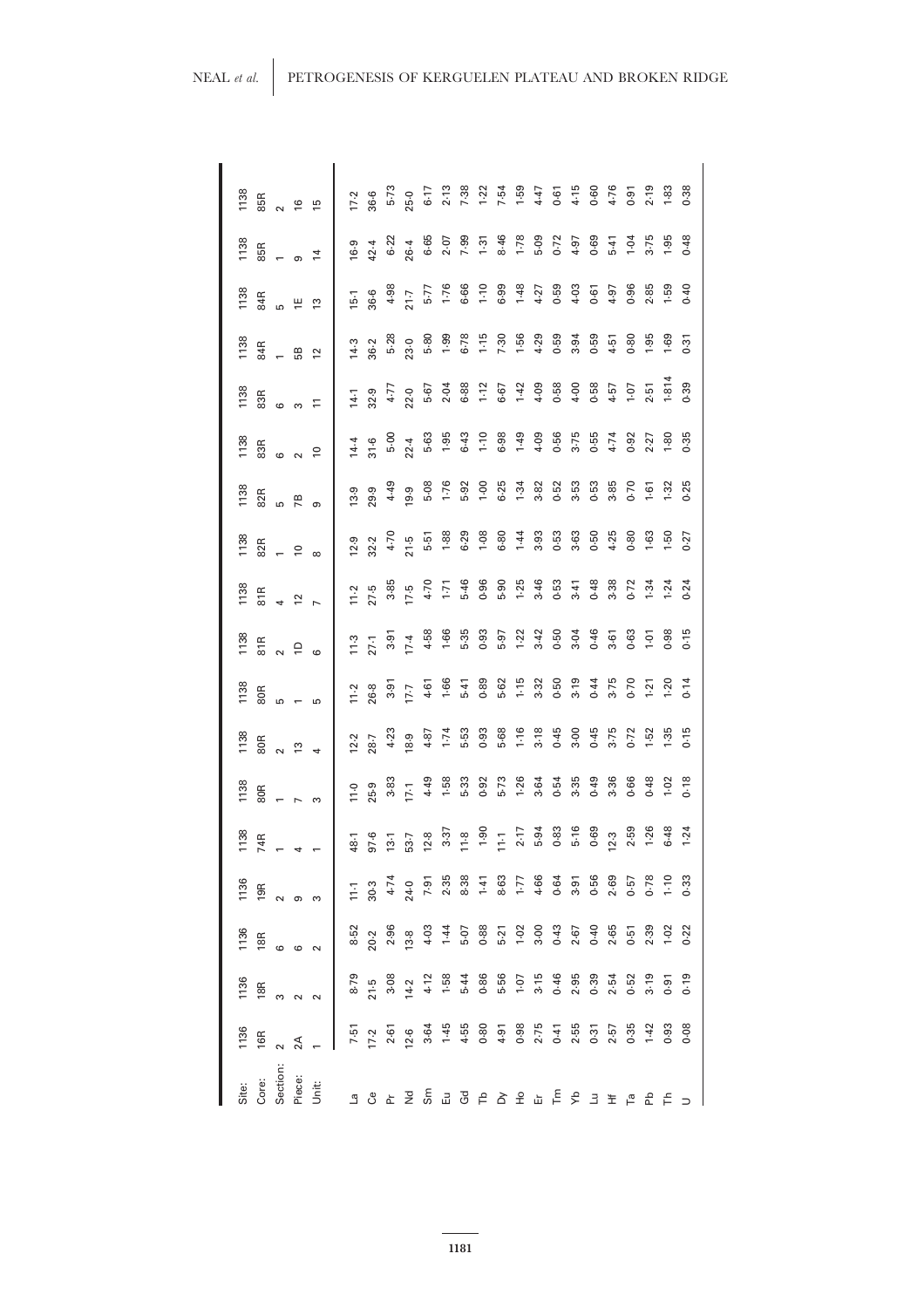|                                                                                                                                                            |                                                                                                         | 1138<br>86R |                                                                         |                                                |                                               | $\begin{array}{r} 138 \\ 88 \\ 2 \end{array}$                                                                                                                                                                                                                                             | $\frac{138}{895}$ $\frac{8}{22}$ |                      |                                                              |                                                           |                                                                                                                                                                                                                                                                                                               |                                         |                                       |                                                                       |                                         |                                                                                                                                                                                                                                                                                                                                                                                                                                                                                 |  |
|------------------------------------------------------------------------------------------------------------------------------------------------------------|---------------------------------------------------------------------------------------------------------|-------------|-------------------------------------------------------------------------|------------------------------------------------|-----------------------------------------------|-------------------------------------------------------------------------------------------------------------------------------------------------------------------------------------------------------------------------------------------------------------------------------------------|----------------------------------|----------------------|--------------------------------------------------------------|-----------------------------------------------------------|---------------------------------------------------------------------------------------------------------------------------------------------------------------------------------------------------------------------------------------------------------------------------------------------------------------|-----------------------------------------|---------------------------------------|-----------------------------------------------------------------------|-----------------------------------------|---------------------------------------------------------------------------------------------------------------------------------------------------------------------------------------------------------------------------------------------------------------------------------------------------------------------------------------------------------------------------------------------------------------------------------------------------------------------------------|--|
|                                                                                                                                                            | 1138<br>36R                                                                                             |             | $\begin{array}{c}\n 138 \\  \hline\n 868 \\  \hline\n 48\n \end{array}$ | $\begin{array}{c} 138 \\ 87R \\ 2 \end{array}$ | $\begin{array}{c} 138 \\ 88 \\ 1 \end{array}$ |                                                                                                                                                                                                                                                                                           |                                  | $141$<br>$15$<br>$1$ | $\begin{array}{c} 1141 \\ 178 \end{array}$                   |                                                           |                                                                                                                                                                                                                                                                                                               |                                         |                                       |                                                                       |                                         |                                                                                                                                                                                                                                                                                                                                                                                                                                                                                 |  |
|                                                                                                                                                            |                                                                                                         |             |                                                                         |                                                |                                               |                                                                                                                                                                                                                                                                                           |                                  |                      |                                                              |                                                           |                                                                                                                                                                                                                                                                                                               |                                         |                                       |                                                                       |                                         |                                                                                                                                                                                                                                                                                                                                                                                                                                                                                 |  |
| Site:<br>Core:<br>Section:<br>Piece:<br>Unit:                                                                                                              | $\approx$                                                                                               |             |                                                                         |                                                | <b>B</b> 20                                   |                                                                                                                                                                                                                                                                                           |                                  |                      |                                                              | $747$<br>$78$<br>$78$<br>$74$                             | $747$<br>$795$<br>$- 04$                                                                                                                                                                                                                                                                                      | $\frac{141}{195}$<br>$\alpha$ $\beta$ 4 | $741$<br>$25$<br>$25$<br>$25$<br>$55$ | $73R$<br>$73R$<br>$75R$                                               | $1141$<br>$24R$<br>$24R$<br>$2C$<br>$6$ | $747$<br>$745$ $36$<br>$6$                                                                                                                                                                                                                                                                                                                                                                                                                                                      |  |
|                                                                                                                                                            |                                                                                                         |             |                                                                         |                                                |                                               |                                                                                                                                                                                                                                                                                           |                                  |                      |                                                              |                                                           |                                                                                                                                                                                                                                                                                                               |                                         |                                       |                                                                       |                                         |                                                                                                                                                                                                                                                                                                                                                                                                                                                                                 |  |
|                                                                                                                                                            |                                                                                                         |             |                                                                         |                                                |                                               |                                                                                                                                                                                                                                                                                           |                                  |                      |                                                              |                                                           |                                                                                                                                                                                                                                                                                                               |                                         |                                       |                                                                       |                                         |                                                                                                                                                                                                                                                                                                                                                                                                                                                                                 |  |
| <i>。</i><br>ε S C C C C C C C C C C C C L E _ B S > C C Ξ C L G E S > λ Η Ξ ξ C B<br>ε S C C C C C C C C C C C C L E _ B S > C C Ξ C L G E S > λ Η Ξ ξ C B |                                                                                                         |             |                                                                         |                                                |                                               |                                                                                                                                                                                                                                                                                           |                                  |                      |                                                              |                                                           |                                                                                                                                                                                                                                                                                                               |                                         |                                       |                                                                       |                                         |                                                                                                                                                                                                                                                                                                                                                                                                                                                                                 |  |
|                                                                                                                                                            | 4 かいちょうしょう いっぱ おおおおお いっぱん あいはん はんじょう あいかん あいかん かいこう こうけい あいのは あい あいかん あい あいのは あい あい あい あい あい かいかん あい おい |             |                                                                         |                                                |                                               | $\vec{r}$<br>$\vec{r}$ $\vec{a}$ $\vec{c}$ $\vec{c}$ $\vec{c}$ $\vec{c}$ $\vec{c}$ $\vec{c}$ $\vec{c}$ $\vec{c}$ $\vec{c}$ $\vec{c}$ $\vec{c}$ $\vec{c}$ $\vec{c}$ $\vec{c}$ $\vec{c}$ $\vec{c}$ $\vec{c}$ $\vec{c}$ $\vec{c}$ $\vec{c}$ $\vec{c}$ $\vec{c}$ $\vec{c}$ $\vec{c}$ $\vec{c$ |                                  |                      | 2 3 3 4 5 6 7 8 9 7 8 9 7 8 9 7<br>7 9 9 7 9 9 9 9 9 0 7 9 9 | 4<br>8 7 9 9 9 9 7 4 9 9 9 9 9<br>8 7 9 9 0 1 4 9 9 9 0 9 | 47.1<br>$\begin{array}{c} 47.1 \\ 2.81 \\ 0.84 \\ 0.44 \\ 0.03 \\ 0.04 \\ 0.03 \\ 0.04 \\ 0.03 \\ 0.04 \\ 0.04 \\ 0.04 \\ 0.04 \\ 0.04 \\ 0.04 \\ 0.04 \\ 0.04 \\ 0.04 \\ 0.04 \\ 0.04 \\ 0.04 \\ 0.04 \\ 0.04 \\ 0.04 \\ 0.04 \\ 0.04 \\ 0.04 \\ 0.04 \\ 0.04 \\ 0.04 \\ 0.04 \\ 0.04 \\ 0.04 \\ 0.04 \\ 0.$ |                                         |                                       | 4<br>4 2 3 4 5 6 7 8 9 8 9 9 9 9 9 9 0<br>4 9 9 9 9 9 9 9 9 9 9 9 9 9 |                                         |                                                                                                                                                                                                                                                                                                                                                                                                                                                                                 |  |
|                                                                                                                                                            |                                                                                                         |             |                                                                         |                                                |                                               |                                                                                                                                                                                                                                                                                           |                                  |                      |                                                              |                                                           |                                                                                                                                                                                                                                                                                                               |                                         |                                       |                                                                       |                                         |                                                                                                                                                                                                                                                                                                                                                                                                                                                                                 |  |
|                                                                                                                                                            |                                                                                                         |             |                                                                         |                                                |                                               |                                                                                                                                                                                                                                                                                           |                                  |                      |                                                              |                                                           |                                                                                                                                                                                                                                                                                                               |                                         |                                       |                                                                       |                                         |                                                                                                                                                                                                                                                                                                                                                                                                                                                                                 |  |
|                                                                                                                                                            |                                                                                                         |             |                                                                         |                                                |                                               |                                                                                                                                                                                                                                                                                           |                                  |                      |                                                              |                                                           |                                                                                                                                                                                                                                                                                                               |                                         |                                       |                                                                       |                                         |                                                                                                                                                                                                                                                                                                                                                                                                                                                                                 |  |
|                                                                                                                                                            |                                                                                                         |             |                                                                         |                                                |                                               |                                                                                                                                                                                                                                                                                           |                                  |                      |                                                              |                                                           |                                                                                                                                                                                                                                                                                                               |                                         |                                       |                                                                       |                                         |                                                                                                                                                                                                                                                                                                                                                                                                                                                                                 |  |
|                                                                                                                                                            |                                                                                                         |             |                                                                         |                                                |                                               |                                                                                                                                                                                                                                                                                           |                                  |                      |                                                              |                                                           |                                                                                                                                                                                                                                                                                                               |                                         |                                       |                                                                       |                                         |                                                                                                                                                                                                                                                                                                                                                                                                                                                                                 |  |
|                                                                                                                                                            |                                                                                                         |             |                                                                         |                                                |                                               |                                                                                                                                                                                                                                                                                           |                                  |                      |                                                              |                                                           |                                                                                                                                                                                                                                                                                                               |                                         |                                       |                                                                       |                                         |                                                                                                                                                                                                                                                                                                                                                                                                                                                                                 |  |
|                                                                                                                                                            |                                                                                                         |             |                                                                         |                                                |                                               |                                                                                                                                                                                                                                                                                           |                                  |                      |                                                              |                                                           |                                                                                                                                                                                                                                                                                                               |                                         |                                       |                                                                       |                                         |                                                                                                                                                                                                                                                                                                                                                                                                                                                                                 |  |
|                                                                                                                                                            |                                                                                                         |             |                                                                         |                                                |                                               |                                                                                                                                                                                                                                                                                           |                                  |                      |                                                              |                                                           |                                                                                                                                                                                                                                                                                                               |                                         |                                       |                                                                       |                                         |                                                                                                                                                                                                                                                                                                                                                                                                                                                                                 |  |
|                                                                                                                                                            |                                                                                                         |             |                                                                         |                                                |                                               |                                                                                                                                                                                                                                                                                           |                                  |                      |                                                              |                                                           |                                                                                                                                                                                                                                                                                                               |                                         |                                       |                                                                       |                                         |                                                                                                                                                                                                                                                                                                                                                                                                                                                                                 |  |
|                                                                                                                                                            |                                                                                                         |             |                                                                         |                                                |                                               |                                                                                                                                                                                                                                                                                           |                                  |                      |                                                              |                                                           |                                                                                                                                                                                                                                                                                                               |                                         |                                       |                                                                       |                                         |                                                                                                                                                                                                                                                                                                                                                                                                                                                                                 |  |
|                                                                                                                                                            |                                                                                                         |             |                                                                         |                                                |                                               |                                                                                                                                                                                                                                                                                           |                                  |                      |                                                              |                                                           |                                                                                                                                                                                                                                                                                                               |                                         |                                       |                                                                       |                                         |                                                                                                                                                                                                                                                                                                                                                                                                                                                                                 |  |
|                                                                                                                                                            |                                                                                                         |             |                                                                         |                                                |                                               |                                                                                                                                                                                                                                                                                           |                                  |                      |                                                              |                                                           |                                                                                                                                                                                                                                                                                                               |                                         |                                       |                                                                       |                                         |                                                                                                                                                                                                                                                                                                                                                                                                                                                                                 |  |
|                                                                                                                                                            |                                                                                                         |             |                                                                         |                                                |                                               |                                                                                                                                                                                                                                                                                           |                                  |                      |                                                              |                                                           |                                                                                                                                                                                                                                                                                                               |                                         |                                       |                                                                       |                                         |                                                                                                                                                                                                                                                                                                                                                                                                                                                                                 |  |
|                                                                                                                                                            |                                                                                                         |             |                                                                         |                                                |                                               |                                                                                                                                                                                                                                                                                           |                                  |                      |                                                              |                                                           |                                                                                                                                                                                                                                                                                                               |                                         |                                       |                                                                       |                                         |                                                                                                                                                                                                                                                                                                                                                                                                                                                                                 |  |
|                                                                                                                                                            |                                                                                                         |             |                                                                         |                                                |                                               |                                                                                                                                                                                                                                                                                           |                                  |                      |                                                              |                                                           |                                                                                                                                                                                                                                                                                                               |                                         |                                       |                                                                       |                                         |                                                                                                                                                                                                                                                                                                                                                                                                                                                                                 |  |
|                                                                                                                                                            |                                                                                                         |             |                                                                         |                                                |                                               |                                                                                                                                                                                                                                                                                           |                                  |                      |                                                              |                                                           |                                                                                                                                                                                                                                                                                                               |                                         |                                       |                                                                       |                                         |                                                                                                                                                                                                                                                                                                                                                                                                                                                                                 |  |
|                                                                                                                                                            |                                                                                                         |             |                                                                         |                                                |                                               |                                                                                                                                                                                                                                                                                           |                                  |                      |                                                              |                                                           |                                                                                                                                                                                                                                                                                                               |                                         |                                       |                                                                       |                                         |                                                                                                                                                                                                                                                                                                                                                                                                                                                                                 |  |
|                                                                                                                                                            |                                                                                                         |             |                                                                         |                                                |                                               |                                                                                                                                                                                                                                                                                           |                                  |                      |                                                              |                                                           |                                                                                                                                                                                                                                                                                                               |                                         |                                       |                                                                       |                                         |                                                                                                                                                                                                                                                                                                                                                                                                                                                                                 |  |
|                                                                                                                                                            |                                                                                                         |             |                                                                         |                                                |                                               |                                                                                                                                                                                                                                                                                           |                                  |                      |                                                              |                                                           |                                                                                                                                                                                                                                                                                                               |                                         |                                       |                                                                       |                                         |                                                                                                                                                                                                                                                                                                                                                                                                                                                                                 |  |
|                                                                                                                                                            |                                                                                                         |             |                                                                         |                                                |                                               |                                                                                                                                                                                                                                                                                           |                                  |                      |                                                              |                                                           |                                                                                                                                                                                                                                                                                                               |                                         |                                       |                                                                       |                                         |                                                                                                                                                                                                                                                                                                                                                                                                                                                                                 |  |
|                                                                                                                                                            |                                                                                                         |             |                                                                         |                                                |                                               |                                                                                                                                                                                                                                                                                           |                                  |                      |                                                              |                                                           |                                                                                                                                                                                                                                                                                                               |                                         |                                       |                                                                       |                                         |                                                                                                                                                                                                                                                                                                                                                                                                                                                                                 |  |
|                                                                                                                                                            |                                                                                                         |             |                                                                         |                                                |                                               |                                                                                                                                                                                                                                                                                           |                                  |                      |                                                              |                                                           |                                                                                                                                                                                                                                                                                                               |                                         |                                       |                                                                       |                                         |                                                                                                                                                                                                                                                                                                                                                                                                                                                                                 |  |
|                                                                                                                                                            |                                                                                                         |             |                                                                         |                                                |                                               |                                                                                                                                                                                                                                                                                           |                                  |                      |                                                              |                                                           |                                                                                                                                                                                                                                                                                                               |                                         |                                       |                                                                       |                                         |                                                                                                                                                                                                                                                                                                                                                                                                                                                                                 |  |
|                                                                                                                                                            |                                                                                                         |             |                                                                         |                                                |                                               |                                                                                                                                                                                                                                                                                           |                                  |                      |                                                              |                                                           |                                                                                                                                                                                                                                                                                                               |                                         |                                       |                                                                       |                                         |                                                                                                                                                                                                                                                                                                                                                                                                                                                                                 |  |
|                                                                                                                                                            |                                                                                                         |             |                                                                         |                                                |                                               |                                                                                                                                                                                                                                                                                           |                                  |                      |                                                              |                                                           |                                                                                                                                                                                                                                                                                                               |                                         |                                       |                                                                       |                                         |                                                                                                                                                                                                                                                                                                                                                                                                                                                                                 |  |
|                                                                                                                                                            |                                                                                                         |             |                                                                         |                                                |                                               |                                                                                                                                                                                                                                                                                           |                                  |                      |                                                              |                                                           |                                                                                                                                                                                                                                                                                                               |                                         |                                       |                                                                       |                                         |                                                                                                                                                                                                                                                                                                                                                                                                                                                                                 |  |
|                                                                                                                                                            |                                                                                                         |             |                                                                         |                                                |                                               |                                                                                                                                                                                                                                                                                           |                                  |                      |                                                              |                                                           |                                                                                                                                                                                                                                                                                                               |                                         |                                       |                                                                       |                                         |                                                                                                                                                                                                                                                                                                                                                                                                                                                                                 |  |
|                                                                                                                                                            |                                                                                                         |             |                                                                         |                                                |                                               |                                                                                                                                                                                                                                                                                           |                                  |                      |                                                              |                                                           |                                                                                                                                                                                                                                                                                                               |                                         |                                       |                                                                       |                                         | $\begin{array}{cccccccccc} . & . & . & . & . & . & . & . \\ . & . & . & . & . & . & . & . \\ . & . & . & . & . & . & . & . \\ . & . & . & . & . & . & . & . \\ . & . & . & . & . & . & . & . \\ . & . & . & . & . & . & . & . \\ . & . & . & . & . & . & . & . \\ . & . & . & . & . & . & . \\ . & . & . & . & . & . & . \\ . & . & . & . & . & . & . \\ . & . & . & . & . & . & . \\ . & . & . & . & . & . & . \\ . & . & . & . & . & . & . \\ . & . & . & . & . & . & . \\ .$ |  |

Table 1: continued *Table 1: continued*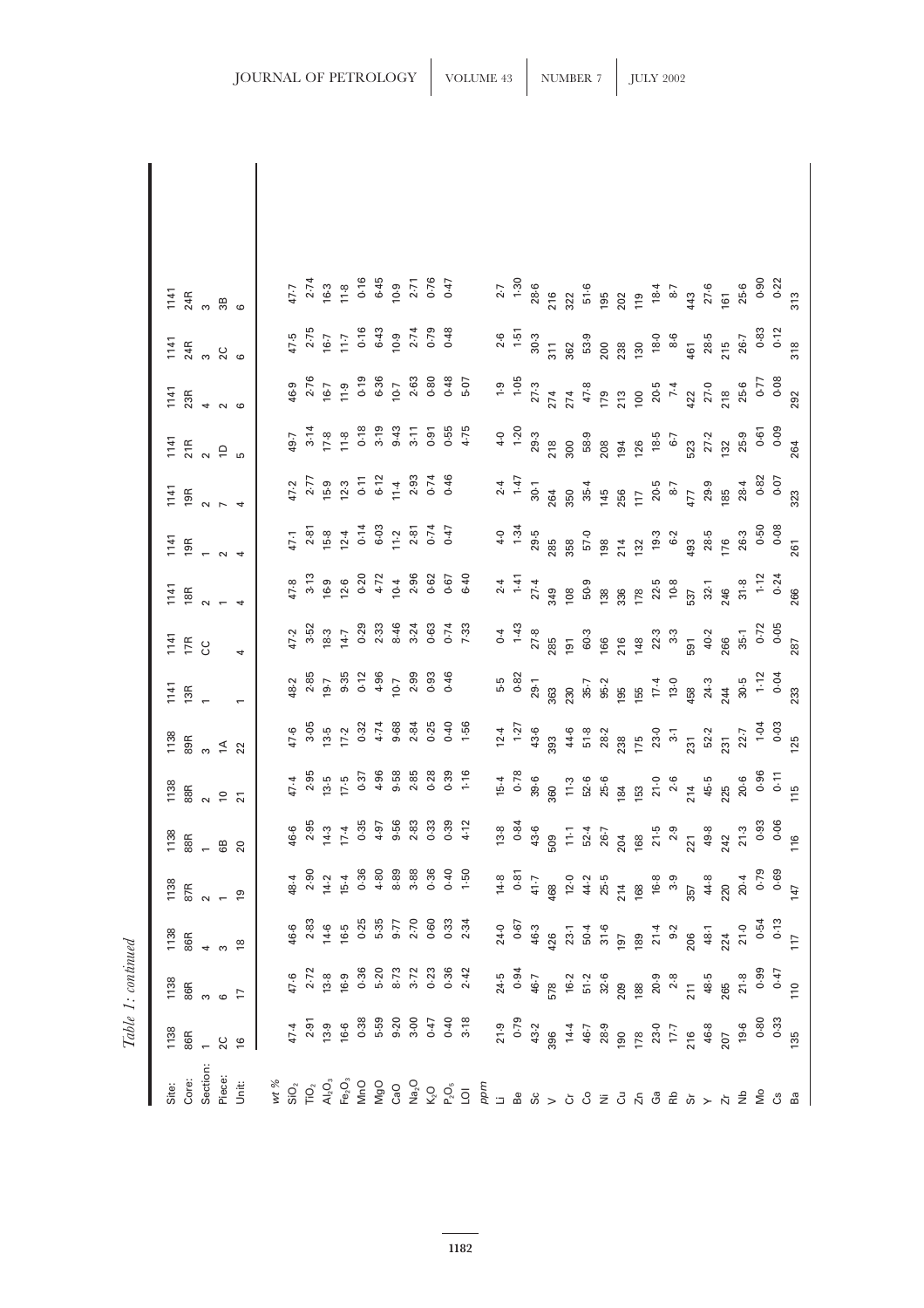|       | $747$<br>$748$<br>$86$                            |          |                 |                                   |                                                                                        |  |  |  |  |  |  |           |  |      |
|-------|---------------------------------------------------|----------|-----------------|-----------------------------------|----------------------------------------------------------------------------------------|--|--|--|--|--|--|-----------|--|------|
|       | $747$<br>$748$<br>$76$<br>$86$                    |          |                 |                                   |                                                                                        |  |  |  |  |  |  |           |  |      |
|       | $\frac{141}{28}$<br>23R<br>2                      |          |                 |                                   |                                                                                        |  |  |  |  |  |  |           |  |      |
|       | $741$<br>$25$<br>$25$<br>$25$<br>$5$              |          |                 |                                   |                                                                                        |  |  |  |  |  |  |           |  |      |
|       | $\frac{1141}{2}$                                  |          |                 |                                   |                                                                                        |  |  |  |  |  |  |           |  |      |
|       | $\frac{141}{198}$                                 |          |                 |                                   |                                                                                        |  |  |  |  |  |  |           |  | 0.24 |
|       | $\begin{array}{c}\n1141 \\ 185 \\ 2\n\end{array}$ |          |                 |                                   |                                                                                        |  |  |  |  |  |  |           |  |      |
|       | 141<br>141<br>141                                 |          |                 |                                   |                                                                                        |  |  |  |  |  |  |           |  |      |
|       | $\frac{141}{15}$                                  |          |                 |                                   |                                                                                        |  |  |  |  |  |  |           |  | 0.44 |
|       | $\begin{array}{c} 1138 \\ 598 \\ 21 \end{array}$  |          |                 |                                   |                                                                                        |  |  |  |  |  |  |           |  |      |
|       | $\begin{array}{r} 138 \\ 58 \\ 2 \end{array}$     |          |                 |                                   |                                                                                        |  |  |  |  |  |  |           |  |      |
|       | 1138<br>88R                                       |          |                 |                                   |                                                                                        |  |  |  |  |  |  |           |  | 0.52 |
|       |                                                   |          |                 | $\frac{138}{878}$<br>$\alpha$ - 9 |                                                                                        |  |  |  |  |  |  |           |  |      |
|       |                                                   |          |                 |                                   |                                                                                        |  |  |  |  |  |  |           |  |      |
|       |                                                   |          |                 |                                   | 8 4 5 8 9 5 9 5 9 5 6 6 6 6 6 7 8 9 9 9 1<br>9 4 5 8 9 9 9 9 9 9 8 9 8 9 8 9 8 9 9 9 1 |  |  |  |  |  |  |           |  | 0.50 |
|       | 1138<br>86R                                       |          |                 |                                   |                                                                                        |  |  |  |  |  |  |           |  |      |
| Site: | Core:                                             | Section: | Piece:<br>Unit: |                                   |                                                                                        |  |  |  |  |  |  | 5 三 壬 巳 久 |  |      |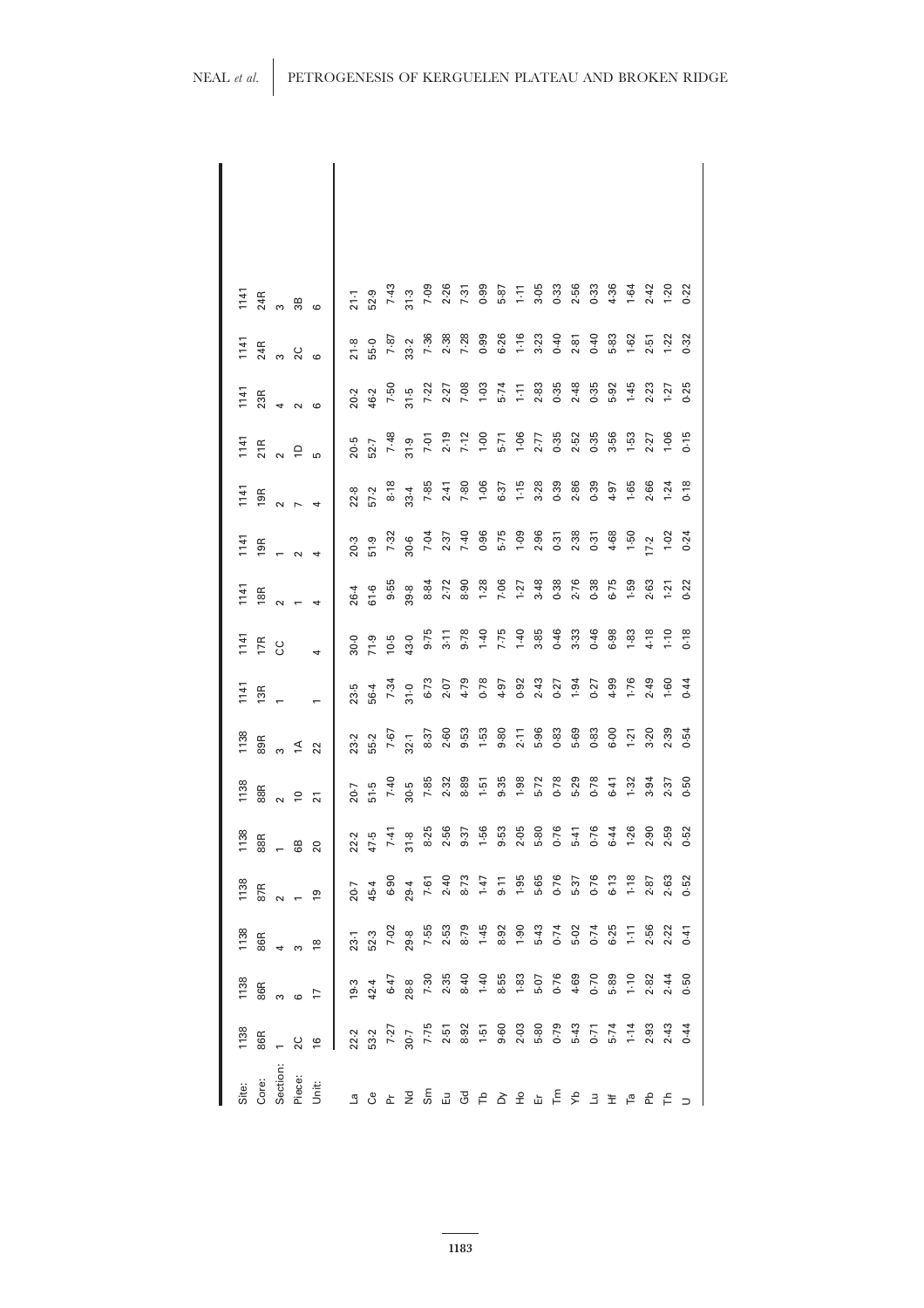|                             |      | $Table~1: {\it continued}$ |                                                                           |                         |                                                                                                                                                                                                                                                                                                                                                                                                                                                                                                                                                        |         |                                   |                                                                                                                                                                                                                                                                                                       |  |
|-----------------------------|------|----------------------------|---------------------------------------------------------------------------|-------------------------|--------------------------------------------------------------------------------------------------------------------------------------------------------------------------------------------------------------------------------------------------------------------------------------------------------------------------------------------------------------------------------------------------------------------------------------------------------------------------------------------------------------------------------------------------------|---------|-----------------------------------|-------------------------------------------------------------------------------------------------------------------------------------------------------------------------------------------------------------------------------------------------------------------------------------------------------|--|
| Core:<br>Site:              | 1142 | 1142<br>$\frac{8}{3}$      | 1142                                                                      | 1142<br>$\frac{\pi}{2}$ | $1142$<br>10R                                                                                                                                                                                                                                                                                                                                                                                                                                                                                                                                          | (Cert.) | Average (ppm)<br>BHVO-1 BHVO-1 SD |                                                                                                                                                                                                                                                                                                       |  |
|                             |      |                            |                                                                           | ო                       |                                                                                                                                                                                                                                                                                                                                                                                                                                                                                                                                                        |         | $(n = 8)$                         |                                                                                                                                                                                                                                                                                                       |  |
| Section:<br>Piece:<br>Unit: |      |                            |                                                                           | $\infty$                |                                                                                                                                                                                                                                                                                                                                                                                                                                                                                                                                                        |         |                                   |                                                                                                                                                                                                                                                                                                       |  |
|                             |      |                            |                                                                           |                         |                                                                                                                                                                                                                                                                                                                                                                                                                                                                                                                                                        |         |                                   |                                                                                                                                                                                                                                                                                                       |  |
|                             |      |                            |                                                                           |                         |                                                                                                                                                                                                                                                                                                                                                                                                                                                                                                                                                        |         |                                   |                                                                                                                                                                                                                                                                                                       |  |
|                             |      |                            |                                                                           |                         |                                                                                                                                                                                                                                                                                                                                                                                                                                                                                                                                                        |         |                                   |                                                                                                                                                                                                                                                                                                       |  |
|                             |      |                            | 8 5 6 7 8 9 8 8 7 8 9<br>8 7 8 9 9 8 9 8 7 8 9 9<br>8 9 9 9 9 9 9 9 9 9 9 |                         | $\begin{array}{cccccccccc} \mathcal{L}\cdot\cdot\cdot & \mathcal{L}\cdot\cdot & \mathcal{L}\cdot\cdot & \mathcal{L}\cdot\cdot & \mathcal{L}\cdot\cdot & \mathcal{L}\cdot\cdot & \mathcal{L}\cdot\cdot & \mathcal{L}\cdot\cdot & \mathcal{L}\cdot\cdot & \mathcal{L}\cdot\cdot & \mathcal{L}\cdot\cdot & \mathcal{L}\cdot\cdot & \mathcal{L}\cdot\cdot & \mathcal{L}\cdot\cdot & \mathcal{L}\cdot\cdot & \mathcal{L}\cdot\cdot & \mathcal{L}\cdot\cdot & \mathcal{L}\cdot\cdot & \mathcal{L}\cdot\cdot & \mathcal{L}\cdot\cdot & \mathcal{L}\cdot\cdot$ |         |                                   |                                                                                                                                                                                                                                                                                                       |  |
|                             |      |                            |                                                                           |                         |                                                                                                                                                                                                                                                                                                                                                                                                                                                                                                                                                        |         |                                   |                                                                                                                                                                                                                                                                                                       |  |
|                             |      |                            |                                                                           |                         |                                                                                                                                                                                                                                                                                                                                                                                                                                                                                                                                                        |         |                                   |                                                                                                                                                                                                                                                                                                       |  |
|                             |      |                            |                                                                           |                         |                                                                                                                                                                                                                                                                                                                                                                                                                                                                                                                                                        |         |                                   |                                                                                                                                                                                                                                                                                                       |  |
|                             |      |                            |                                                                           |                         |                                                                                                                                                                                                                                                                                                                                                                                                                                                                                                                                                        |         |                                   |                                                                                                                                                                                                                                                                                                       |  |
|                             |      |                            |                                                                           |                         |                                                                                                                                                                                                                                                                                                                                                                                                                                                                                                                                                        |         |                                   |                                                                                                                                                                                                                                                                                                       |  |
|                             |      |                            |                                                                           |                         |                                                                                                                                                                                                                                                                                                                                                                                                                                                                                                                                                        |         |                                   |                                                                                                                                                                                                                                                                                                       |  |
|                             |      |                            |                                                                           |                         |                                                                                                                                                                                                                                                                                                                                                                                                                                                                                                                                                        |         |                                   |                                                                                                                                                                                                                                                                                                       |  |
|                             |      |                            |                                                                           |                         |                                                                                                                                                                                                                                                                                                                                                                                                                                                                                                                                                        | 0.273   | $0.272*$                          | 0.001                                                                                                                                                                                                                                                                                                 |  |
|                             |      |                            |                                                                           |                         |                                                                                                                                                                                                                                                                                                                                                                                                                                                                                                                                                        |         |                                   |                                                                                                                                                                                                                                                                                                       |  |
|                             |      |                            |                                                                           |                         |                                                                                                                                                                                                                                                                                                                                                                                                                                                                                                                                                        |         |                                   |                                                                                                                                                                                                                                                                                                       |  |
|                             |      |                            |                                                                           |                         |                                                                                                                                                                                                                                                                                                                                                                                                                                                                                                                                                        |         |                                   |                                                                                                                                                                                                                                                                                                       |  |
|                             |      |                            |                                                                           |                         |                                                                                                                                                                                                                                                                                                                                                                                                                                                                                                                                                        |         |                                   |                                                                                                                                                                                                                                                                                                       |  |
|                             |      |                            |                                                                           |                         |                                                                                                                                                                                                                                                                                                                                                                                                                                                                                                                                                        |         |                                   |                                                                                                                                                                                                                                                                                                       |  |
|                             |      |                            |                                                                           |                         |                                                                                                                                                                                                                                                                                                                                                                                                                                                                                                                                                        |         |                                   | $\begin{array}{cccccccccccccc} 45 & 22 & 22 & 24 & 25 & 26 & 27 & 28 & 27 & 28 & 27 & 28 & 27 & 28 & 27 & 28 & 27 & 28 & 27 & 28 & 27 & 28 & 27 & 28 & 27 & 28 & 27 & 28 & 27 & 28 & 27 & 28 & 27 & 28 & 27 & 28 & 27 & 28 & 27 & 28 & 27 & 28 & 27 & 28 & 27 & 28 & 27 & 28 & 27 & 28 & 27 & 28 & 2$ |  |
|                             |      |                            |                                                                           |                         |                                                                                                                                                                                                                                                                                                                                                                                                                                                                                                                                                        |         |                                   |                                                                                                                                                                                                                                                                                                       |  |
|                             |      |                            |                                                                           |                         |                                                                                                                                                                                                                                                                                                                                                                                                                                                                                                                                                        |         |                                   |                                                                                                                                                                                                                                                                                                       |  |
|                             |      |                            |                                                                           |                         |                                                                                                                                                                                                                                                                                                                                                                                                                                                                                                                                                        |         |                                   |                                                                                                                                                                                                                                                                                                       |  |
|                             |      |                            |                                                                           |                         |                                                                                                                                                                                                                                                                                                                                                                                                                                                                                                                                                        |         |                                   |                                                                                                                                                                                                                                                                                                       |  |
|                             |      |                            |                                                                           |                         |                                                                                                                                                                                                                                                                                                                                                                                                                                                                                                                                                        |         |                                   |                                                                                                                                                                                                                                                                                                       |  |
|                             |      |                            |                                                                           |                         |                                                                                                                                                                                                                                                                                                                                                                                                                                                                                                                                                        |         |                                   |                                                                                                                                                                                                                                                                                                       |  |
|                             |      |                            |                                                                           |                         |                                                                                                                                                                                                                                                                                                                                                                                                                                                                                                                                                        |         |                                   |                                                                                                                                                                                                                                                                                                       |  |
|                             |      |                            |                                                                           |                         |                                                                                                                                                                                                                                                                                                                                                                                                                                                                                                                                                        |         |                                   |                                                                                                                                                                                                                                                                                                       |  |
|                             |      |                            |                                                                           |                         |                                                                                                                                                                                                                                                                                                                                                                                                                                                                                                                                                        |         |                                   |                                                                                                                                                                                                                                                                                                       |  |
|                             |      |                            |                                                                           |                         |                                                                                                                                                                                                                                                                                                                                                                                                                                                                                                                                                        |         |                                   |                                                                                                                                                                                                                                                                                                       |  |
|                             |      |                            |                                                                           |                         |                                                                                                                                                                                                                                                                                                                                                                                                                                                                                                                                                        |         |                                   |                                                                                                                                                                                                                                                                                                       |  |
|                             |      |                            |                                                                           |                         |                                                                                                                                                                                                                                                                                                                                                                                                                                                                                                                                                        |         |                                   |                                                                                                                                                                                                                                                                                                       |  |
|                             |      |                            |                                                                           |                         |                                                                                                                                                                                                                                                                                                                                                                                                                                                                                                                                                        |         |                                   |                                                                                                                                                                                                                                                                                                       |  |
|                             |      |                            |                                                                           |                         |                                                                                                                                                                                                                                                                                                                                                                                                                                                                                                                                                        |         |                                   |                                                                                                                                                                                                                                                                                                       |  |

**1184**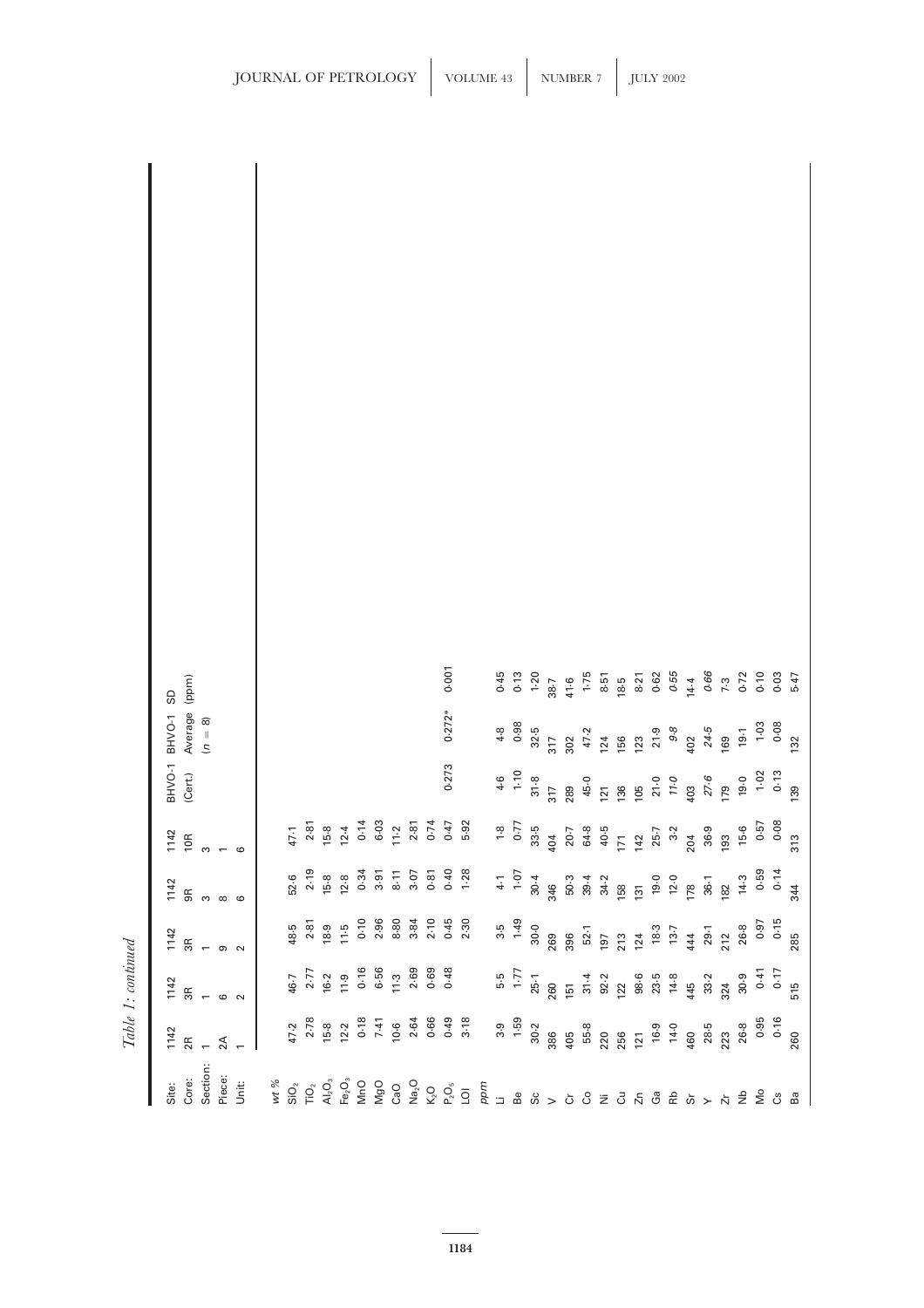|                     |          | Table 1: continued |                |                                                |          |          |               |                                                                                                                                                                                                                                                                                                                                               |
|---------------------|----------|--------------------|----------------|------------------------------------------------|----------|----------|---------------|-----------------------------------------------------------------------------------------------------------------------------------------------------------------------------------------------------------------------------------------------------------------------------------------------------------------------------------------------|
| Site:               | 1142     | 1142               | 1142           | 1142                                           | 1142     |          | BHVO-1 BHVO-1 | SD                                                                                                                                                                                                                                                                                                                                            |
| Core:               | 2R       | $\frac{1}{3}$      | $\frac{1}{36}$ | 9R                                             | 10R      | (Cert.)  | Average (ppm) |                                                                                                                                                                                                                                                                                                                                               |
| Section:            |          |                    |                | ო                                              |          |          | $(n = 8)$     |                                                                                                                                                                                                                                                                                                                                               |
| Piece:              | 2A       | $\circ$            | တ              | $\infty$                                       |          |          |               |                                                                                                                                                                                                                                                                                                                                               |
| $\mathbb{C}$        | 21.3     | 47.2               | 22.0           | $20-1$                                         | 21.5     | 15.8     | 15.5          | 0.55                                                                                                                                                                                                                                                                                                                                          |
| උ<br>උ              | 55.4     | 91.3               | 55.4           | 45-0                                           | 44.5     | 39.0     | 39.5          | $1 - 71$                                                                                                                                                                                                                                                                                                                                      |
| $\mathsf{h}$        | 7.78     | 12.4               | 7.86           | 5-68                                           | 6.12     | 5.70     | $5-61$        | 0.19                                                                                                                                                                                                                                                                                                                                          |
| $\overline{z}$      | 33.3     | 48.6               | 35-3           | 23.9                                           | 24.1     | 25.2     | 24.7          | $1-1$                                                                                                                                                                                                                                                                                                                                         |
| န္တ                 | 7.59     | 9.56               | 7.56           | 6.05                                           | 5.53     | $6 - 20$ | 6.36          | 0.34                                                                                                                                                                                                                                                                                                                                          |
| 品                   | 2.35     | 2.84               | 2.37           | 1.89                                           | 2.05     | 2.06     | 2.07          | 0.08                                                                                                                                                                                                                                                                                                                                          |
| Gd                  | $7 - 47$ | 9.52               | 7.68           | 6.86                                           | 6.61     | $6 - 40$ | 6.51          | 0.31                                                                                                                                                                                                                                                                                                                                          |
| ۹T                  | $1-02$   | 1.35               | $1-1$          | 1.05                                           | $1 - 04$ | 0.96     | 0.98          | 0.08                                                                                                                                                                                                                                                                                                                                          |
| $\delta$            | 5.86     | 6.98               | 6-03           | 7.14                                           | $6-31$   | 5.20     | $5 - 40$      | 0.17                                                                                                                                                                                                                                                                                                                                          |
| $\frac{9}{1}$       | $1-10$   | 1.36               | 1.15           | $1-48$                                         | 1.27     | 0.99     | 0.99          | $0 - 04$                                                                                                                                                                                                                                                                                                                                      |
| 山                   | $3-02$   | $3 - 72$           | 3.21           | 4.09                                           | 3.85     | 2.40     | 2.59          | 0.09                                                                                                                                                                                                                                                                                                                                          |
| 톱                   | $0 - 43$ | $0 - 53$           | 0.45           | $0 - 62$                                       | 0.59     | 0.33     | 0.34          | $0 - 04$                                                                                                                                                                                                                                                                                                                                      |
| ≿                   | 2.58     | $3 - 22$           | 2.72           | 4.12                                           | 3.95     | 2.02     | 2.12          | 0.11                                                                                                                                                                                                                                                                                                                                          |
| $\exists$           | 0.36     | $0 - 44$           | 0.35           | 0.59                                           | 0.57     | 0.29     | $0 - 26$      | 0.04                                                                                                                                                                                                                                                                                                                                          |
| 主                   | 5.87     | 8.76               | 5-64           | 5.23                                           | 5.44     | 4.38     | 4.48          | 0.19                                                                                                                                                                                                                                                                                                                                          |
| $\overline{\Gamma}$ | $1-60$   | 2.09               | $1-62$         | $1 - 01$                                       | 0.98     | $1 - 23$ | 1.22          | 0.12                                                                                                                                                                                                                                                                                                                                          |
| 운                   | 3.52     | 4.58               | 2.39           | 4.57                                           | 4.50     | 2.051    | 2.08          | 0.27                                                                                                                                                                                                                                                                                                                                          |
| 두                   | 1.15     | $6-11$             | 1.23           | $3-20$                                         | 3.64     | 1.233    | 1.25          | 0.08                                                                                                                                                                                                                                                                                                                                          |
| $\supset$           | 0.32     | 0.28               | 0.24           | 0.58                                           | 0.56     | 0.42     | 0.41          | 0.05                                                                                                                                                                                                                                                                                                                                          |
|                     |          |                    |                | Values in italics are taken from Coffin et al. |          |          |               | *P <sub>2</sub> O <sub>5</sub> for BHVO-1 analyzed twice during the analysis of the Site 1136 Unit 3 sample. Certified values for BHVO-1 taken from Govindaraju (1989). (For BHVO-1<br>(2000) and are shipboard XRF data from 1138-74R-1, 24-30 (Piece 4)<br>values in italics, see http://www.nd.edu/~icpmslab for details and explanation.) |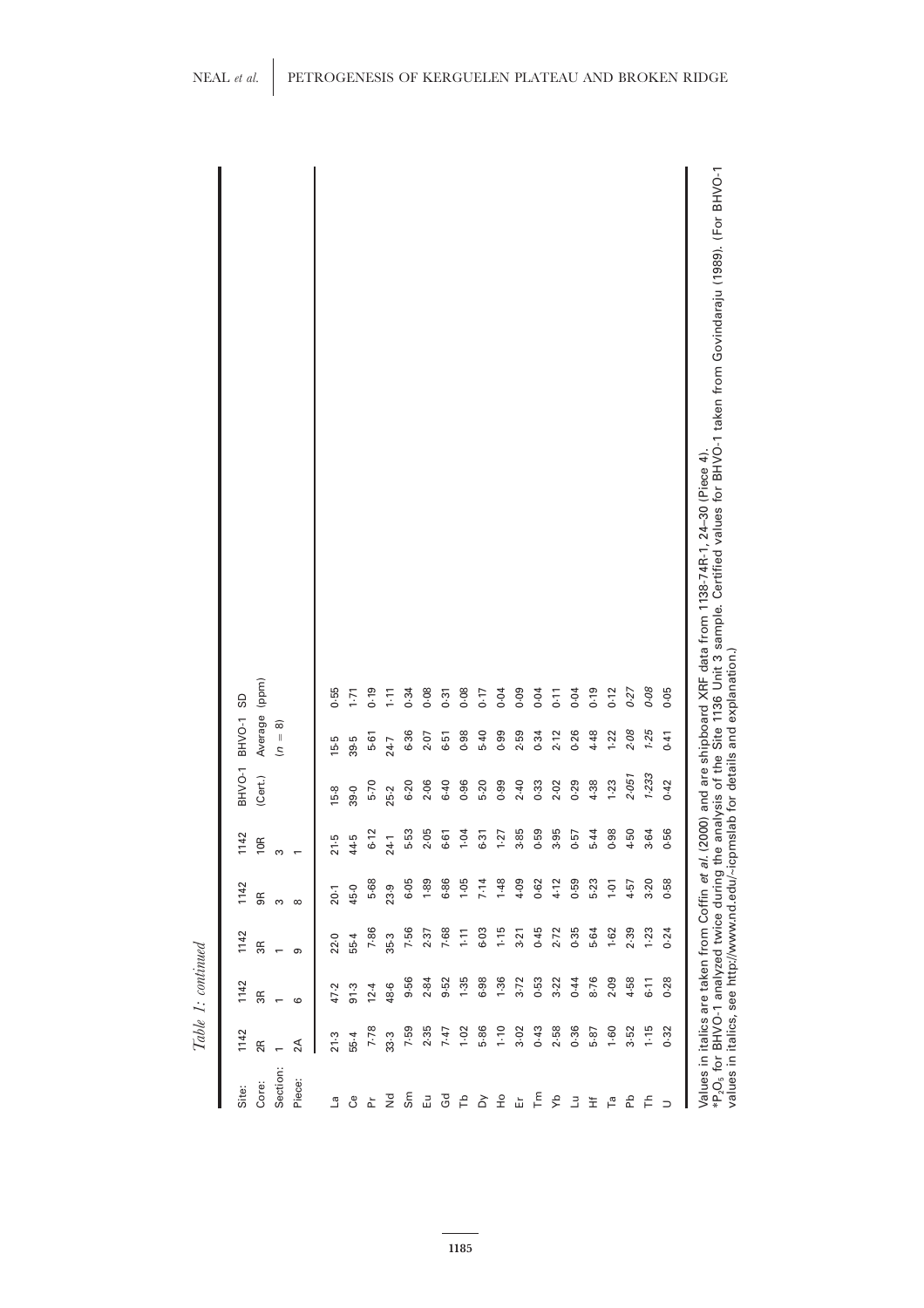on the basis of the following criteria: (1) macroscopic urements were made on small ( $\sim$ 2 mm) chips handobservation; (2) thin section examination; (3) relative picked from the bulk rock and subsequently subjected to density and hardness. Trace element analyses (Table 1) acid-cleaning and, in many cases, to a multi-step acidwere carried out at the University of Notre Dame (see leaching procedure before dissolution, the elemental http://www.nd.edu/~icpmslab). All surfaces that had abundances derived by isotope dilution generally do not been in contact with the drill bit were removed from represent whole-rock values. samples with a water-cooled rock saw and the interior portions were cut into slabs of  $\sim$  1 cm thickness. All sawn surfaces were then removed using a diamond wheel. The<br>slabs were placed inside a plastic bag, sealed with duct<br>tape and struck with a duct-tape-covered hammer to<br>**Site 1136** tape, and struck with a duct-tape-covered hammer to reduce the sample to small enough chips ( $\sim 1$  cm) to pass Basement recovered at Site 1136 was divided into three through alumina jaw crushers. A portion of these chips basaltic units by the shipboard scientific party (Coffin *et* was separated for isotope analysis at the University of Hawaii. The remaining chips were lightly leached in of Unit 3 was recovered and the sample had to be dilute  $(\leq 0.25 \text{ N})$  HCl in an ultrasonic bath and then carefully hand-picked to obtain enough material suitable rinsed several times in high-purity deionized (18 M $\Omega$  cm) for trace element and isotopic work. All three Site 1136 water After drying on a hot plate at  $\sim 50-75^{\circ}$ C the units are plagioclase, clinopyroxene,  $\pm$  oliv water. After drying on a hot plate at  $\sim 50-75^{\circ}$ C, the units are plagioclase, clinopyroxene,  $\pm$ olivine phyric.<br>
chins were examined under a binocular microscope and Units 1 and 2 exhibit little variation in major el chips were examined under a binocular microscope and Units 1 and 2 exhibit little variation in major element pieces containing veins or vesicles were removed  $Re$ - composition (e.g. *mg*-number = 0.55–0.56; TiO<sub>2</sub> = pieces containing veins or vesicles were removed. Re-<br>maining pieces were passed through the jaw crushers  $1.65-1.75$  wt %; Table 1), consistent with the shipboard maining pieces were passed through the jaw crushers  $1.65-1.75$  wt %; Table 1), consistent with the shipboard and then reduced to a powder in an alumina mill We took. XRF data (Coffin *et al.*, 2000). Except for their hig and then reduced to a powder in an alumina mill. We took XRF data (Coffin *et al.*, 2000). Except for their higher great care to remove and avoid metallic contamination as  $(207Bb/204B)$ , Units 1 and 2 are isotopically si certain trace elements (Pb, for instance) are significantly<br>affected by such contamination. Splits of the powders to their  $\varepsilon_{\text{Nd}}(t)$  values, which are near zero, their  $(206\text{Pb})$ anceted by such contamination. Spins of the powders  ${}^{204}Pb$ <sub>h</sub> and  $({}^{87}Sr/{}^{86}Sr)$ <sub>h</sub> are slightly lower than found for<br>coupled plasma mass spectrometry (ICP-MS) using the Kerguelen Archipelago, and  $({}^{206}Pb/{}^{204}$ method described by Neal (2001). The ICP-MS analyses<br>were conducted in six separate batches, resulting in 10<br>analyses of reference material BHVO-1. Reproducibility<br>is generally better than 3–5% on the basis of duplicate<br>a analysis ( $\text{rig. } 2$ ). And the samples in which das are the REE in the Unit 3 pattern, have number [molar Mg/(Mg + Fe<sup>2+1</sup>)] of the sample was been replicated through two different dissolutions of number [molar Mg/(Mg + F number [molar Mg/(Mg + Fe<sup>-1</sup>)] of the samples was been replicated through two different dissolutions of the calculated assuming that 15% of the total iron was  $Fe^{3+}$ . rock powder and one LiBO<sub>2</sub> fusion. The age-correcte XRF data quality was monitored by analyzing reference

measured following preparation and measurement pro- 749 and 750 (Storey *et al.*, 1992; Frey *et al.*, 2002). Its cedures outlined by Mahoney *et al.* (1998). As in our ( previous studies, isotope-dilution measurements of Rb, Sr, U, Th, Pb, Sm, and Nd abundances were made on the same splits of sample as used for isotopic analysis, to pelago, or Heard or McDonald Island lavas. However,

analyzed were the least altered available and were chosen age-correct the isotopic ratios. Because these meas-

 $\varepsilon_{Nd}(t)$  value  $(+5.1)$  of the Unit 3 lava is by far the highest material K-1919 and undertaking replicate analyses. of any among our Leg 183 samples and similar to the<br>Isotopic ratios of Sr, Nd, and Pb (Table 2) were highest values measured for basalts from Leg 120 Sites highest values measured for basalts from Leg 120 Sites  $({}^{87}\text{Sr}/{}^{86}\text{Sr})_{t}$  (0.70502) is similar to values for Site 750, which are higher for their  $\varepsilon_{Nd}(t)$  than seen for any other Kerguelen Plateau, Broken Ridge, Kerguelen Archi-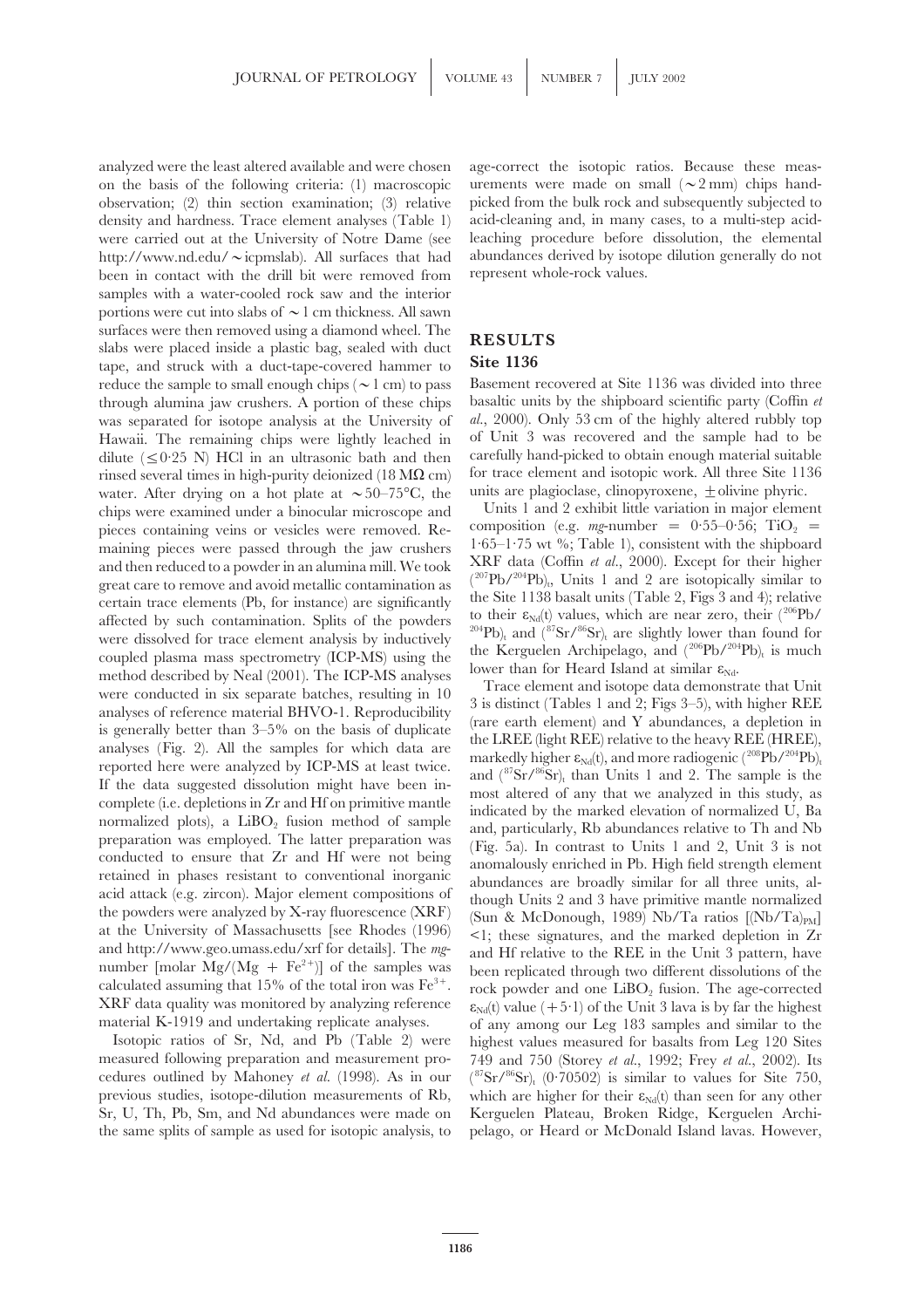

Fig. 2. Primitive mantle normalized incompatible element profiles of duplicate ICP-MS analyses of ODP Leg 183 basalts from Sites 1136, 1138, 1141, and 1142. Primitive mantle values are from Sun & McDonough (1989).

we caution that the high degree of alteration of the rock subaerially (Coffin *et al.*, 2000; Keszthelyi, in pre-

igneous units (Coffin *et al.*, 2000), including cobbles undergoing progressive fractional crystallization, except<br>of apparison to sparsely feldspar-phyric dacite (Upit 1. there is a systematic increase in mg-number from t of aphyric to sparsely feldspar-phyric dacite (Unit 1; shipboard XRF major element data for this unit are bottom to the top of the lava sequence (Fig. 6), the presented in Table 1) and an interbedded lithic breccia– stratigraphic opposite of what would be expected. The volcanic ash sequence of 24.3 m thickness (Unit 2) compatible elements Sc, Cr, and Ni correlate positively containing completely altered clasts of highly with mg-number, as do CaO and Al<sub>2</sub>O<sub>3</sub>. MgO (4.7–6.4) containing completely altered clasts of highly plagioclase–clinopyroxene-phyric basalt. Units 3–22 rep- wt%), Cr (11·1–101 ppm), and Ni (25·5–67·0 ppm) resent a sequence of tholeiitic basalt flows, some abundances are low in all of these basalts; thus, all are with oxidized flow tops, interpreted as being erupted differentiated well beyond any plausible primary magma

recovered from Unit 3 could mean that a significant paration). The basalts are aphyric to sparsely plagioamount of alteration-related Sr could have survived ag- clase–clinopyroxene-phyric, with plagioclase present gressive acid-leaching and that the  $({}^{87}Sr/{}^{86}Sr)$ <sub>t</sub> value in either as solitary crystals or as glomerocrysts. Olivine Table 2 thus could be higher than the magmatic value. microphenocrysts (partially to completely replaced by clay) are present in Units 5–16 and 19 and minor titanomagnetite phenocrysts are present throughout.

**Site 1138** The Site 1138 basalt data appear to be consistent Basement recovered at Site 1138 was divided into 22 with a sequence of eruptions from a magma chamber<br>igneous units (Coffin et al. 2000) including cobbles undergoing progressive fractional crystallization, except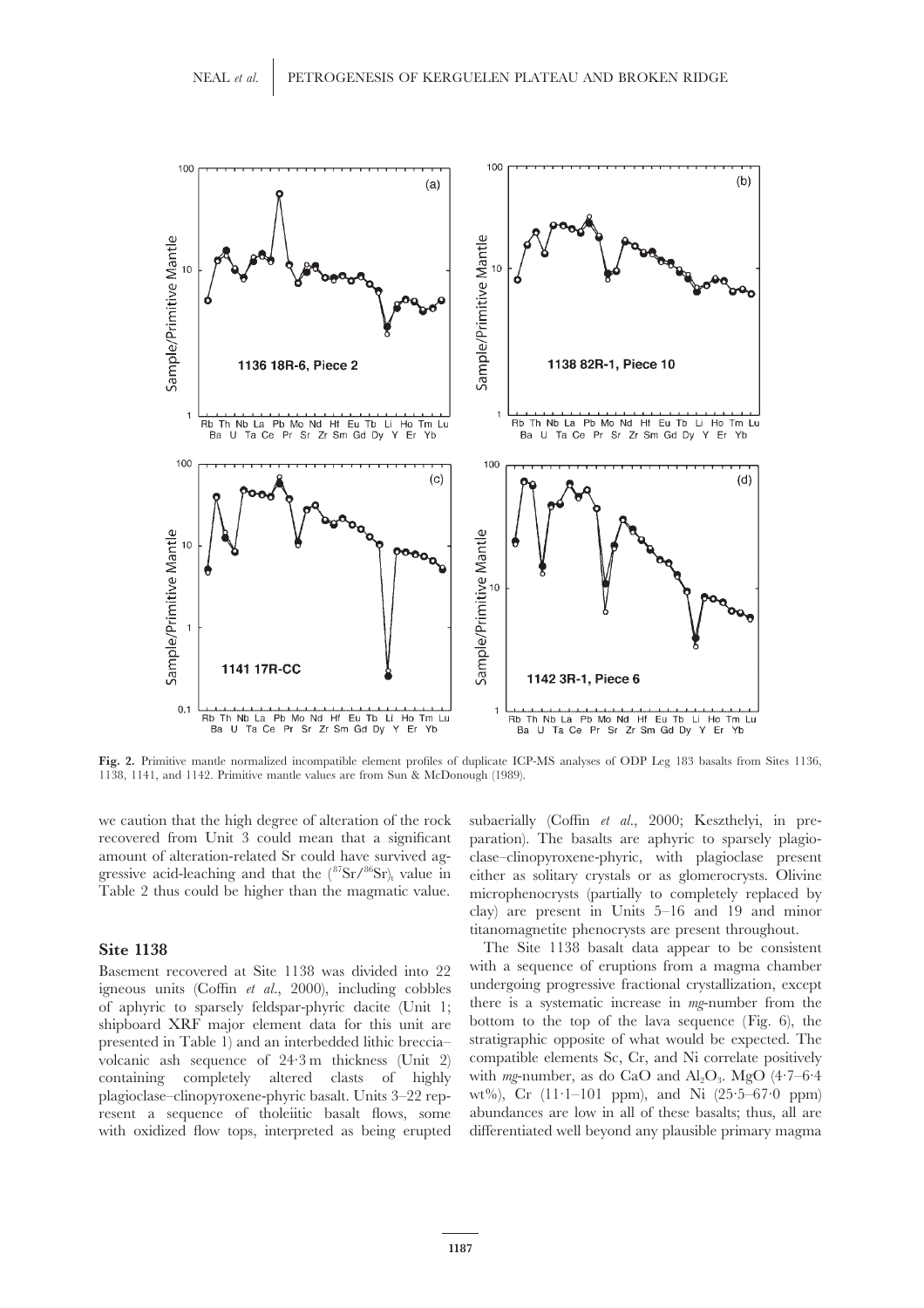Table 2: Isotopic ratios and isotope-dilution concentration data *Table 2: Isotopic ratios and isotope-dilution concentration data*

| Sample                                                                                                                                                                                                                                                                                                                                                                                                                                                                                                                                                                                      | /pN <sub>871</sub><br>$144$ Nd | $^{87}$ Sr/<br>$5\%$ | $^{206}\mathrm{Pb}/$<br>204Pb | 207Pb<br>$q_{\rm d}$ <sub>204</sub>                                                                                                                                               | $\mu_{\rm de}$<br>204Pb | $\geq$         | Sm              | ဟ              | Вb            | 운                | ⊃                | ᅼ                 | $\epsilon_{\rm Nd}(\rm t)$ | $\mu_{\rm Ses}$<br>$^{86}$ Sr) <sub>t</sub> | (206Pb)<br>204P <sub>b</sub> | (207Pb)<br>204P <sub>b</sub> | (49802)<br>204Pb)    |
|---------------------------------------------------------------------------------------------------------------------------------------------------------------------------------------------------------------------------------------------------------------------------------------------------------------------------------------------------------------------------------------------------------------------------------------------------------------------------------------------------------------------------------------------------------------------------------------------|--------------------------------|----------------------|-------------------------------|-----------------------------------------------------------------------------------------------------------------------------------------------------------------------------------|-------------------------|----------------|-----------------|----------------|---------------|------------------|------------------|-------------------|----------------------------|---------------------------------------------|------------------------------|------------------------------|----------------------|
| Kerguelen Plateau, Site 1136: t = 120 Myr<br>16-2 pc 2 Unit 1 UL                                                                                                                                                                                                                                                                                                                                                                                                                                                                                                                            | 0-512673                       | 0-70466              | 17.955<br>୭<br>17.90          | 15-565<br>15-563                                                                                                                                                                  | 38-373<br>38.229        | 13.32          | 4.058           | 226.9          | 2.56          | 0.3864<br>1.467  | 0.1248<br>0.0104 | 0.0176<br>0.866   | $+0.8$                     | 0.70461                                     | 17-854<br>17.874             | 15-560<br>15-561             | 38.144<br>$38 - 211$ |
| $\exists$<br>18-6 pc 2 Unit 2                                                                                                                                                                                                                                                                                                                                                                                                                                                                                                                                                               |                                |                      |                               |                                                                                                                                                                                   |                         |                |                 |                |               |                  |                  |                   |                            |                                             |                              |                              |                      |
| 19-2 pc 9 Unit 3                                                                                                                                                                                                                                                                                                                                                                                                                                                                                                                                                                            | 0.512704<br>0.512887           | 0.70469<br>0.70543   | 17.911<br>18.181              | 15-586<br>15-580                                                                                                                                                                  | 38-369<br>38-865        | 3.478<br>3.518 | 1.425<br>1.017  | 162.4<br>340.9 | 1.78<br>27.9  | 0.5126<br>0.5479 | 0.0869<br>0.0322 | 0.153<br>0.343    | $-0.5$<br>$-5 - 1$         | 0.70502<br>0.70463                          | 17.991<br>17.837             | 15-576<br>15-577             | 38.253<br>38-620     |
| Kerguelen Plateau, Site 1138: t=                                                                                                                                                                                                                                                                                                                                                                                                                                                                                                                                                            |                                | 102 Myr              |                               |                                                                                                                                                                                   |                         |                |                 |                |               |                  |                  |                   |                            |                                             |                              |                              |                      |
| $\exists$<br>$\overline{\phantom{0}}$<br>74-1 pc 4 Unit 1                                                                                                                                                                                                                                                                                                                                                                                                                                                                                                                                   | 0-512608                       | 0.70680              | 17.966                        | 15-478                                                                                                                                                                            | 38-305                  | 11.83          | 2.673           | 179.5          | 12.8          | 5.807            | 1.108            | 4.45              | $+0.2$                     | 0-70650                                     | 17.775                       | 15-469                       | 38.053               |
| 80-5 pc 1 Unit 5                                                                                                                                                                                                                                                                                                                                                                                                                                                                                                                                                                            | 0-512632<br>0-512684           | 0.70478<br>0.70467   | 18.063<br>17.994              | 15-498<br>$15 - 501$                                                                                                                                                              | 38-383<br>38-203        | 2.894<br>17.29 | $-053$<br>4.537 | 237-7<br>245-2 | 0.574<br>1.04 | 0.6038<br>1.567  | 0.1958<br>0.0545 | 0.043<br>$1 - 07$ | $+0.3$<br>$+0.6$           | 0.70466<br>0.70477                          | 17.904<br>17.937             | 15.495<br>15-494             | 38.158<br>38.179     |
| $\exists$<br>84-5 pc 3 Unit 13                                                                                                                                                                                                                                                                                                                                                                                                                                                                                                                                                              | 0-512652                       | 0-70480              | 18.150                        | 15.497                                                                                                                                                                            | 38-404                  | $21 - 23$      | 5.415           | 203-7          | 8.49          | 1.951            | 0.3548           | 1.50              | $+0.8$                     | 0.70462                                     | 17.967                       | 15.488                       | 38.150               |
|                                                                                                                                                                                                                                                                                                                                                                                                                                                                                                                                                                                             | 0.512699                       | 0.70478              | 18.124                        | 15-500                                                                                                                                                                            | 38.377                  | 7.178          | 2.578           | 179.0          | 7.52          | 1.064            | 0.1472           | 0.629             | $-0.9$                     | 0-70460                                     | 17.985                       | 15-493                       | 38-182               |
| 86-3 pc 2 Unit 17 UL                                                                                                                                                                                                                                                                                                                                                                                                                                                                                                                                                                        | 0-512634                       | 0.70472              | 18.157                        | 15-512                                                                                                                                                                            | 38-482                  | 26.39          | 6.707           | 159.4          | 3.14          | 2.232            | 0.4923           | 2.23              | $+0.4$                     | 0.70464                                     | 17.935                       | 15-501                       | 38.151               |
|                                                                                                                                                                                                                                                                                                                                                                                                                                                                                                                                                                                             | 0-512686                       | 0.70469              | 18.117                        | 15-493                                                                                                                                                                            | 38-417                  | 5.583          | 2.089           | 180.9          | 1.97          | 0.5069           | 0.1025           | 0.195             | $+0.5$                     | 0.70464                                     | 17.913                       | 15.483                       | 38.290               |
| 89-3 pc 1 Unit 22 UL                                                                                                                                                                                                                                                                                                                                                                                                                                                                                                                                                                        | 0.512638                       | 0.70471              | 18.109                        | 15.499                                                                                                                                                                            | 38.390                  | 32-20          | 8.117           | 217.9          | 2.01          | 3.216            | 0.5679           | 2.48              | $+0.5$                     | 0467-04                                     | 17.931                       | 15-490                       | 38-136               |
|                                                                                                                                                                                                                                                                                                                                                                                                                                                                                                                                                                                             | 0-512698                       | 0-70465              | 18-060                        | 15-495                                                                                                                                                                            | 38-342                  | 5.222          | 2.014           | 221.6          | 0.403         | 0.3592           | 0.0281           | 0.057             | $-0.7$                     | 0.70464                                     | 17.981                       | 15-491                       | 38.290               |
| Broken Ridge, Site 1141: t = 95 Myr                                                                                                                                                                                                                                                                                                                                                                                                                                                                                                                                                         |                                |                      |                               |                                                                                                                                                                                   |                         |                |                 |                |               |                  |                  |                   |                            |                                             |                              |                              |                      |
| 13-1 pc 1 Unit 1                                                                                                                                                                                                                                                                                                                                                                                                                                                                                                                                                                            | 0-512656                       | 0.70545              | 18.092                        | 15-598                                                                                                                                                                            | 38.732                  | 4.739          | 1.443           | 463.4          | 14.4          | 1.080            | 0.0453           | 0.151             | $-0.5$                     | 0.70533                                     | 17.989                       | 15-593                       | 38-689               |
| 18-2 pc 1 Unit 4                                                                                                                                                                                                                                                                                                                                                                                                                                                                                                                                                                            | 0-512646                       | 0.70563              | 18-100                        | 15-615                                                                                                                                                                            | 38-880                  | 11.09          | 2.859           | 573.2          | 10.7          | 1.998            | 0.1623           | 0.712             | $+0.6$                     | 0.70556                                     | 17.997                       | 15-610                       | 38.770               |
| 2 <sup>nd</sup> run, L                                                                                                                                                                                                                                                                                                                                                                                                                                                                                                                                                                      |                                |                      | 18.101                        | 15-616                                                                                                                                                                            | 38-873                  |                |                 |                |               |                  |                  |                   |                            |                                             | 17.998                       | $15-611$                     | 38.763               |
| $\exists$<br>23-4 pc 2 Unit 6                                                                                                                                                                                                                                                                                                                                                                                                                                                                                                                                                               | 0.512629                       | 0.70551              | 18.125                        | 15-604                                                                                                                                                                            | 38-800                  | 33-51          | 7.521           | 457.5          | 8.86          | 2.386            | 0.2847           | 1.32              | $-0.5 +$                   | 0.70543                                     | 18.022                       | 15-599                       | 38-629               |
|                                                                                                                                                                                                                                                                                                                                                                                                                                                                                                                                                                                             | 0-512650                       | 0.70549              | 18.100                        | 5-592                                                                                                                                                                             | 38-716                  | 8.568          | 2.427           | 497.2          | 9.43          | 2.494            | 0.2597           | 0.938             | $-0.5$                     | 0.70541                                     | 17.997                       | 15-587                       | 38.600               |
| $2nd$ split, L                                                                                                                                                                                                                                                                                                                                                                                                                                                                                                                                                                              |                                |                      | 18.100                        | 15-591                                                                                                                                                                            | 38.709                  |                |                 |                |               | 2.495            |                  |                   |                            |                                             | 17.997                       | 15-586                       | 38-593               |
| Broken Ridge, Site 1142: t = 95 Myr                                                                                                                                                                                                                                                                                                                                                                                                                                                                                                                                                         |                                |                      |                               |                                                                                                                                                                                   |                         |                |                 |                |               |                  |                  |                   |                            |                                             |                              |                              |                      |
| $\exists$<br>2-1 pc 2 Unit 1                                                                                                                                                                                                                                                                                                                                                                                                                                                                                                                                                                | 0-512620                       | 0.70548              | 18.104                        | 15-596                                                                                                                                                                            | 38.780                  | 33-54          | 7.538           | 439.0          | 5-62          | 2.307            | 0.2422           | 1.32              | $+0.3$                     | 0.70543                                     | 18-001                       | 15-591                       | 38-603               |
|                                                                                                                                                                                                                                                                                                                                                                                                                                                                                                                                                                                             | 0-512647                       | 0.70545              | 18.085                        | 15-590                                                                                                                                                                            | 38.722                  | 8.143          | 2.448           | 482.3          | 5.17          | 1.125            | 0.0812           | 0.033             | $+0.3$                     | 0.70541                                     | 18-017                       | 15-587                       | 38-631               |
| 9-3 pc 8 Unit 6                                                                                                                                                                                                                                                                                                                                                                                                                                                                                                                                                                             | 0.512675                       | 0.70591              | 17.998                        | 15-625                                                                                                                                                                            | 38-970                  | 7.505          | 2.392           | 163.5          | 15.2          | 4.104            | 0.3952           | 2.03              | $+0.7$                     | 0.70555                                     | 17.895                       | 15-620                       | 38-817               |
| L, strongly acid-leached powder; UL, unleached, but rock chips hand-picked and acid-cleaned. Isotope data are reported relative to values of <sup>87</sup> Sr/ <sup>88</sup> Sr = 0.71024<br>for NBS 987 Sr, <sup>143</sup> Nd/ <sup>44</sup> Nd = 0.511850 for La Jolla Nd<br>over a 2 year period was ±0.00002; for La Jolla Nd it was ±0.000011 (0.2 <sub>&amp;d</sub> units); for NBS 981 Pb it was ±0.011 for <sup>20e</sup> Pb/ <sup>242</sup> Pb, ±0.010 for <sup>207</sup> Pb/ <sup>24P</sup> b,<br>±0.031 for <sup>20e</sup> Pb/ <sup>24P</sup> b. Within-run errors on the isotop |                                |                      |                               | Jolla Nd it was $\pm$ 0.000011 (0.2 $\varepsilon_{\rm{Na}}$ units); for NBS 981 Pb it was $\pm$ 0.011 for $^{208}$ Pb/ $^{204}$ Pb, $\pm$ 0.010 for $^{207}$ Pb/ $^{204}$ Pb, and |                         |                |                 |                |               |                  |                  |                   |                            |                                             |                              |                              | &56                  |

JOURNAL OF PETROLOGY | VOLUME 43 | NUMBER 7 | JULY 2002

pg for Pb, <46 pg for Sr, <15 pg for Nd. The isotope-dilution abundance data are in ppm; uncertainties are 0·2% for Sm and Nd, 0·4% for Sr, and 0·5% for Pb, 1%

for Rb and U, and 2% for Th. Ages used for age corrections are from M. S. Pringle (personal communication, 2001). It should be noted that -

 $=0.1967$ ,  $\varepsilon$ 

Nd(t)

 $=0$  at 95, 102, and 120 Ma, respectively, corresponds to ( $^{143}$ Nd/ $^{44}$ Nd)

corresponds to 143Nd/144Nd

0·512509, and 0·512486.

 $= 0.51264$ ; for Bulk Earth  $147$ Sm/ $144$ Nd

Z

 $\mathbb{I}$  $_{\rm t} = 0.512518,$ 

 $= 0$  today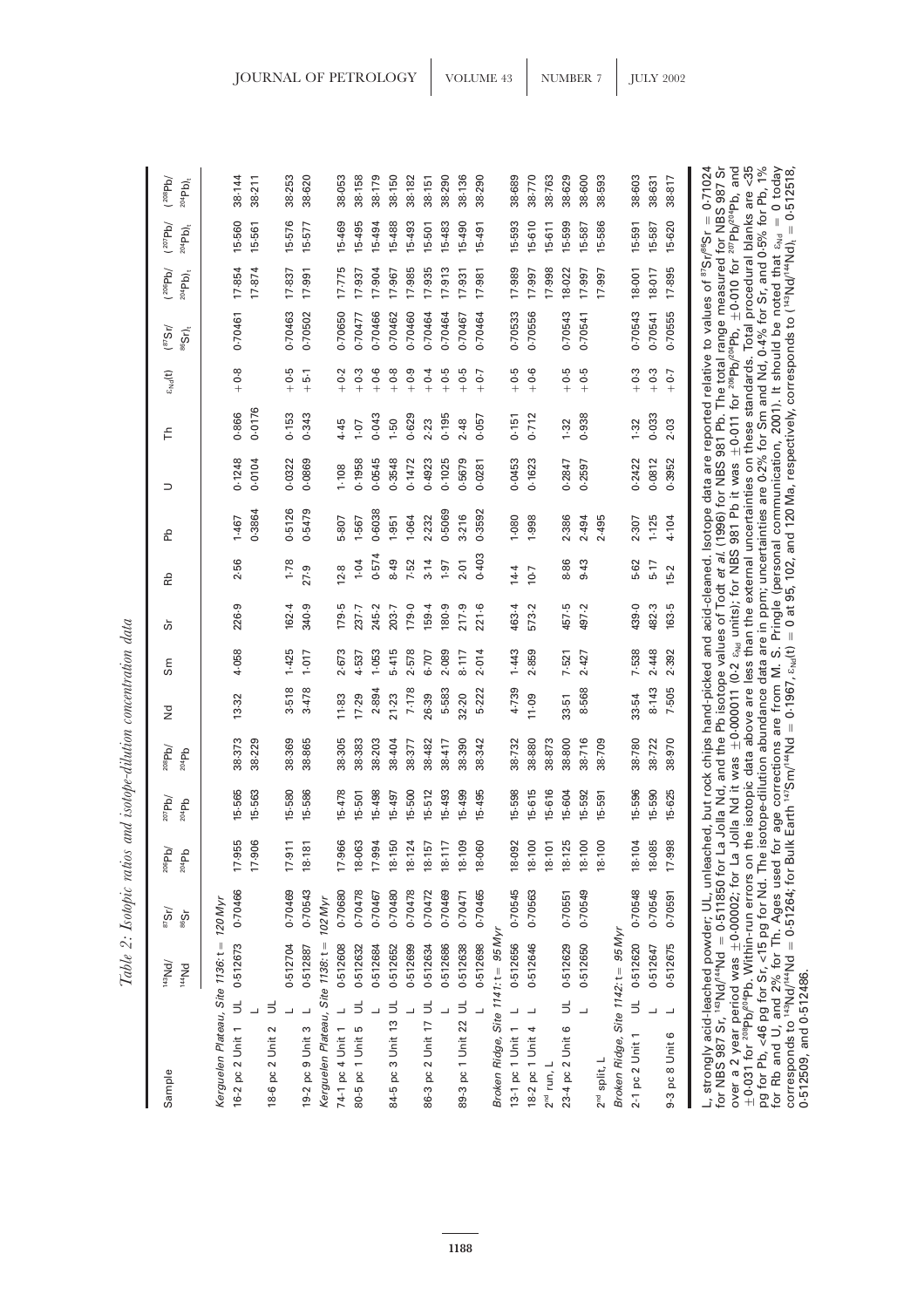

**Fig. 3.** Age-corrected isotopic ratios of basement rocks from Sites 1136, 1138, 1141, and 1142 (see Table 2). Age-corrected fields for Sites 747, 749, and 750 lavas (Frey *et al.*, 2002), and a non-age-corrected field for Site 1137 (Ingle *et al.*, 2002*b*) are shown. Data for dredged samples from Broken Ridge (age-corrected Nd and Sr isotopic ratios, present-day Pb isotopic ratios) and field for Site 738 (present-day values) are from Mahoney *et al.* (1995). Fields for the Kerguelen Archipelago (Dosso *et al.*, 1979; Dosso & Rama Murthy, 1980; Storey *et al.*, 1988; Gautier *et al.*, 1990; Weis *et al.*, 1993, 1998; Yang *et al.*, 1998), Heard and McDonald Islands (Storey *et al.*, 1988; Barling *et al.*, 1994), Amsterdam and St. Paul Islands (Hamelin *et al.*, 1986; Michard *et al.*, 1986; Dosso *et al.*, 1988; Salters & White, 1998; W. M. White, unpublished data, 2000), and the Southeast Indian Ridge (SEIR) between 86°E and 118°E (Mahoney *et al.*, 2002) are included for reference.

compositions. The dacite has low MgO,  $Fe<sub>2</sub>O<sub>3</sub>$ , and CaO, an enrichment of La and Th over Nb and Ta (Fig. 7a). and relatively high alkali and  $P_2O_5$  contents relative to The effect of secondary processes on the Site 1138

P2O5, are negatively correlated with *mg*-number (Fig. 6). a primary igneous feature (e.g. Neal & Taylor, 1989). Incompatible element ratios Nb/Ta, La/Nb, and Th/ Rather, it suggests that relatively oxidizing conditions Ta, normalized to estimated primitive mantle values (Sun prevailed during alteration, promoting the oxidation of & McDonough, 1989), give an average value of  $1.0 \pm Ce^{3+}$  to  $Ce^{4+}$  and preferential removal of Ce. In addition, 0·1 for the entire suite of 20 basalt units. On primitive the highly variable Ba/Rb ratios (7·6–118·8) are distinct mantle normalized and chondrite-normalized plots, the from the average ocean island basalt (OIB) and MORB basalt data form subparallel patterns (Fig. 7) with a value of  $\sim$  11 (e.g. Hofmann & White, 1983; Sun & pronounced depletion in Sr and P, and a slight depletion McDonough, 1989) and are probably a result of alat Ce and Y. The dacite has a similar pattern to the teration. basalts for elements to the right of Sr, except for a marked Age-corrected Sr, Nd, and Pb isotope ratios for the depletion in Ti (Fig. 7a) and greater LREE enrichment basalts exhibit very little variation throughout the (Fig. 7b). In contrast to the basalts, however, it exhibits sequence and the data generally plot close to the field

the basalts (Table 1). basalt units is highlighted by the negative Ce anomaly Incompatible element abundances, including  $TiO<sub>2</sub>$  and in many of the samples (Fig. 7b). This is unlikely to be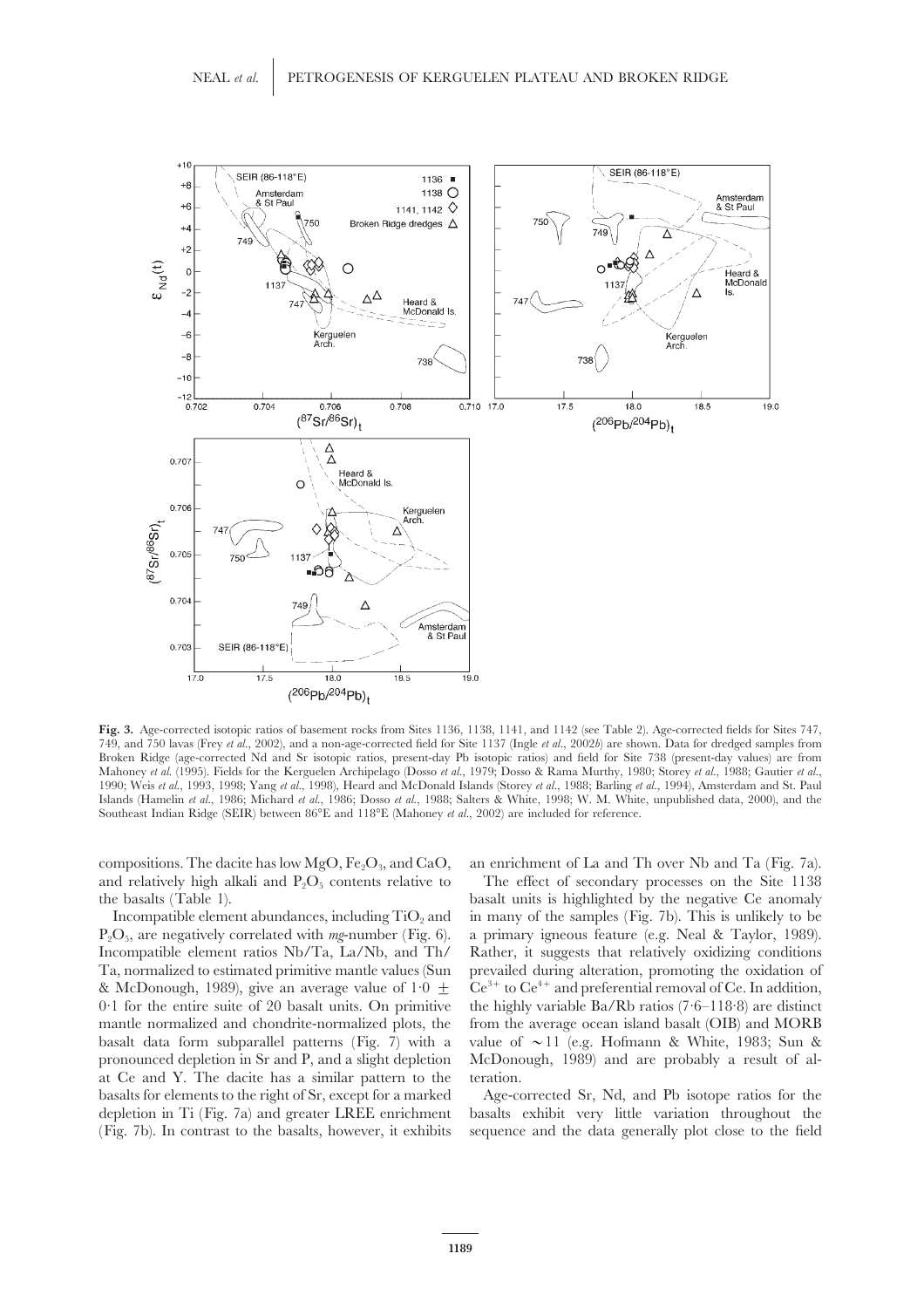

**Fig. 4.** Lead isotopic ratios of basement rocks from Sites 1136, 1138, 1141, and 1142 (see Table 2). Age-corrected fields for Sites 747, 749, and 750 lavas (Frey *et al.*, 2002), and a non-age-corrected field for Site 1137 (Ingle *et al.*, 2002*b*) are shown. Data for dredged samples from Broken Ridge (open diamonds, present-day values) and field for Site 738 (present-day values) are from Mahoney *et al.* (1995). Other data sources and symbols are as in Fig. 3.

4), at slightly lower  $^{206}Pb/^{204}Pb$ . The one isotopically All of the Broken Ridge basaltic units are alkalic, distinctive igneous unit at Site 1138 is the Unit 1 dacite, except for Unit 6 at Site 1142 (Coffin *et al.* which has significantly higher  $({}^{87}Sr/{}^{86}Sr)_{t}$  (0·7065) and lavas are relatively fractionated, containing 3·0–7·4 wt % slightly lower Pb isotope ratios than the basalts, but MgO (Table 1). Both the alkalic and tholeiitic basalts similar  $\varepsilon_{Nd}(t)$  (+0.2).

pieces (2–3 cm) of moderately altered plagioclaseric to plagioclase- and/or olivine-phyric basalts. Basement units at Site 1142 are basalt to basaltic andesite, and are origin is enigmatic. aphyric to olivine and/or plagioclase phyric except for Isotopically, the microgabbro is equivalent to the

defined by Kerguelen Archipelago lavas (Figs 3 and highly altered quartz-phyric lavas in a volcanic breccia.

except for Unit 6 at Site 1142 (Coffin *et al.*, 2000). The are LREE enriched, although the former exhibit more extreme enrichments (Fig. 8a). Two samples analyzed from different pebbles of the Site 1142 talus deposit (Unit Sites 1141 and 1142<br>
<sup>2)</sup> have distinct major and trace element compositions (Table 1). Generally, the basalts from Sites 1141 and Despite a distance of only ~800 m between Sites 1141 (Table 1). Generally, the basalts from Sites 1141 and<br>and 1142, the basement sections recovered differ con-<br>siderably. Seismic reflection data revealed that the lower<br>p Site 1142 may be the same unit (Coffin *et al.*, 2000;  $\frac{m}{2}$  In (Fig. 8a) as well as U. The Site 1142 tholentic Tables 1 and 2). Our results support this interpretation. basalt is distinguished from the alkalic basalt Each Broken Ridge site contains six basement units, following features: (1) La and Th are enriched relative all of which were erupted subaerially, with the possible to Nb and Ta; (2)  $(Sr/Nd)_{PM}$  <1 and Eu/Eu\* (where exception of Unit 6 at Site 1142 (Coffin *et al.*, 2000). Eu∗ is the estimated Eu abundance assuming a smooth At Site 1141, Unit 1 is composed of three small REE profile) is slightly less than unity. The small sample pieces  $(2-3 \text{ cm})$  of moderately altered plagioclase of the Site 1141 microgabbro (Unit 1) is distinct from the clinopyroxene–olivine microgabbro. Units 2–6 are aphy- basalts only in that it has a suprachondritic Zr/Hf ratio;

Unit 2, a probable talus deposit that contains pebbles of alkalic basalts from both sites, but the tholeiitic basalt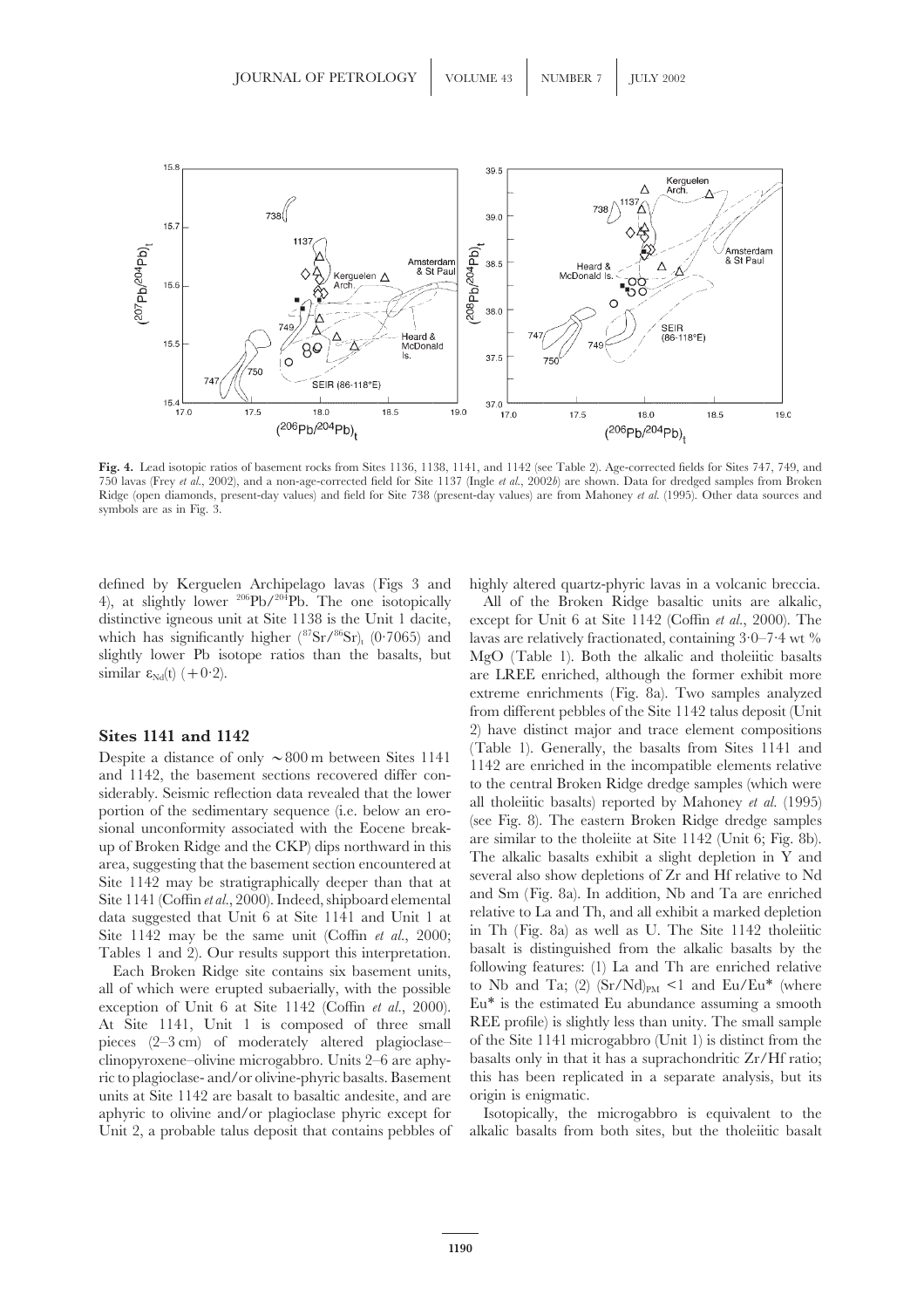

Fig. 5. Primitive mantle normalized incompatible element profiles of basalts from the Southern Kerguelen Plateau, as well as estimates of average upper and lower continental crust. In (c), 'R+F' refers to Rudnick & Fountain (1995), 'W+T' refers to Weaver & Tarney (1984), and 'Wed.' refers to Wedepohl (1995). Data for basalts from Site 738 were taken from Mehl *et al.* (1991) and Mahoney *et al.* (1995). It should be noted that (b) does not contain data for all of the elements listed in (a) and (c).

slightly lower ( $^{206}Pb/^{204}Pb$ )<sub>t</sub> ratio (Figs 3 and 4 and have similar ( $^{206}Pb/^{204}Pb$ )<sub>t</sub> but higher ( $^{207}Pb/^{204}Pb$ )<sub>t</sub> and Table 2). In terms of Sr and Nd isotopes, the Site 1141 and 1142 samples are nearly indistinguishable (Table 2), and plot roughly in the middle of the range defined by the dredged basalts from the central and eastern Broken Ridge. Their  $\varepsilon_{Nd}(t)$  values are slightly **DISCUSSION** positive, similar to those of the Site 1138 basalts and Elemental data for basalt lavas erupted over a 24 Myr the upper two lava units at Site 1136; however, their time span (Site 1136 at 118–119 Ma, Site 1138 at  $({}^{87}Sr/{}^{86}Sr)$ , values are significantly higher  $(0.7053-$ 0·7056 vs 0·7046). Lead and Sr isotope ratios are Duncan, 2002) show geochemical heterogeneity typical similar to those reported for Site 1137 (Ingle *et al.*, of the Kerguelen Plateau–Broken Ridge LIP (see Davies 2002*b*), but the Site 1141 and 1142 basalts exhibit *et al.*, 1989; Weis *et al.*, 1989; Salters *et al.*, 1992; Mahoney higher (slightly positive)  $\varepsilon_{Nd}$  values (Figs 3 and 4). higher (slightly positive)  $\varepsilon_{Nd}$  values (Figs 3 and 4). *et al.*, 1995). This heterogeneity is generally interpreted Compared with the Site 1138 lavas and the upper in terms of magma generated from a heterogeneous

of Unit 6 at Site 1142 is distinct in that it has a two units of Site 1136, the Site 1141 and 1142 rocks  $(^{208}Pb/^{204}Pb)_t$ .

100-101 Ma, and Sites 1141 and 1142 at  $\sim$ 95 Ma; in terms of magma generated from a heterogeneous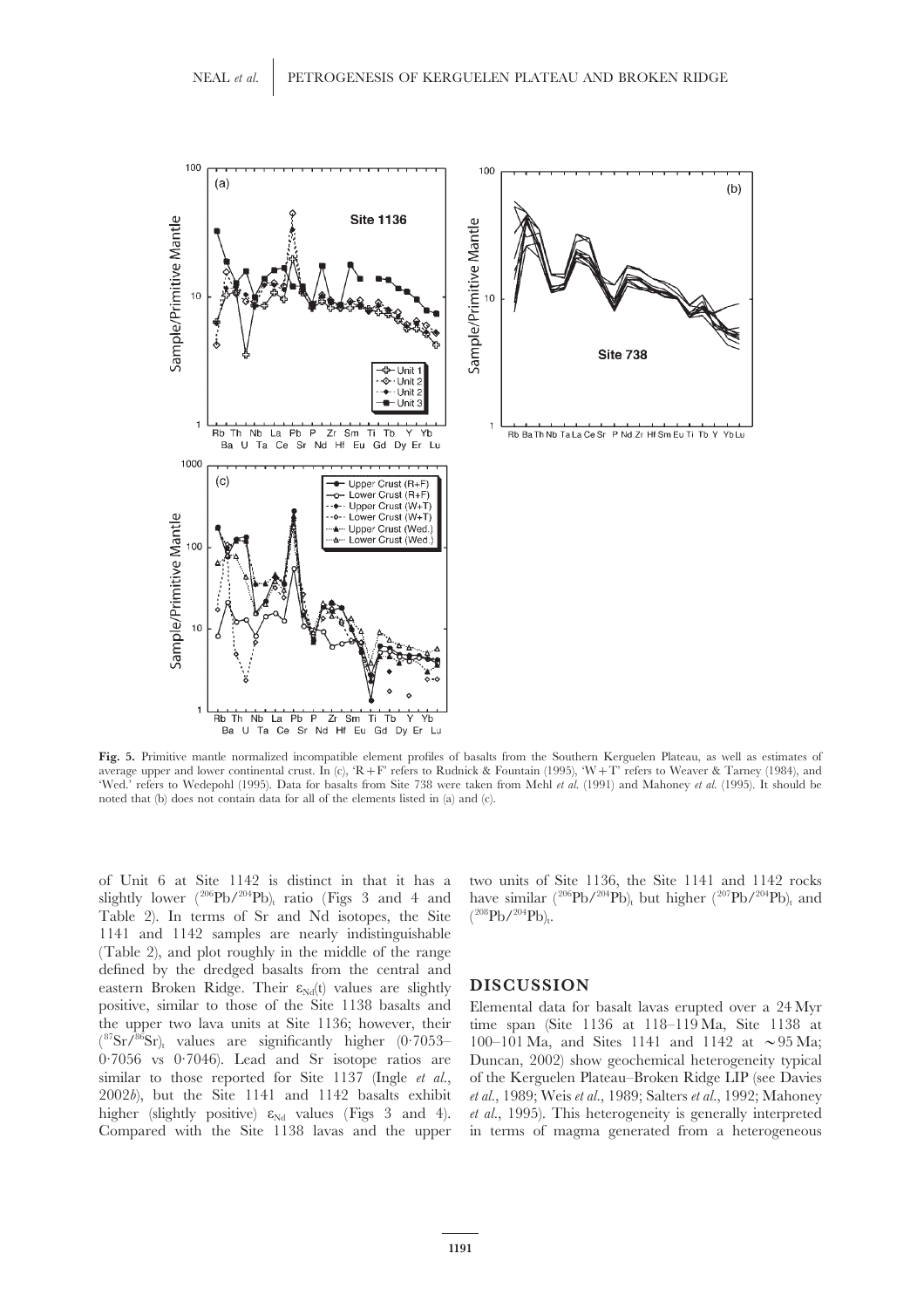

**Fig. 6.** Downhole chemical variations in the basalt units (Units 3–22) of Site 1138. The unit numbers are given to the left of each panel; mbsf, meters below the sea floor. Oxide abundances are in wt % and element abundances are in ppm.

amounts of crustal material. However, the isotope data Primitive mantle normalized patterns show that unlike reported here exhibit surprisingly little overall variation the basalts from Sites 749 and 750, those from Site 1136 in  $(^{206}Pb/^{204}Pb)$ <sub>t</sub> and  $\varepsilon_{Nd}(t)$  and only modest variation in  $({}^{87}\text{Sr}/{}^{86}\text{Sr})_{t}$ .

wide range of incompatible element and isotopic com-<br>positions (Figs 3, 4, and 5a and by Salters et al. 1999) of the 11 Site 749 and Site 750 layas studied by Frey et positions (Figs 3, 4, and 5a and b; Salters *et al.*, 1992; of the 11 Site 749 and Site 750 lavas studied by Frey *et*<br>Storey *et al.*, 1992; Frey *et al.*, 2002). Basement from Site *al.* (2002), which have Nb/Ta = 12·1– Storey *et al.*, 1992; Frey *et al.*, 2002). Basement from Site 738 is characterized by a pronounced continental crustal with values estimated for average continental crust (e.g. or lithospheric mantle signature (e.g. Storey *et al.*, 1992; Rudnick & Fountain, 1995; Barth *et al.*, 20 or lithospheric mantle signature (e.g. Storey et al., 1992; Mahoney *et al.*, 1995; Fig. 5b), very different from any-<br>thing seen at Sites 749 and 750 (see, e.g. Salters *et al.*, tinental crust is present in the northern part of the SKP thing seen at Sites 749 and 750 (see, e.g. Salters *et al.*, 1992; Frey *et al.*, 2002). Frey *et al.* (2002) have invoked (Operto & Charvis, 1996), the geochemical data now a plagioclase-rich lower-crustal end-member to explain available indicate that both the influence and types of the compositions of the Site 750 lavas, including their continental material affecting magmas in the SKP are

plume source and which occasionally assimilated small relatively non-radiogenic Pb isotopes and  $\frac{Sr}{Nd}_{PM} > 1$ . (and Site 738) lack peaks at Sr. The three Site 1136 units exhibit Nb depletions, but smaller than those of Site 738 lavas. Unit 3 at Site 1136 exhibits a smooth decrease from Ce to Nb, is enriched in the REE and Y relative **Southern Kerguelen Plateau (SKP)** to the other two units, and also is distinct isotopically<br>From ODB sites dilled into the SKB (Ein 1) personnel. (Figs 3 and 4). Tantalum is enriched relative to Nb in Four ODP sites drilled into the SKP (Fig. 1) recovered  $\frac{Figs 3 and 4}$ . Tantalum is enriched relative to Nb in basaltic basement. The basalt units recovered exhibit a Units 2 and 3 (i.e. Nb/Ta = 12·1–12·6, versus a chon- ba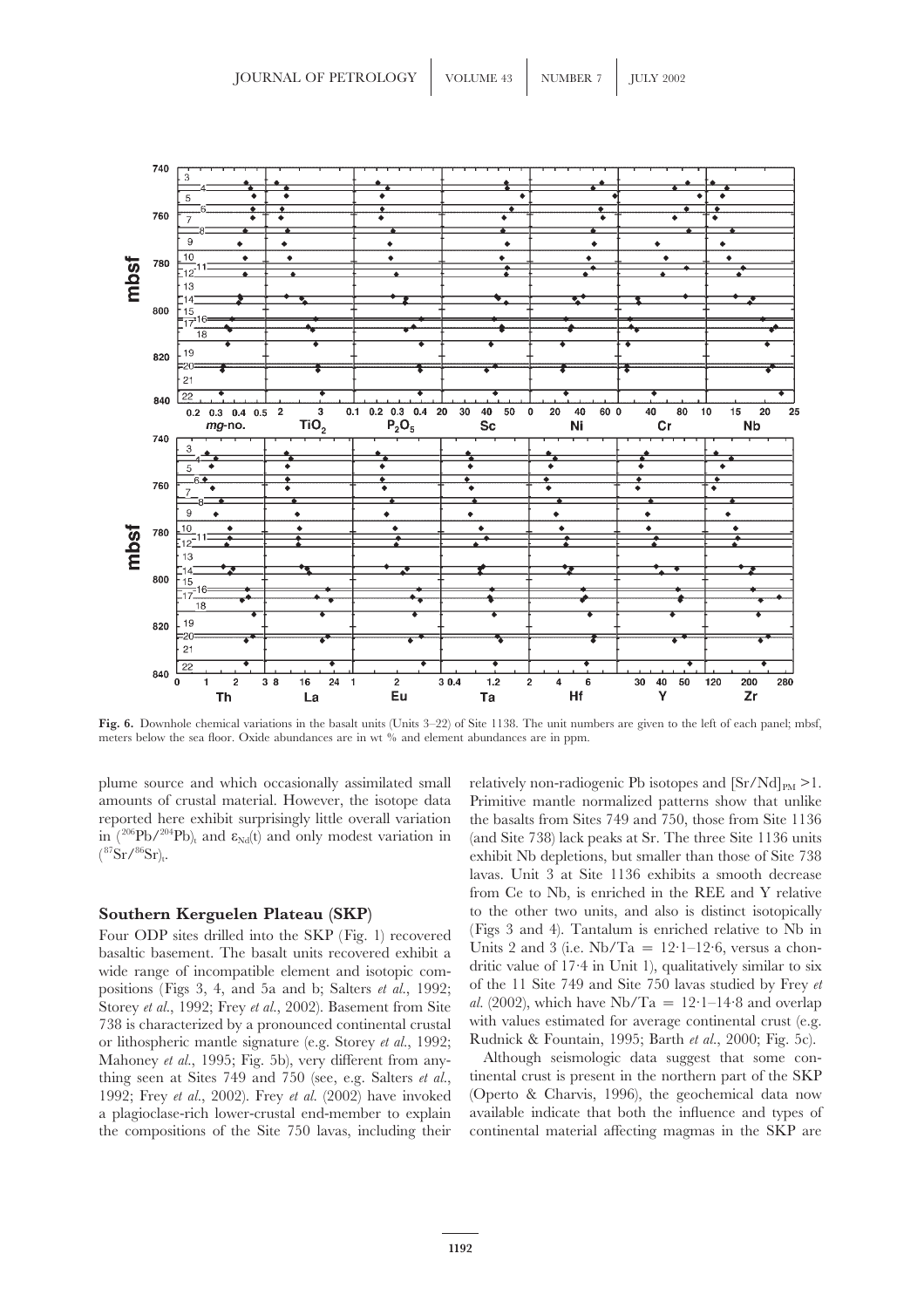

**Fig. 7.** (a) Primitive mantle normalized incompatible element profiles of the dacite (Unit 1) and basalts (Units 3–22) from Site 1138. Also **Central Kerguelen Plateau (CKP)** plotted is the average basalt composition from plotted is the average basalt composition from Site 747 (Salters *et al.*, Tholeiitic to transitional basalts have been recovered<br>1992: Frey *et al.*, 2002), (b) Chondrite-normalized rare earth element from the skill sites 1992; Frey *et al.*, 2002). (b) Chondrite-normalized rare earth element from two drill sites on the CKP at Site 747 and Site profiles of the dacite (Unit 1) and basalts (Units 3–22) from Site 1138. profiles of the dacite (Unit 1) and basalts (Units 3–22) from Site 1138. 1138, both to the SE of Heard Island (Fig. 1; Storey *et* Primitive mantle and chondrite values are from Sun & McDonough (1989). *al.*, 1992; Frey *et al.*, 2002). Unlike the Site 747 lavas,

perhaps lithospheric mantle is emphasized when (La/ Nb)<sub>PM</sub> and (La/Ta)<sub>PM</sub> ratios are plotted against  $\Delta$ 7/4 and the Site 747 magmas assimilated appreciable amounts of  $\Delta 8/4$  (Fig. 9). Although highly positive  $\Delta 7/4$  and  $\Delta 8/4$  old, lower continental crust, to account for the unusual values do not by themselves indicate the involvement of isotopic characteristics (Figs 3 and 4), the relatively low continental material, they are strongly suggestive of such abundances of Th, Nb, and Ta, and the combination of an influence if accompanied by  $(La/Nb)_{PM}$  and  $(La/\nabla b)_{PM}$  and  $\Delta 7/4$  and  $\Delta 8/4$  values in conjunction with  $(La/\nabla b)_{PM}$ Ta)<sub>PM</sub> values significantly greater than one (e.g. Mahoney Nb)<sub>PM</sub> and  $(La/Ta)_{PM} >1$  in these basalts (Figs 7a and *et al.*, 1995; Frey *et al.*, 1996). 9). In view of the isotopic characteristics and the lack of

highest  $\Delta$ 7/4 and  $\Delta$ 8/4 values and the highest (La/ of continental crust in these basalts.  $Nb)_{PM}$  and  $(La/Ta)_{PM}$  values of  $\sim$  2. Site 749 basalts have The Site 1138 basalts appear to have experienced

Basalts from Sites 750 and 1136 have similar  $\Delta$ 7/4 and  $\Delta$ 8/4 values, but the former have (La/Nb)<sub>PM</sub> and (La/ Ta)<sub>PM</sub> values  $\leq 1$ . Site 1136 basalts all have (La/Nb)<sub>PM</sub> between  $1.3$  and  $1.6$  and  $(La/Ta)_{PM}$  between  $1.0$  and  $1.3$ (Fig. 9). The Site 1136 (La/Nb)<sub>PM</sub> and  $\Delta$ 7/4 values are similar to those of the Casuarina group of Bunbury Basalt lavas, which have been interpreted as being slightly influenced by continental material (Frey *et al.*, 1996). Units 1 and 2 lavas have elevated  $(^{207}Pb/^{204}Pb)$ <sub>r</sub> relative to values for the Site 1138 basalts (see below); their relatively high  $(La/Nb)_{PM}$  and the marked Pb peaks in their incompatible element patterns (Fig. 5a) are also consistent with minor involvement of continental material of some sort. We conclude that the compositions of Site 1136 basalts likewise have been influenced slightly by continental material.

The highly altered nature and poor recovery of Unit 3 hinder the interpretation of its composition. The elevated REE and Y in this sample are not a result of secondary apatite or calcite because this sample has the same  $P_2O_5$ and Sr contents as other Site 1136 basalts (Table 1; Fig. 5a). Unit 3 has the most positive  $\varepsilon_{Nd}(t)$  value  $(+5.1)$  of any sample analyzed in this study (Table 2). The high  $\varepsilon_{\text{Nd}}$  is unlikely to be caused by alteration; seawater has negative  $\varepsilon_{Nd}$  values, and Nd isotopes are resistant to even relatively high levels of alteration. Similarly, the normalized incompatible element profile is difficult to reconcile with alteration. We suggest that Unit 3 at Site 1136 represents a unique component in the source region for this area of the Kerguelen LIP.

those from Site 1138 do not have significant relative depletions in Nb, Ta or Th, and the Site 747 basalts highly variable. The influence of continental crust and have much lower  $\varepsilon_{Nd}(t)$  and  $(^{206}Pb/^{204}Pb)_t$  and higher  $({}^{87}\text{Sr}/{}^{86}\text{Sr})_{t}$  (Figs 3 and 4). Frey *et al.* (2002) argued that This is highlighted by the comparison of basalts from Nb, Ta, or Th depletions in Site 1138 lavas (Figs 3, 4, each of the SKP drill sites. Site 738 basalts have the 7a, and 9), we infer that there is no significant influence

the lowest  $\Delta 7/4$  and  $\Delta 8/4$  values (although they are substantial plagioclase (Sr and Eu depletions), clinostill positive) and  $(La/Nb)_{PM} \sim 1.1$ , with  $(La/Ta)_{PM} \sim 1.$  pyroxene (Y depletion), and olivine (25–67 ppm Ni;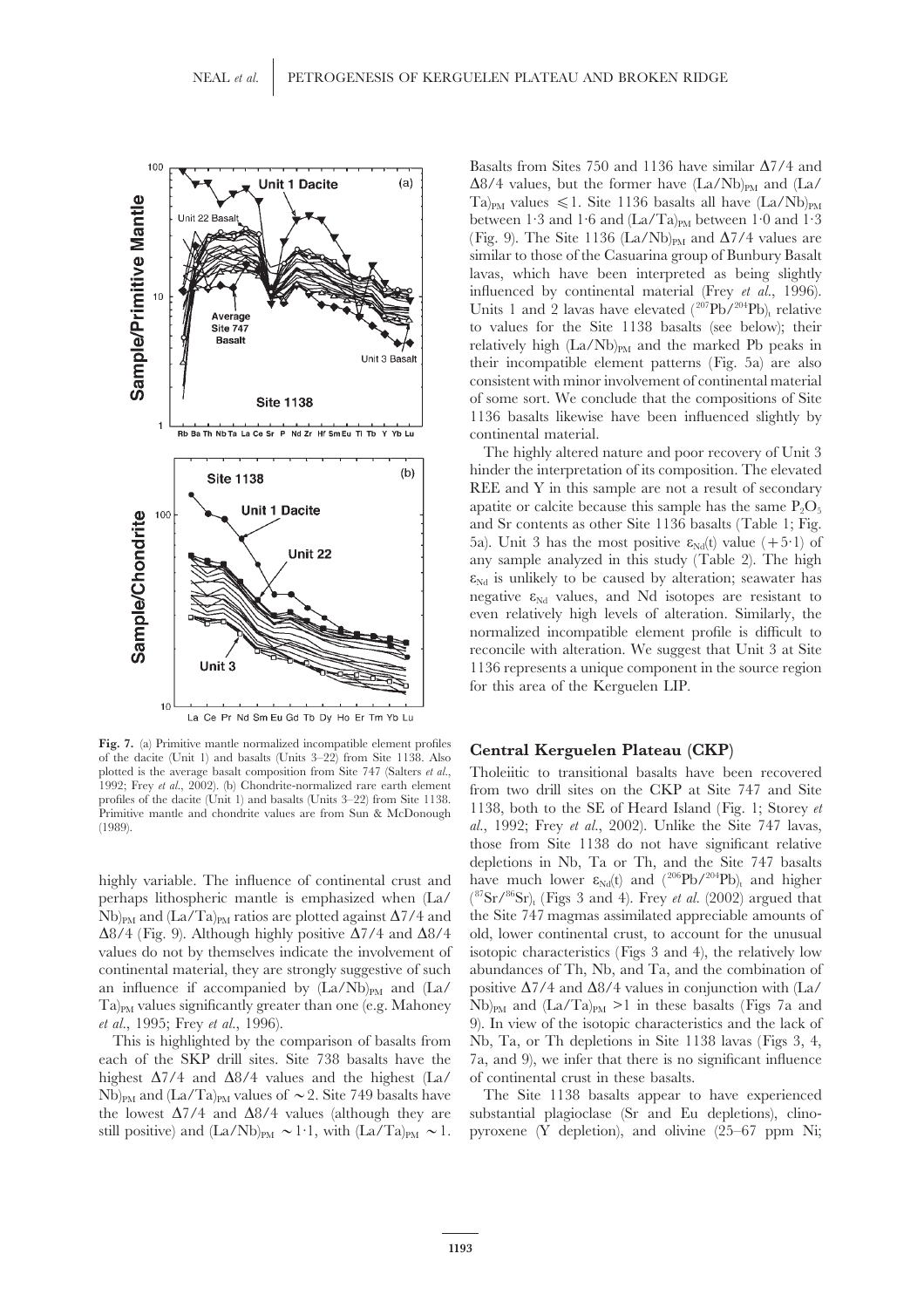

Fig. 8. (a) Primitive mantle normalized incompatible trace element profiles of basalts from Broken Ridge Sites 1141 and 1142. Primitive mantle values are from Sun & McDonough (1989). (b) Comparison of the Broken Ridge lavas with dredge samples reported by Mahoney *et al.* (1995). All data are normalized to the average composition for central Broken Ridge dredge samples. It should be noted that the Leg 183 samples are enriched relative to the dredge samples and that the average composition for eastern Broken Ridge dredge samples is similar to the Site 1142 tholeiite (Unit 6).

servations. The resultant geochemical variations at first amount of Sr, Nd, and Pb isotopic variation (Figs 3 and sight suggest an evolving magma in a closed system. This  $4$  and Table 2); (2) the sub-parallel incompatible element

Table 1) fractionation, consistent with petrographic ob- is indicated by the combination of: (1) the very small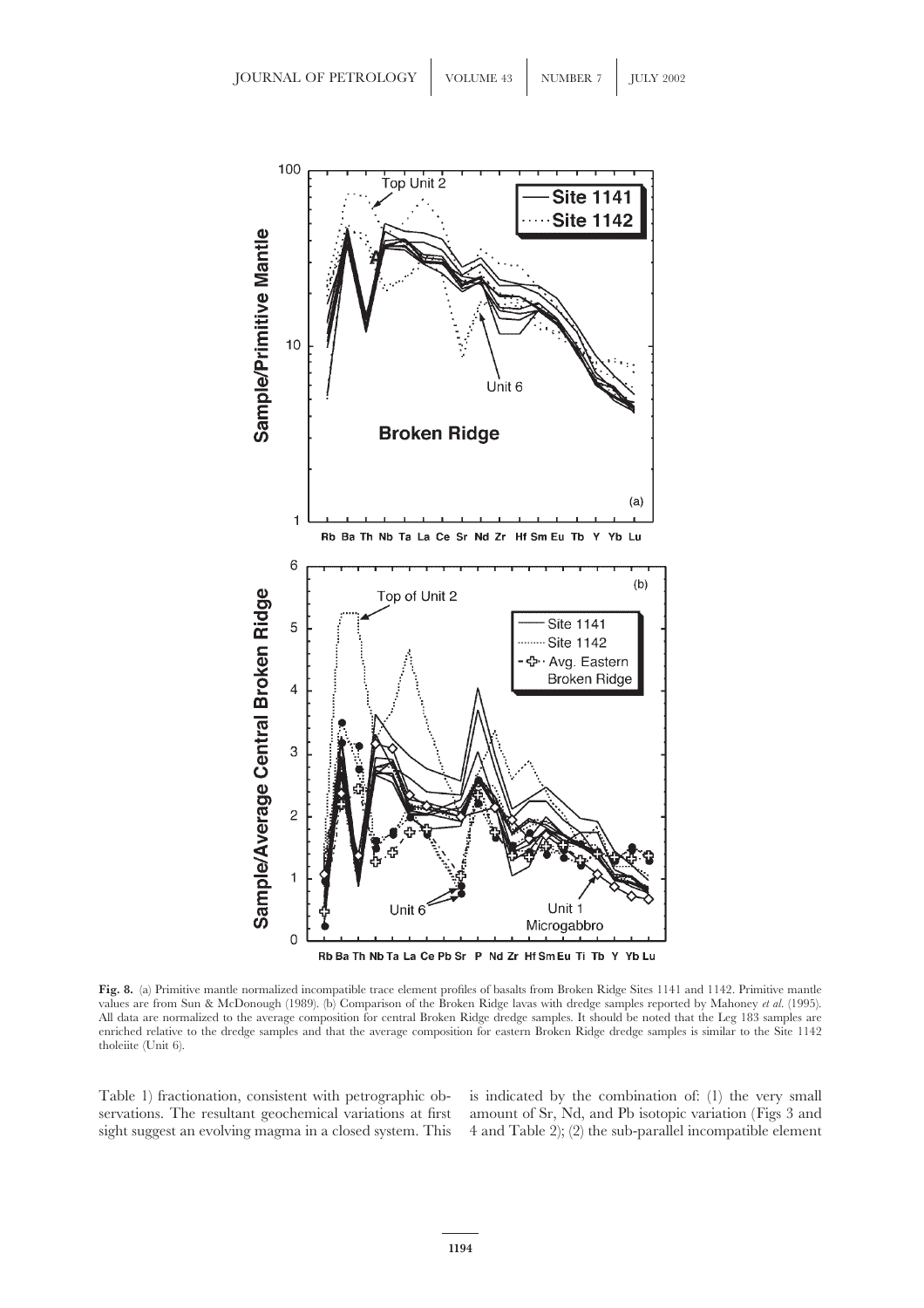

**Fig. 9.** (a)  $(La/Nb)_{PM}$  vs  $\Delta 8/4$  and  $\Delta 7/4$ ; (b)  $(La/Ta)_{PM}$  vs  $\Delta 8/4$  and  $\Delta 7/4$ . A combination of significantly positive  $\Delta 8/4$  and  $\Delta 7/4$  values and normalized element ratios >1 is likely to reflect contamination with continental crust. The Site 1138 Unit 1 dacite and Site 1142 Unit 6 tholeiitic basalt are highlighted as, unlike other samples from these sites, they appear likely to record effects of continental crustal contamination. It should be noted that incompatible element ratios for Broken Ridge dredge samples in (a) and for the Bunbury Basalt in (b) extend to values greater than depicted in these diagrams. Data sources: Site 1137, Ingle *et al.* (2002*b*); Site 738, Broken Ridge, and Naturaliste Plateau, Storey *et al.* (1992) and Mahoney *et al.* (1995); Sites 747, 749, and 750, Frey *et al.* (2002); Bunbury Basalt, Frey *et al.* (1996). Primitive mantle values are from Sun & McDonough (1989).

profiles (Fig. 7); (3) a general increase in incompatible olivine is a minor phase. Detailed petrography of the compatible element abundances cannot be generated by quiring an oxygen fugacity at FMQ or higher. The fractional crystallization of a single magma and, as noted experiments of Toplis & Carroll (1995, 1996) are parabove, the sequence is the stratigraphic opposite of what ticularly relevant here as starting compositions are similar would be expected. The basalt sequence can be suc- to the Site 1138 basalts [i.e. compare SC-1 of Toplis & cessfully modeled by periodic replenishment of a frac- Carroll (1995) with Unit 7 of Site 1138]. The negative 1981). The low MgO values of the basalts suggest that similar, although slightly steeper, gradient to that pro-

element and decrease in compatible element abundances opaque phases indicates that titanomagnetite was also a going through the sequence from Unit 3 to Unit 22 (Fig. minor yet persistent fractionating phase. Toplis & Carroll 6); (4) the lack of any obvious continental lithospheric (1995) demonstrated that the crystallization of titanosignature (Figs 7a and 9). However, the range in in- magnetite was dependent on ferric iron abundance retionating basaltic magma (e.g. RFC: O'Hara & Matthews, correlation between total Fe and SiO<sub>2</sub> (Fig. 11a) has a the incoming magma was probably not primary, also posed by Toplis & Carroll (1995) for the onset of magsuggesting that there were multiple magma chambers netite saturation in basaltic magmas. However, this would beneath Site 1138. As noted above, petrography indicates require that the highest  $SiO<sub>2</sub>$  magmas would be the that plagioclase and clinopyroxene are the main pheno- most evolved, yet they have the highest *mg*-number. cryst phases (see Fig. 10) in the sparsely phyric basalts; Conversely, there is a positive correlation between total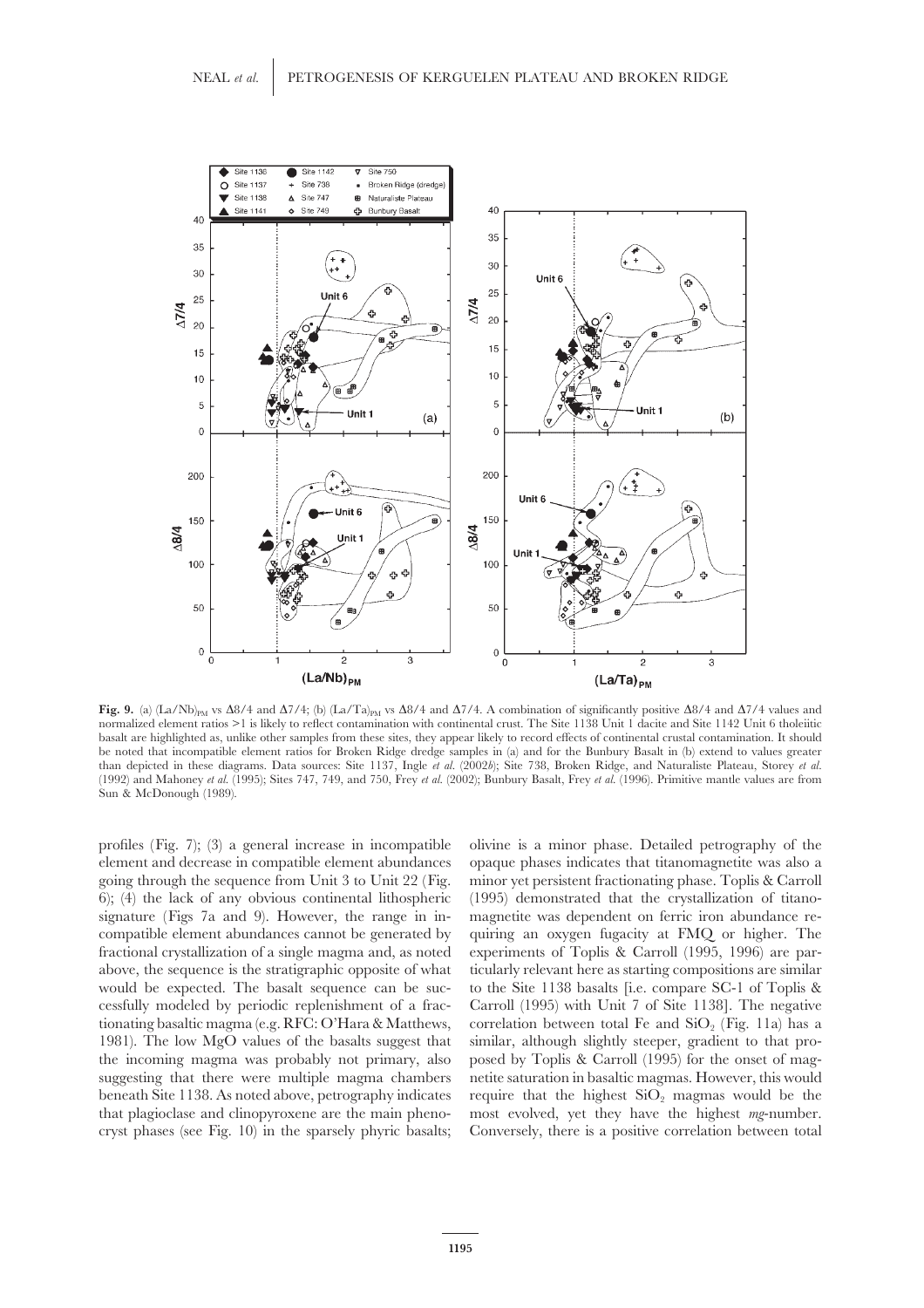

correlations are diffuse, suggesting processes other than<br>fractional crystallization are occurring. It may be that<br>this negative correlation between total Fe and SiO<sub>2</sub><br>removed does not, however, necessarily account for<br>re represents olivine resorption coupled with the onset of the fact that the entire Site 1138 basalt sequence is the titanomagnetite crystallization (see Toplis & Carroll, 1996), which the least differentiated units were erup boundaries and the orientation of vesicle trains indicate<br>would explain the fact that the highest SiO<sub>2</sub> magmas that the sequence is not overturned (Coffin *et al.*, 2000; would explain the fact that the highest  $\overline{SO}_2$  magmas<br>have the highest  $mg$ -number. Indeed, olivine phenocrysts<br>explanation. A possible explanation could<br>exhibit resorption features, which we interpret as a result<br>of ma of magmatic evolution that resulted in olivine instability resents a more highly evolved basalt formed after an<br>such that it reacted with the magma. At high oxygen extended period of fractional crystallization without resuch that it reacted with the magma. At high oxygen extended period of fractional crystallization without re-<br>fugacities magnetite is a crystalline product (see Toplis & plenishment. Later flows would then represent succes fugacities, magnetite is a crystalline product (see Toplis & plenishment. Later flows would then represent successive<br>Carroll, 1995). However, petrography also demonstrates influxes of comparatively primitive parental magm Carroll, 1995). However, petrography also demonstrates resorption features on clinopyroxene and titanomagnetite amount of which would exceed the amount crystallized phenocrysts, especially in Units 3–10. These we interpret during the preceding stage (i.e. the reverse of the sequence as indicating an influx of new magma into the chamber. modeled above). Consecutively more primitive-looking

plagioclase, clinopyroxene, and titanomagnetite crys-

sequence (Figs 6 and 10; Table 3). The mass crystallized during each RFC stage is 15%, the mass of magma erupted is 8%, and the mass of magma added is 10%; this combination of parameters represents a shrinking or 'dying' magma chamber, consistent with the drilled sequence being the final set of eruptions in this area of the CKP. The model parameters, including the parental magma composition, have been chosen to best fit the data. We envisage that equilibrium would be disturbed by an influx of parental magma into the chamber, changing the magma composition and causing clinopyroxene and titanomagnetite to be resorbed. The scarcity of olivine would be a result of it being carried up from a lower magma chamber and then resorbed through reaction with the more evolved magma and promoting **Fig. 10.** Plot of Sc/Sm vs (Sr/Nd)<sub>PM</sub> for the 20 Site 1138 basalt titanomagnetite crystallization (see Toplis & Carroll, units. The positive correlation is consistent with a crystal fractionation 1995). Therefore, it is 1995). Therefore, it is not included as a fractionating sequence dominated by plagioclase and clinopyroxene. phase in our model but is treated as a resorbed phase; the phases being resorbed are olivine, clinopyroxene and Fe and TiO<sub>2</sub> (Fig. 11b), and TiO<sub>2</sub> increases with de-<br>creasing mg-number (Fig. 6). Therefore, the proportion<br>of titanomagnetite in the proportions 1:3:6 (Table 3) and<br>for simplicity we model resorption as a single-stage in our model by varying the amount of phenocryst<br>Although the downhole correlations are coherent in the basalt lava sequence at Site 1138, element–element<br>resorption. Although these results are clearly model de-<br>pendent, t

In our RFC model (Fig. 12), we have used petrography basaltic magmas would be erupted even while phenocrysts as a guide in establishing a fractionating assemblage of continued to be resorbed. This can be modeled by using<br>plagioclase, clinopyroxene, and titanomagnetite crys- the most evolved basalt from Site 1138 as the initial tallizing in the proportions 32:60:8, which is consistent magma composition, with the assumed parent from the with the behavior of Eu, Sc, Ni, and TiO<sub>2</sub> abundances model defined in Fig. 12 as the incoming magma. Reas well as with  $Sc/Sm$  and  $(Sr/Nd)_{PM}$  ratios in the lava sorption of phenocryst phases and a decrease in the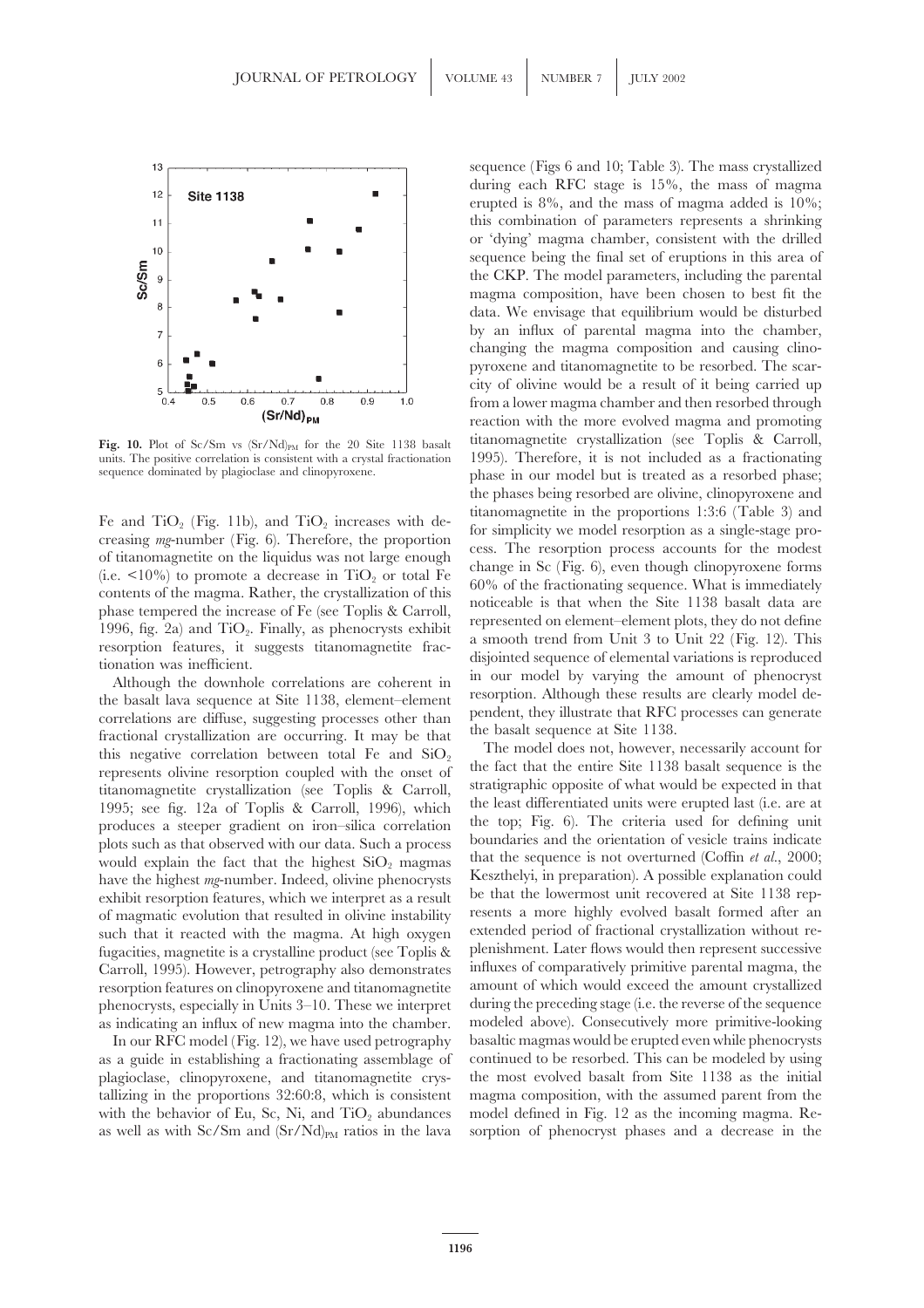

Fig. 11. Plots of total iron (as  $Fe<sub>2</sub>O<sub>3</sub>$  wt %) vs  $SiO<sub>2</sub>$  (a), and TiO<sub>2</sub> (b). The correlations are consistent with titanomagnetite being a liquidus phase during the crystal fractionation of this basalt sequence (see Toplis & Carroll, 1995). (See text for discussion.)

amount of fractional crystallization are required to gen-

basalts (Figs 3 and 4). The horizontal displacement of Sr isotope ratio of  $\sim$ 100 Myr old seawater was only

the dacite from the basalts on an  $\varepsilon_{Nd}(t)$  vs  $({}^{87}\text{Sr}/{}^{86}\text{Sr})_{t}$ erate the observed basalt compositions using this ap- diagram (Fig. 3) is unlikely to be caused solely by proach. Whatever the details of the process(es), it is clear seawater alteration that was not removed by acid that the system was isotopically essentially homogeneous leaching, because the dacite has a high Sr concentration and that multiple stages of differentiation were required. (179·5 ppm in the leached split; 187 ppm in the whole The Unit 1 dacite is isotopically distinct from the rock) relative to that of seawater ( $\sim 8$  ppm) and the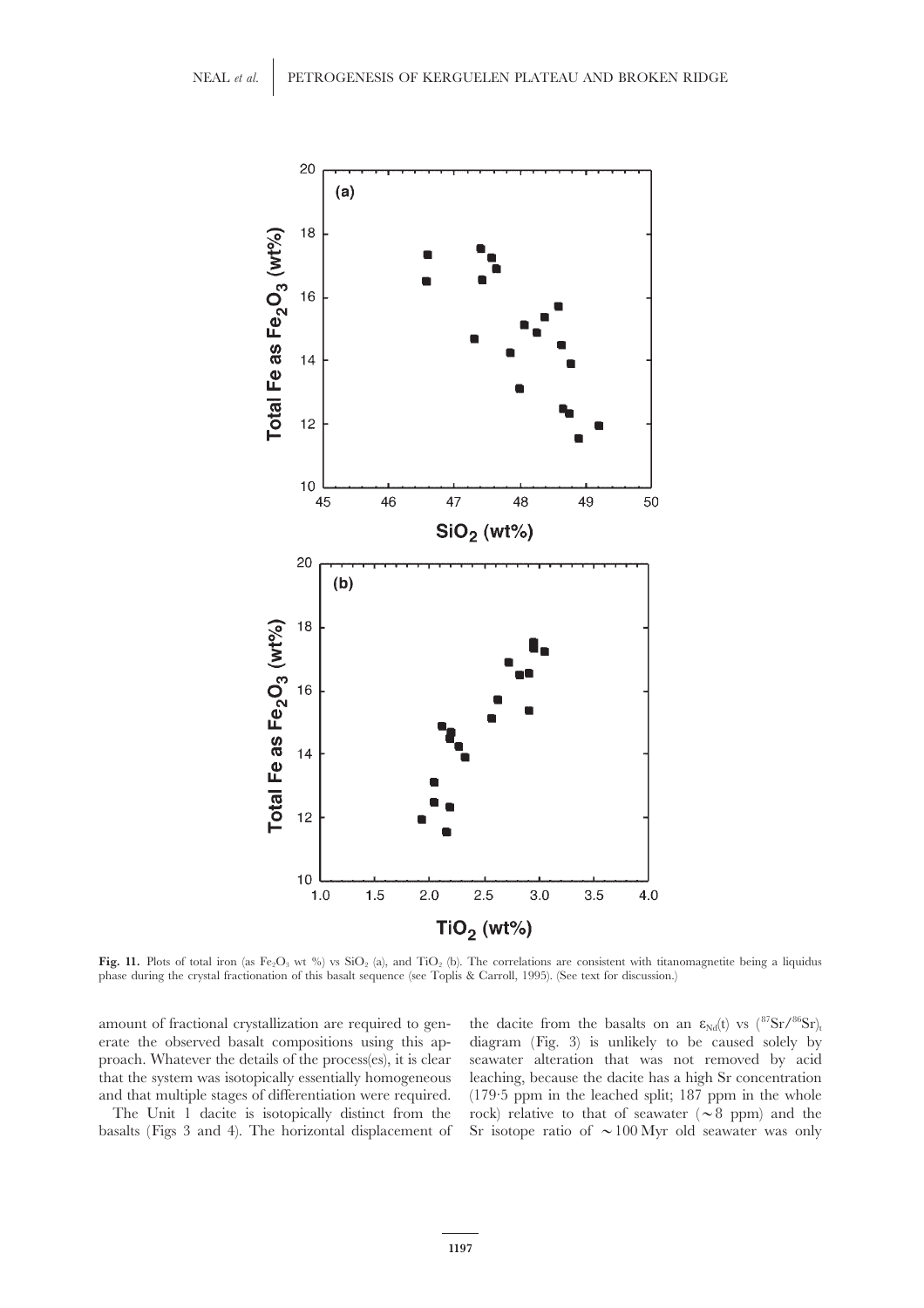

**Fig. 12.** Modeling of the Site 1138 basalt sequence by replenishment and fractional crystallization (O'Hara & Matthews, 1981). Ε, parental magma composition, which is the composition that periodically replenishes the system (Cr 85 ppm; Sc 56 ppm; Ti 12 000 ppm; Zr 100 ppm; La 9 ppm). The continuous line linking the open squares indicates how the actual compositions of successive basaltic units from Site 1138 change. The open circles linked by a continuous line represent individual replenishments after periods of fractional crystallization during which there is no resorption of crystallized phases. The fractionating assemblage is plagioclase, clinopyroxene, and titanomagnetite crystallizing in the proportions 32:60:8. The mass crystallized during each RFC stage is 15%, the mass of magma erupted is 8% and the mass of magma added is 10%. The dashed lines emanating from each open circle indicate how the magma composition is changed as crystalline phases (olivine, clinopyroxene, and titanomagnetite; see text for discussion) are resorbed in the proportions 1:3:6. The furthest end of each of these dashed lines from the open circle represents 5% resorption. Using this model, the Site 1138 basalt sequence can be approximated by eight replenishment cycles followed by variable (0–5%) resorption of the crystallized phases. Partition coefficients were taken from the compilations of Rollinson (1993) and Green (1994).

 $\sim$ 0.7073 (e.g. Burke *et al.*, 1982), close to the 0.7065 open-system crystal fractionation and possibly reflect value of the dacite itself. The trace element data the influence of some continental lithospheric material. (Table 1; Fig. 7) show that the dacite is more LREE enriched than the basalts, exhibits a larger Sr depletion, and exhibits depletions in Nb and Ta relative to La. We speculate that the dacite could be the product of **Broken Ridge** crystal fractionation of a basaltic magma like those The presence of alkalic lavas overlying a tholeiitic basalt represented by Units 3–22, as oxide fractionation can at Site 1142, coupled with the fact that all of the igneous potentially generate magmas with  $(La/Nb)_{PM}$  and  $(La/\text{rocks}$  dredged from Broken Ridge are tholeiitic basalts,  $Ta)_{PM}$  ratios slightly above unity (Rollinson, 1993; suggests that a main tholeiitic phase of volcanism may Green, 1994). However, the magnitude of the LREE have been capped by a late-stage alkalic carapace in the enrichment in the dacite is slightly greater than can Broken Ridge portion of the original CKP. The sequence be achieved from fractional crystallization alone. Its of volcanism at Broken Ridge would thus be similar to high  $({}^{87}Sr/{}^{86}Sr)$ , and lower Pb isotope ratios suggest that observed in some ocean islands. For example,

have been capped by a late-stage alkalic carapace in the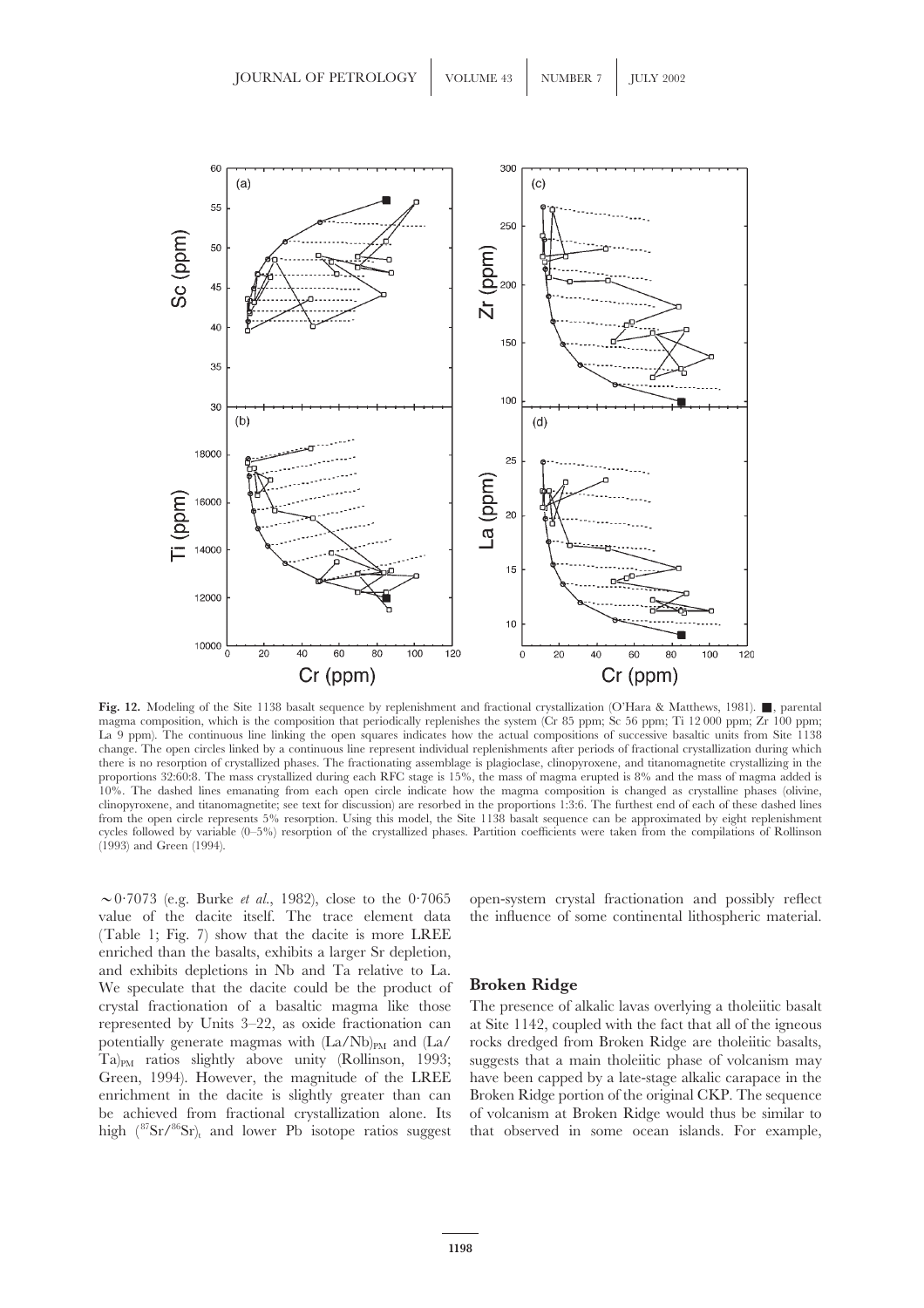| Element            | Parental<br>composition | Resorbed<br>component* | <b>Partition coefficients</b> |       |       |         |
|--------------------|-------------------------|------------------------|-------------------------------|-------|-------|---------|
|                    |                         |                        | Cpx                           | Plag  | T-Mag | Olivine |
| Cr                 | 85                      | 1173                   | 5                             | 0.033 | 20    | 3       |
| Sc                 | 56                      | 41.8                   | 2.2                           | 0.007 | 0.1   | 0.27    |
| Ti                 | 12000                   | 33864                  | 0.4                           | 0.04  | 4.5   | 0.01    |
| Zr                 | 100                     | $6-6$                  | 0.1                           | 0.048 | 0.06  | 0.001   |
| La                 | 9                       | 0.9                    | 0.034                         | 0.042 | 0.15  | 0.0001  |
| Mass crystallized: | 15%                     |                        |                               |       |       |         |
| Mass erupted:      | 8%                      |                        |                               |       |       |         |
| Mass replenished:  | 10%                     |                        |                               |       |       |         |
| Mineral phases     | Crystallized            | Resorbed               |                               |       |       |         |
|                    | assemblage (%)          | assemblage (%)         |                               |       |       |         |
| Plagioclase        | 32                      |                        |                               |       |       |         |
| Clinopyroxene      | 60                      | 30                     |                               |       |       |         |
| Titanomagnetite    | 8                       | 60                     |                               |       |       |         |
| Olivine            |                         | 10                     |                               |       |       |         |

*Table 3: Parameters for the RFC modeling of the Site 1138 basalts (Units 3–22)*

∗The quoted composition of the resorbed component is averaged over the RFC process and calculated from equilibrium liquids. Cpx, clinopyroxene; Plag, plagioclase; T-Mag, titanomagnetite. Partition coefficients taken from Rollinson (1993) and Green (1994); titanomagnetite partition coefficients are taken as being equivalent to those for magnetite.

late-stage alkalic lavas commonly cap main-stage the small amount of variation in, for example,  $Zr/Y$ , the basis of combined Th/Ta, La/Nb, La/Ta, and  $\Delta 7/$ decrease in degree of partial melting. One sample with material. The two samples analyzed from this unit have

Pb isotopic compositions [e.g.  $\varepsilon_{Nd}(t) = -2.7$  to  $+3.4$ ] 1141 and 1142 samples [which all have, for example,  $\varepsilon_{Nd}(t) = +0.3$  to  $+0.7$ ; Fig. 3].

Mahoney *et al.* (1995) interpreted the low- $\varepsilon_{Nd}(t)$  dredge tholeiitic (shield-building) basalts on Hawaiian volcanoes samples, particularly from Dredge 8 on the eastern (e.g. Clague & Dalrymple, 1987). At Broken Ridge, Broken Ridge, to contain continent-derived material on Sc/Sm, and La/Yb (i.e. Fig. 13), is interpreted to 4 and  $\Delta 8/4$ . The similarity in incompatible element represent a change in degree of partial melting of a profiles of the Unit 6 tholeiite from Site 1142 to the spinel peridotite source, rather than a change to a eastern Broken Ridge dredge samples (Fig. 8b) suggests deeper, garnet-bearing source with a concomitant it may also contain a small amount of continent-derived distinctly high  $(La/Yb)_{PM}$  and  $Zr/Y$  (Fig. 13) is from  $(La/Ta)_{PM}$  and  $(La/Nb)_{PM}$  >1, similar to the dredge the Site 1142 talus deposit (Unit 2). samples, the Bunbury Basalt, and some Naturaliste Plat-The alkalic basalts recovered from Broken Ridge dur- eau lavas (Fig. 9). The Broken Ridge lavas recovered ing Leg 183 are distinct from the dredged tholeiites in during Leg 183 have similar  $(^{206}Pb/^{204}Pb)$ <sub>t</sub> to those from that they contain higher abundances of Nb and Ta and Site 1137 (Figs 3 and 4), which are considered to contain also a marked Th depletion (Fig. 8). However, tholeiitic a component of continental crust (Ingle *et al.*, 2002*a*, Unit 6 and a pebble from the top sample of Unit 2 from 2002*b*). However, except for the tholeiitic Unit 6 of Site Site 1142 are similar to the dredge samples in that they 1142, the lavas from Sites 1141 and 1142 have lower have  $(La/Nb)_{PM} > 1$  and  $(Nb/Tb)_{PM} < 1$  (Fig. 8). The  $(^{207}Pb/^{204}Pb)_{t}$  and  $(^{208}Pb/^{204}Pb)_{t}$  (Fig. 4 and Table 2). The dredge samples exhibit a broader range of Sr, Nd, and lack of a continental influence in the alkalic basalts is emphasized by trace element ratios (Fig. 9). The alkalic that encompasses the small range defined by the Site samples from Sites 1141 and 1142 have  $(La/Ta)_{PM}$  and 1141 and 1142 samples [which all have, for example,  $(La/Nb)_{PM} \sim 1$ , but like Kerguelen Archipelago lavas, still have elevated  $\Delta$ 7/4 and  $\Delta$ 8/4. Such features are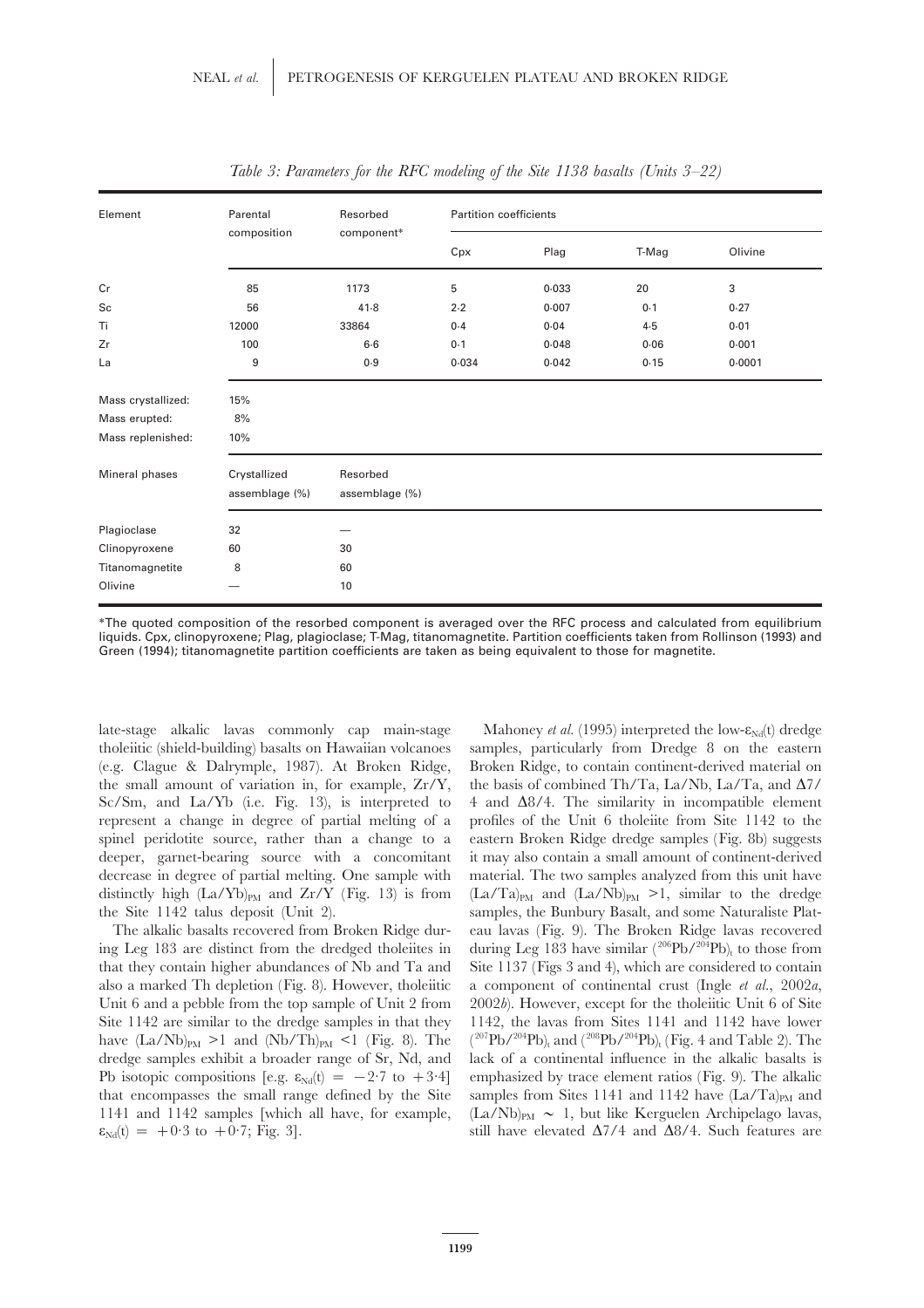

showing relatively limited variation in these ratios, which can be<br>attributed to changes in degree of partial melting rather than a change<br>from spinel to garnet peridotite as the source. The sample labeled Top case of mixe of Unit 2' is a pebble from an inferred talus deposit (breccia) at Site member source ratios. In general, Nb/Y vs Zr/Y data 1142 and has probably been derived. The sample labeled 'Unit 1' is<br>the basalts from Sites 1136, 1138, 1141, and 1142<br>the micrograbbro from Site 1141, and those labeled 'Unit 6' are from<br>plot in the Iceland field in Fig. 1 & McDonough (1989). 1997). The CKP basalts have generally higher  $Zr/Y$  and

Plateau was constructed during the early stages of activity lithospheric mantle or lower-crustal influence (Mahoney of a long-lived mantle plume (e.g. Davies *et al.*, 1989; *et al.*, 1996; Borisova *et al.*, 2001), fall of a long-lived mantle plume (e.g. Davies *et al.*, 1989; Weis *et al.*, 1989, 1991; Coffin, 1992; Storey *et al.*, 1992; the Iceland array. Data for the alkalic lavas of Broken Frey & Weis, 1995; Mahoney *et al.*, 1995). As noted Ridge Sites 1141 and 1142 plot near those for St. Paul above, the geochemistry of the magmatic products of the Island (Frey & Weis, 1995). Cretaceous–Recent Kerguelen hotspot system generally The presence of continental components in some of has been described in terms of variable mixtures of a the Kerguelen LIP basalts is again evident in Fig. 14b dominant plume component (with  $\varepsilon_{Nd}$  near zero), a secondary plume component (isotopically similar to Am- The influence of continental material on the Leg 183 sterdam–St. Paul), possibly a small amount of Indian rocks is comparatively subtle. For example, the Site 1136 MORB-type mantle, and the incorporation of variable samples exhibit elevated  $(La/Nb)_{PM}$ , but  $(Th/Ta)_{PM}$  is amounts of heterogeneous continental lithospheric ma- close to unity, similar to the situation for the Site 747 terial. The isotope data reported here are from rocks lavas (Frey *et al.*, 2002). Some estimates of average lower that span  $\sim$  24 Myr yet exhibit little variation in (<sup>206</sup>Pb/ continental crust composition have (Th/Ta)<sub>PM</sub> and (Th/ <sup>204</sup>Pb)<sub>t</sub> and  $\varepsilon_{Nd}(t)$  and, except for the Site 1138 dacite, only modest variation in ( ${}^{87}Sr/{}^{86}Sr$ )<sub>t</sub>. A much wider range 1984; Rudnick & Fountain, 1995; Figs 5c, 14b, and 15a). 66 Nd and Sr isotopic values is documented for other Lower continental crust can be a major contami of Nd and Sr isotopic values is documented for other Kerguelen Plateau and Broken Ridge rocks, as well as continental flood basalts (e.g. Peng *et al.*, 1994) and the Naturaliste Plateau and Rajmahal Traps lavas. Together influence of such material has been proposed at several with our Leg 183 rocks, these same lavas also encompass places in the SKP as well as at Site 747 in the CKP

a wide range of 208Pb/204Pb and 207Pb/204Pb values. Although not all values are age-corrected, SKP lavas from Sites 738, 749, and 1136, CKP lavas from Sites 1137 and 1138, Broken Ridge lavas from Sites 1141 and 1142, and many of the dredged samples, Rajmahal basalts, and Naturaliste Plateau lavas are characterized by surprisingly limited variation in 206Pb/204Pb, between about 17·8 and 18.1. This range probably represents the  $\sim$ 120–90 Ma composition of the dominant material of the Kerguelen hotspot mantle source. Moreover, much of the continental-type material that affected many of these magmas, such as those at Sites 738 (Mahoney *et al.*, 1995) and 1137 (Ingle *et al.*, 2002*b*) must have had 206Pb/204Pb in broadly this same range.

To further evaluate the different components involved in magmatism related to the Kerguelen hotspot, we use incompatible element ratios in conjunction with isotope data. The element ratios used are relatively insensitive to moderate to large degrees of partial melting and **Fig. 13.** Zr/Y vs (La/Yb)<sub>PM</sub> for the Leg 183 Broken Ridge samples to fractional crystallization processes, and thus should showing relatively limited variation in these ratios, which can be approximately represent source Nb/Y than basalts from the SKP basement sites. Probable likely to be intrinsic to the Kerguelen plume (see Weis basaltic products of the Kerguelen hotspot known to reflect a continental lithospheric influence, such as the et al., 1989, 1991; Frey & Weis, 1995, 1996). Bajmahal T *et al.*, 1997), Naturaliste Plateau, and Site 738 (Storey *et al.*, 1992; Mahoney *et al.*, 1995) define sub-parallel trends **End-members in Kerguelen Plateau** extending below the Iceland array. Data for hawaiites **development** from Afanasy Nikitin Rise (a small plateau 3560 km **development** from Afanasy Nikitin Rise (a small plateau 3560 km Most recent workers have argued that the Kerguelen NNW of Site 1141), which record a large continental

> in that many lavas have  $(Th/Ta)_{PM}$  and  $(La/Nb)_{PM} > 1$ . Nb)<sub>PM</sub>  $\sim$  1, with (La/Nb)<sub>PM</sub>  $>$ 1 (e.g. Weaver & Tarney, 1984; Rudnick & Fountain, 1995; Figs 5c, 14b, and 15a).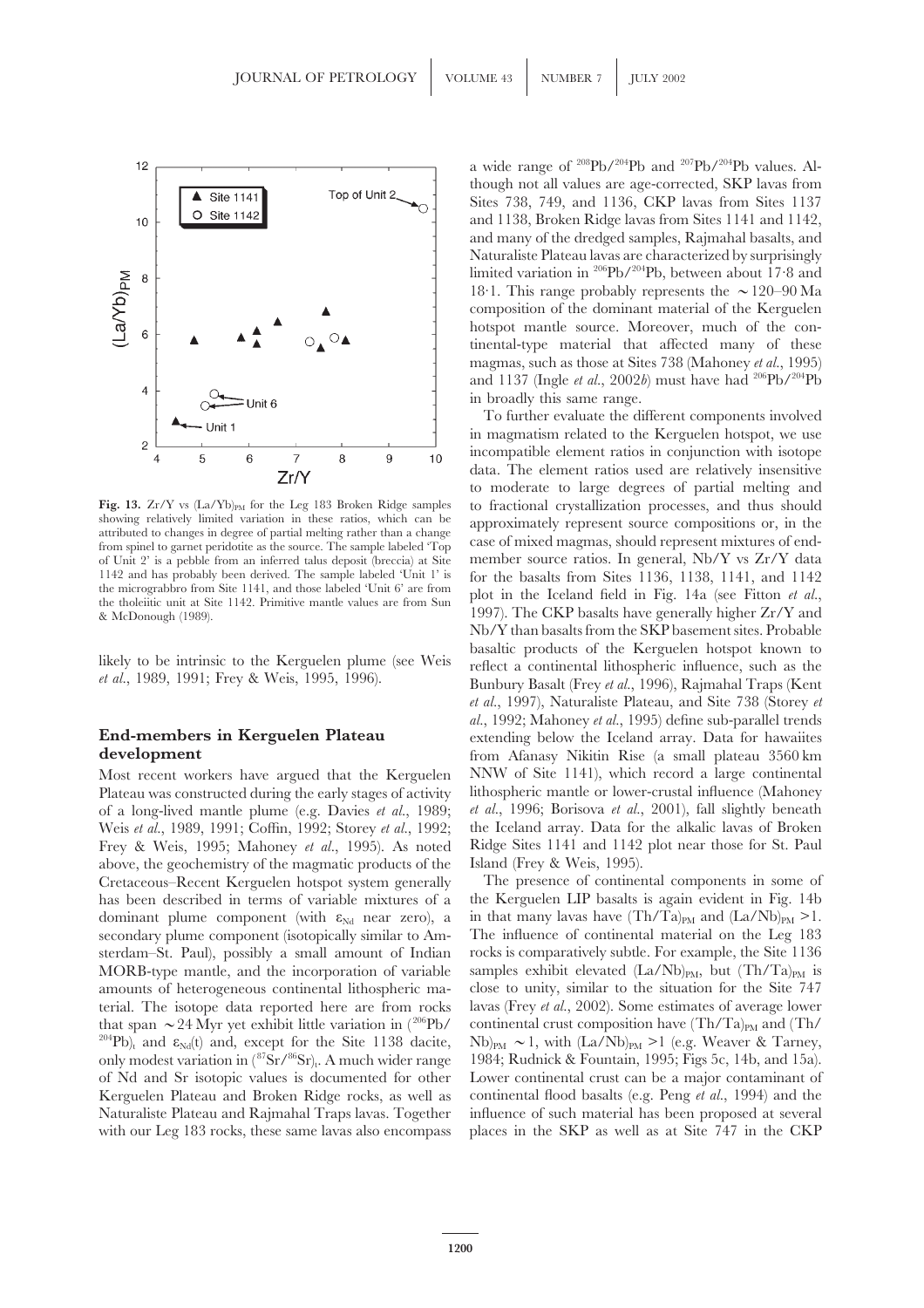

Fig. 14. Incompatible element ratio plots for the magmatic products of the Kerguelen hotspot and other likely Kerguelen hotspot-related rocks (Rajmahal Traps, Bunbury Basalt, Naturaliste Plateau). (a) Nb/Y vs Zr/Y (see Fitton *et al.*, 1997). The Icelandic lava data fall between the parallel lines, but MORB and continental crust lie below the lower line. (b)  $(Th/Ta)_{PM}$  vs  $(La/Nb)_{PM}$ , demonstrating probable effects of continental material on hotspot-derived magmatic products. Data sources are as follows: Broken Ridge, Mahoney *et al.* (1995); Ninetyeast Ridge, Frey *et al.* (1991), Saunders *et al.* (1991), and Frey & Weis (1995); Site 738, Mehl *et al.* (1991), Frey & Weis (1995), and Mahoney *et al.* (1995); Sites 747, 749, and 750, Salters *et al.* (1992), Storey *et al.* (1992), and Frey *et al.* (2002); Naturaliste Plateau, Storey *et al.* (1992) and Mahoney *et al.* (1995); Bunbury Basalt, Storey *et al.* (1992) and Frey *et al.* (1996); Rajmahal Traps, Kent *et al.* (1997); St Paul Island, Frey & Weis (1995); Afanasy Nikitin Rise, Mahoney *et al.* (1996); average continental crust estimates, Weaver & Tarney (1984) and Rudnick & Fountain (1995). Primitive mantle values are from Sun & McDonough (1989). 'Unit 1' denotes the dacite from Site 1138.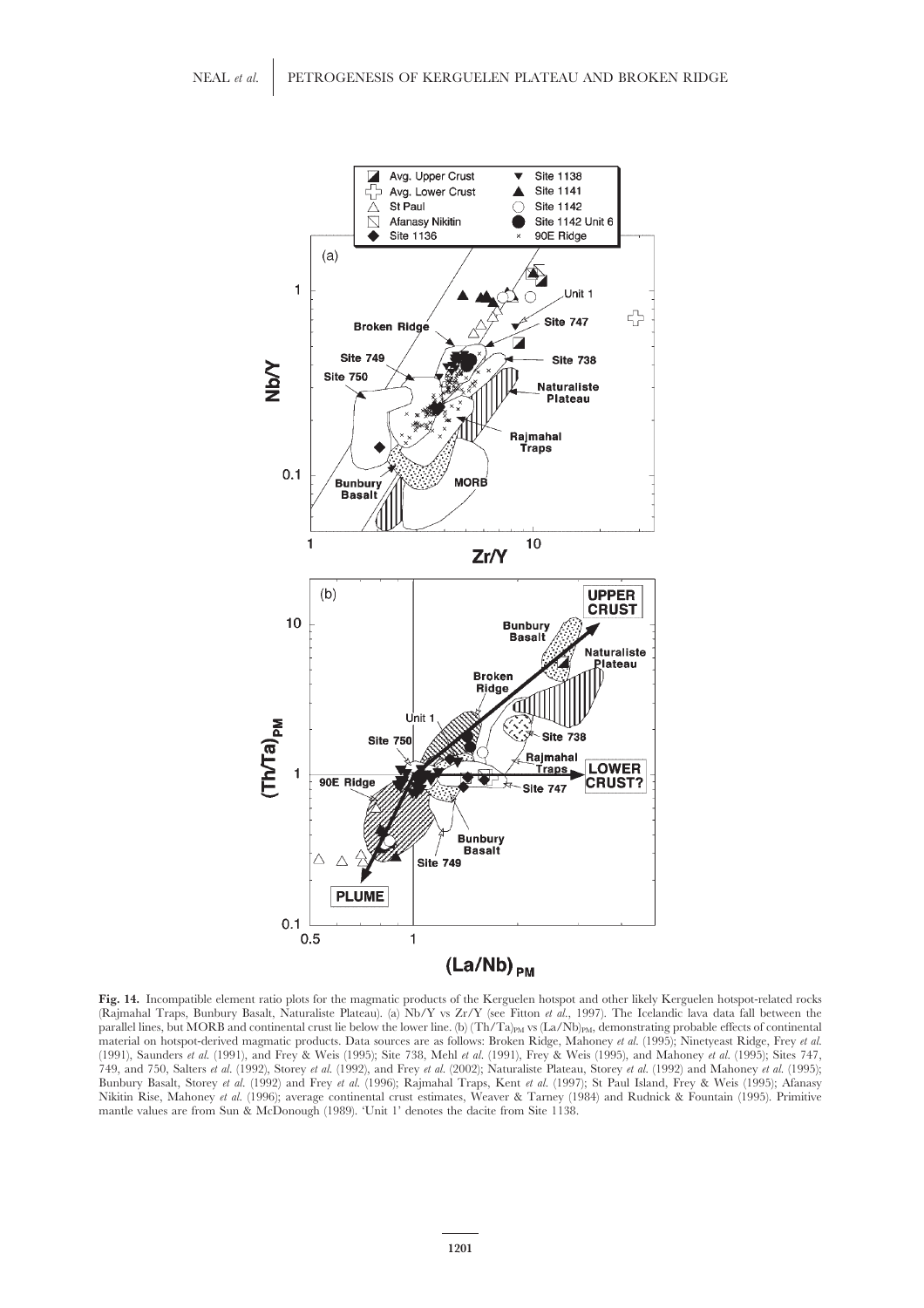(Frey *et al.*, 2002). We suggest that Units 1 and 2 at Site 1136 may have been slightly contaminated by material similar to average lower continental crust. The Site 1138 dacite plots with the Site 1136 basalts (Units 1 and 2) in Figs 14b and 15a, suggesting it also has been slightly contaminated with such material. Data for the Site 1142 tholeiitic samples (Unit 6) and the upper sample from the talus deposit (Unit 2) plot together and are distinct from data for other basalts from Sites 1141 and 1142 (Figs 14b and 15). On the basis of these diagrams, it is likely that these lavas have been slightly contaminated with material similar to average upper crust. The other Leg 183 Broken Ridge lavas have both  $(La/Nb)_{PM}$  and  $(Th/Ta)_{PM}$  <1; they plot at the end of the Ninetyeast Ridge field, close to that for St. Paul.

According to the now-standard plume head–plume tail model, as the magmas supplied by the plume head are exhausted, there may be a change in chemical and isotopic composition of lavas as the plume tail phase of hotspot development begins (e.g. Campbell & Griffiths, 1990). We postulate that the alkalic lavas at the top of basement at Sites 1141 and 1142 most closely represent the Cretaceous composition of an important end-member in the Kerguelen plume tail. In terms of incompatible trace element ratios, we see no evidence in our Leg 183 data for a plume component with characteristics resembling those of Amsterdam and St. Paul. This is demonstrated in Figs 3, 4, 14b, and 15. In addition, the alkalic lavas from the Leg 183 Broken Ridge sites consistently plot at one end of the array defined by lavas generated by the Kerguelen hotspot (Figs 14b and 15). Weis *et al.* (1993) concluded that if the isotope compositions of the youngest lavas in the SE province of the Kerguelen Archipelago best represented the modern plume signature, then it would be  ${}^{87}Sr/{}^{86}Sr = 0.7054 0.7058$ ,  $\varepsilon_{Nd} = -0.2$  to  $-2.9$ ,  $^{206}Pb/^{204}Pb = 18.06 18.27, \frac{207}{Pb}/^{204}Pb = 15.54 - 15.58$ , and  $\frac{208}{Pb}/^{204}Pb =$ 38·68–39·16 (see also Weis *et al.*, 1998). The 95 Ma alkalic basalts from Sites 1141 and 1142 have  $(^{87}Sr/$  ${}^{86}\text{Sr}\text{)}_{\text{t}}$  = 0.70533-0.70556,  $\varepsilon_{\text{Nd}}(t)$  = +0.3 to +0.5,  $(^{206}\text{Pb}/^{204}\text{Pb})_{t} = 17.989 - 18.022$ ,  $(^{207}\text{Pb}/^{204}\text{Pb})_{t} = 15.586 -$ 15·611, and  $(^{208}Pb/^{204}Pb)_t = 38.593-38.770$  (Table 2). The difference in  $^{206}Pb/^{204}Pb$  values between young and old compositions is consistent with nearly 100 Myr of radiogenic ingrowth in a plume source possessing modest  $238$ U/ $204$ Pb ratios (5–16); likewise, assuming slight LREE enrichment in the plume source mantle ( $147$ Sm/ $144$ Nd  $\sim$ 0.16), then a decrease in  $\varepsilon_{Nd}$  in 100 Myr of  $\sim 0.5$  or so would be expected. However, the  $(^{207}Pb/^{204}Pb)$ <sub>t</sub> values of the Broken Ridge alkalic lavas are greater than those in the postulated present-day plume, which thus cannot be **Fig. 15.** Primitive mantle normalized element ratio plots with some explained solely by radioactive decay over time.

a major mantle source in the plume head. They possess nearly primitive mantle  $\varepsilon_{Nd}$  and  ${}^{87}Sr/{}^{86}Sr$  values and, *et al.* (2002).



explained solely by radioactive decay over time.<br>
The older  $(\sim 101 \text{ Ma})$  Site 1138 basalts may represent<br>
a major mantle source in the plume head. They possess serves as in Southeast Indian Ridge (SEIR) Nb, Th, and La da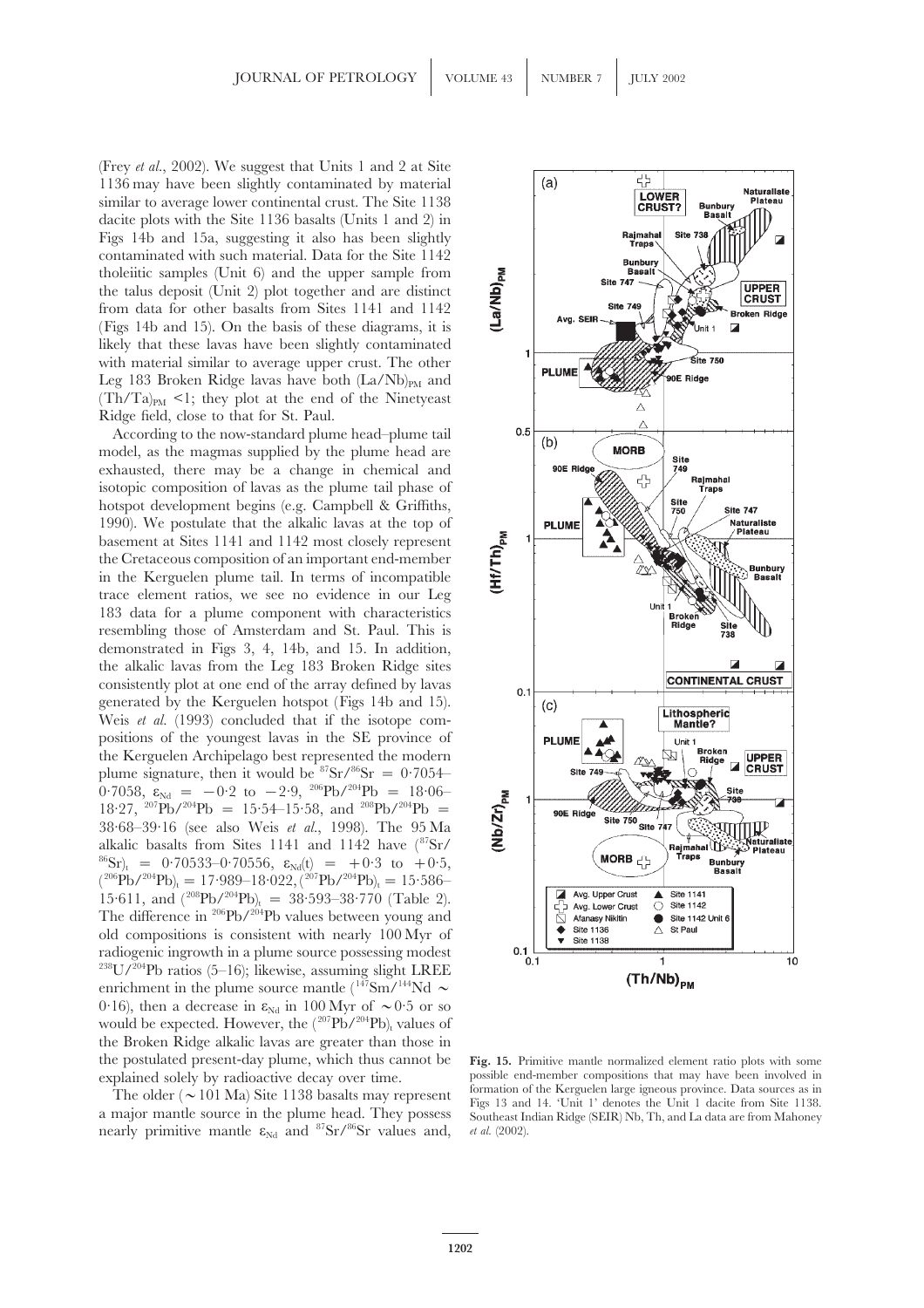### **CONCLUSIONS**

Leg 183 lavas formed in association with the early Ker-<br>guelen hotspot in the SKP at Site 1136 (118–119 Ma),<br>the CKP at Site 1138 (100–101 Ma), and the Broken<br>Widespread early Cretaceous flood basalt volcanism in Eastern Ridge portion of the CKP at Site  $1142 (\sim 95 \text{ Ma})$  provide India: geochemical data from the Rajmahal–Bengal–Sylhet traps. evidence of only small inputs of continental material, *Chemical Geology* **63**, 133–141. unlike rocks from some regions of the Kerguelen Plateau Barling, J., Goldstein, S. L. & Nicholls, I. A. (1994). Geochemistry of and Broken Ridge (e.g. Site 738 on the SKP and dredge Heard Island (southern Indian Ocean): characterization of an en-<br>samples from Broken Ridge). The continental influence riched mantle component and implications for enri samples from Broken Ridge). The continental influence is inferred from the combination of elevated  $\Delta 7/4$  and<br>is inferred from the combination of elevated  $\Delta 7/4$  and<br> $\Delta 8/4$  combined with a Nb depletion. The Site 113 degrees of resorption of clinopyroxene, olivine, and titan- Barth, M. G., McDonough, W. F. & Rudnick, R. L. (2000). Tracking omagnetite, with little or no influence from continental the budget of Nb and Ta in continental crust. *Chemical Geology* **165**, lithosphere. Their age-corrected isotope ratios and ratios  $197-213$ .<br>of bigbly incompatible, alteration resistant elements are Borisova, A. Yu., Belyatsky, B. V., Portnyagin, M. V. & Sushchevskaya, of highly incompatible, alteration-resistant elements are<br>close to primitive mantle estimates (Galer & Goldstein,<br>1996), and these rocks may be the melt products of a<br>major component in the Kerguelen plume head. Like-<br> $\frac$ major component in the Kerguelen plume head. Like-<br>wise, combined isotopic and trace element data indicate<br>Nelson, H. F. & Otto, J. B. (1982). Variation of seawater <sup>87</sup>Sr/<sup>86</sup>Sr little or no continental lithospheric influence in the alkalic throughout Phanerozoic time. *Geology* **10**, 516–519. lavas capping Broken Ridge Sites 1141 and 1142. Al-<br>though these alkalic lavas exhibit elevated  $\Delta 7/4$  and  $\Delta 8/$ <br>Science Letters 99, 79–93. 4 Pb signatures, they do not contain any associated<br>Nb (or Ta) depletions, hence we interpret the isotopic<br>of the northern Kerguelen Plateau and hotspot-related activity. signature as being of mantle origin and they are likely *Geophysical Journal International* **122**, 899–924. to represent, in relatively pure form, the composition of Charvis, P., Operto, S., Lesne, O. & Royer, J. (1997). Velocity structure<br>a major component of the Cretaceous Kerguelen plume of the Kerguelen volcanic province fro a major component of the Cretaceous Kerguelen plume of the Kerguelen volcanic province from wide-angle seismic data:<br>tail The estimated isotopic composition of late Cenozoic petrological implications. EOS Transactions, Ame tail. The estimated isotopic composition of late Cenozoic entrological implications. EOS Transactions, American Geophysical Union<br>
Kerguelen plume mantle is similar, but cannot be related<br>
to this Cretaceous composition so

We are deeply indebted to the officers and crew of the<br>
R.V. JOIDES Resolution for their help and professionalism<br>
in obtaining drill cores during ODP Leg 183. Barry<br>
in obtaining drill cores during ODP Leg 183. Barry<br>
sou Weaver, Bill White, and Fred Frey provided detailed plications. *Geological Society of America Bulletin* **102**, 563–579. and thoughtful reviews that greatly improved the quality Coffin, M. F., Frey, F. A., Wallace, P. J., *et al.* (eds) (2000). *Proceedings*<br>of this paper, and are gratefully acknowledged. The of the Ocean Drilling Program, I of this paper and are gratefully acknowledged. The of the Ocean Drilling Program, Initial Reports, 183 (CD ROM). College<br>editorial skills of and discussions with Fred Frey and Coffin, M. F., Pringle, M. S., Duncan, R. A., contribution. We thank R. Carmody for assistance with hotspot magma output since 130 Ma. *Journal of Petrology* **43**, 1121– the isotopic work and J. Jain for assistance with the 1139.

unlike the Site 1141 and 1142 lavas, also have Pb isotopic ICP-MS analyses. This research used samples and data compositions in the range of primitive mantle estimates provided by the Ocean Drilling Program (ODP). The (e.g. Galer & Goldstein, 1996). Furthermore, many in- ODP is sponsored by the US National Science Foundacompatible element ratios of the Site 1138 basalt units tion (NSF) and participating countries under the manare close to estimated primitive mantle values (Figs 14b agement of Joint Oceanographic Institutions ( JOI), Inc. and 15). Funding for this research was provided by grants from the United States Science Support Program to C.R.N. and J.J.M.

- 
- 
- 
- 
- 
- Nelson, H. F. & Otto, J. B. (1982). Variation of seawater  ${}^{87}Sr/{}^{86}Sr$
- 
- 
- 
- 
- Coffin, M. F. (1992). Emplacement and subsidence of Indian Ocean plateaus and submarine ridges. In: Duncan, R. A., Rea, D. K., Kidd, R. B., von Rad, U. & Weissel, J. J. (eds) *Synthesis of Results from* **ACKNOWLEDGEMENTS** *Scientific Drilling in the Indian Ocean. Geophysical Monograph, American*
	- southern Kerguelen Plateau: tectonic and paleoceanographic im-
	-
	-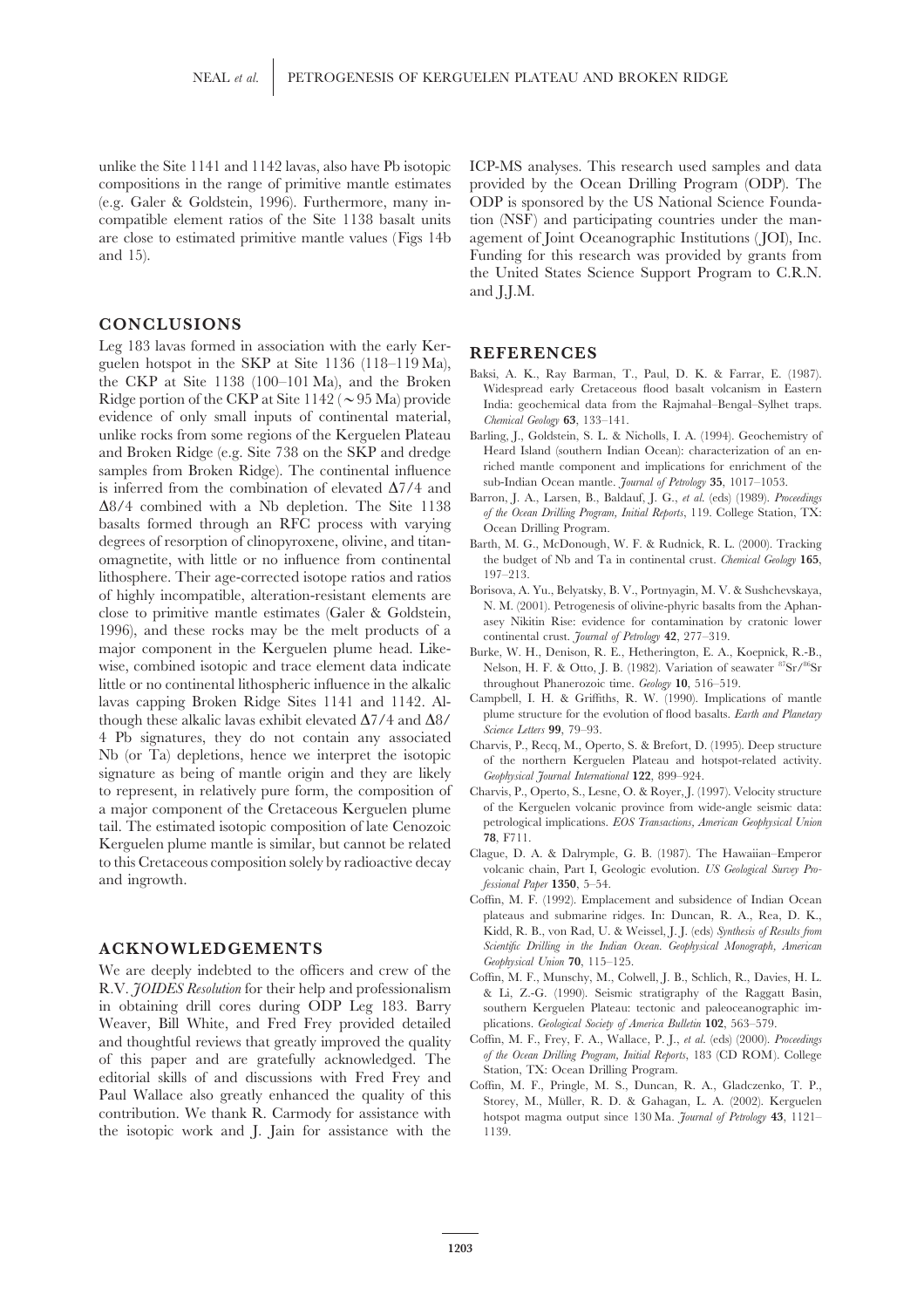- Davies, H. L., Sun, S.-S., Frey, F. A., Gautier, I., McCulloch, M. T., Hamelin, B., Dupré, B. & Allègre, C. J. (1986). Pb–Sr–Nd isotopic
- Kerguelen Islands: inferences on enriched oceanic mantle sources. Islands, Southern Indian Ocean. *Science* **280**, 418–421.
- Dosso, L., Vidal, P., Cantagrel, J. M., Lameyre, J., Marot, A. & mantle. *Zeitschrift fu¨r Naturforschung* **38a**, 256–266. Zimine, S. (1979). Kerguelen: continental fragment or oceanic island? Ingle, S., Weis, D. & Frey, F. A. (2002*a*). Indian continental crust *Science Letters* **43**, 46–60. 1137). *Journal of Petrology* **43**, 1241–1257.
- 
- Duncan, R. A. (2002). A time frame for construction of the Kerguelen *Letters* **197**, 35–50. Plateau and Broken Ridge. *Journal of Petrology* 43, 1109–1119. Kent, R. W., Saunders, A. D., Kempton, P. D. & Ghose, N. C.
- 
- plume: geochemical evidence from  $\sim$  38 to 82 Ma lavas forming the 145–182.
- from >38 to 82 Ma lavas forming the Ninetyeast Ridge'. *Contributions Petrology* **43**, 1141–1153.
- Frey, F. A., Dickey, J. S. J., Thompson, G. & Bryan, W. B. (1977). Hawaiian lavas. *Journal of Petrology* **5**, 82–133. *Indian Ocean Geology and Biostratigraphy*. Washington, DC: American Ridge? *Nature* **303**, 385–389. Geophysical Union, pp. 189–257. Mahoney, J. J., Jones, W. B., Frey, F. A., Salters, V. J. M., Pyle, D.
- Weissel, J., Peirce, J., Taylor, E. & Alt, J. (eds) *Proceedings of the Ocean* Ocean. *Chemical Geology* **120**, 315–345. *Drilling Program, Scientific Results*, 121. College Station, TX: Ocean Mahoney, J. J., White, W. M., Upton, B. G. J., Neal, C. R. & Scrutton,
- Frey, F. A., McNaughton, N. J., Nelson, D. R., deLaeter, J. R. & the Crozet Archipelago, Indian Ocean. *Geology* **24**, 615–618. Duncan, R. A. (1996). Petrogenesis of the Bunbury Basalt, Western Mahoney, J. J., Frei, R., Tejada, M. L. G., Mo, X. X., Leat, P. T. &
- Frey, F. A., Coffin, M. F., Wallace, P. J., Antretter, M., Arndt, N. T., and South Pacific seafloor. *Journal of Petrology* **39**, 1285–1306.
- Frey, F. A., Weis, D., Borisova, A. Yu. & Xu, G. (2002). Involvement 86°E–118°E. *Journal of Petrology* **43**, 1155–1176. of continental crust in the formation of the Cretaceous Kerguelen Mehl, K. W., Bitschene, P. R., Schminke, H.-U. & Hertogen, J.
- *Reading the Isotopic Code. Geophysical Monograph, American Geophysical* pp. 299–322.
- M. (1990). Petrology and geochemistry of Kerguelen basalts (South Indian Ridge. *Earth and Planetary Science Letters* **78**, 104–114. Indian Ocean): evolution of the mantle sources from ridge to an Neal, C. R. (2001). The interior of the Moon: the presence of garnet
- Govindaraju, K. (1989). Compilation of working values and sample **106**, 27865–27885.
- Green, T. H. (1994). Experimental studies of trace-element partitioning xenolith from Malaita, Solomon Islands: evidence for crustal re-*Geology* **117**, 1–36. *Cosmochimica Acta* **53**, 1035–1040.
- Price, R. C., Bassias, H. L., Klootwijk, C. T. & Leclaire, L. (1989). data of Indian Ocean Ridges: new evidence of large-scale mapping of Basalt basement from the Kerguelen Plateau and the trail of a Dupal mantle heterogeneities. *Earth and Planetary Science Letters* **76**, 288–298.
- plume. *Contributions to Mineralogy and Petrology* **103**, 457–469. Hassler, D. R. & Shimizu, N. (1998). Osmium isotopic evidence for Dosso, L. & Rama Murthy, V. (1980). A Nd isotopic study of the ancient subcontinental lithospheric mantle beneath the Kerguelen
	- *Earth and Planetary Science Letters* **48**, 268–276. Hofmann, A. W. & White, W. M. (1983). Ba, Rb, and Cs in the Earth's
	- Petrology and isotope geochemistry evidence. *Earth and Planetary* recovered from Elan Bank, Kerguelen Plateau (ODP Leg 183, Site
- Dosso, L., Bougault, H., Beuzart, P., Calvez, J.-Y. & Joron, J.-L. (1988). Ingle, S., Weis, D., Scoates, J. S. & Frey, F. A. (2002*b*). Relationship The geochemical structure of the South-East Indian Ridge. *Earth* between the early Kerguelen plume and continental flood basalts of *and Planetary Science Letters* **88**, 47–59. the paleo-Eastern Gondwanan margins. *Earth and Planetary Science*
- Fitton, J. G., Saunders, A. D., Norry, M. J., Hardarson, B. S. & Taylor, (1997). Rajmahal basalts, eastern India: mantle sources and melt R. N. (1997). Thermal and chemical structure of the Iceland plume. distributions at a volcanic rifted margin. In: Mahoney, J. & Coffin, *Earth and Planetary Science Letters* **153**, 197–208. M. F. (eds) *Large Igneous Provinces: Continental, Oceanic, and Planetary* Frey, F. A. & Weis, D. (1995). Temporal evolution of the Kerguelen *Flood Volcanism. Geophysical Monograph, American Geophysical Union* **100**,
- Ninetyeast Ridge. Contributions to Mineralogy and Petrology 121, 12–28. Kent, R. W., Pringle, M. S., Müller, R. D., Saunders, A. D. & Ghose, Frey, F. A. & Weis, D. (1996). Reply to the Class *et al.* discussion of N. C. (2001). <sup>40</sup>Ar/<sup>39</sup>Ar geochronology of the Rajmahal basalts, 'Temporal evolution of the Kerguelen plume: geochemical evidence India, and their relationship to the Kerguelen Plateau. *Journal of*
	- *to Mineralogy and Petrology* 124, 104–110. Macdonald, G. A. & Katsura, T. (1964). Chemical composition of
	- Eastern Indian Ocean DSDP sites: correlations between petrography, Mahoney, J. J., Macdougall, J. D., Lugmair, G. W. & Gopalan, K. geochemistry and tectonic setting. In: Heirtzler, J. R., *et al.* (eds) (1983). Kerguelen hotspot source for Rajmahal Traps and Ninetyeast
- Frey, F. A., Jones, W. B., Davies, H. & Weis, D. (1991). Geochemical G. & Davies, H. L. (1995). Geochemical characteristics of lavas from and petrologic data for basalts from Sites 756, 757, and 758: Broken Ridge, the Naturaliste Plateau and southernmost Kerguelen implications for the origin and evolution of Ninetyeast Ridge. In: Plateau: Cretaceous plateau volcanism in the southeast Indian
	- Drilling Program, pp. 611–659. R. A. (1996). Beyond EM-1: lavas from Afanasy-Nikitin Rise and
	- Australia: interaction between the Kerguelen plume and Gondwana Nägler, T. F. (1998). Tracing the Indian Ocean mantle domain lithosphere? *Earth and Planetary Science Letters* **144**, 163–183. through time: isotopic results from old West Indian, East Tethyan,
	- Barling, J., *et al.* (2000). Origin and evolution of a submarine large Mahoney, J. J., Graham, D. W., Christie, D. M., Johnson, K. T. M., igneous province: the Kerguelen Plateau and Broken Ridge, southern Hall, L. S. & VonderHaar, D. L. (2002). Between a hotspot and a cold Indian Ocean. *Earth and Planetary Science Letters* **176**, 73–89. spot: isotopic variation in the Southeast Indian Ridge asthenosphere,
- Plateau: new perspectives from ODP Leg 120 Sites. *Journal of Petrology* (1991). Composition, alteration and origin of the basement lavas **43**, 1207–1239. and volcaniclastic rocks at Site 738 southern Kerguelen Plateau. In: Galer, S. J. G. & Goldstein, S. L. (1996). Influence of accretion on Barron, J., Larsen B., *et al.* (eds) *Proceedings of the Ocean Drilling Program,* lead in the Earth. In: Basu, A. R. & Hart, S. (eds) *Earth Processes: Scientific Results*, 119. College Station, TX: Ocean Drilling Program,
- *Union* **95**, 75–98. Michard, A., Montigny, R. & Schlich, R. (1986). Geochemistry of the Gautier, I., Weis, D., Mennessier, J.-P., Vidal, P., Giret, A. & Loubet, mantle below the Rodriguez triple junction and the South-East
	- intraplate position. *Earth and Planetary Science Letters* **100**, 59–76. in the primitive, deep lunar mantle. *Journal of Geophysical Research*
	- description for 272 geostandards. *Geostandards Newsletter* **13**, 1–114. Neal, C. R. & Taylor, L. A. (1989). Negative Ce anomaly in a peridotite applicable to igneous petrogenesis—Sedona 16 years later. *Chemical* cycling into the mantle or mantle metasomatism? *Geochimica et*